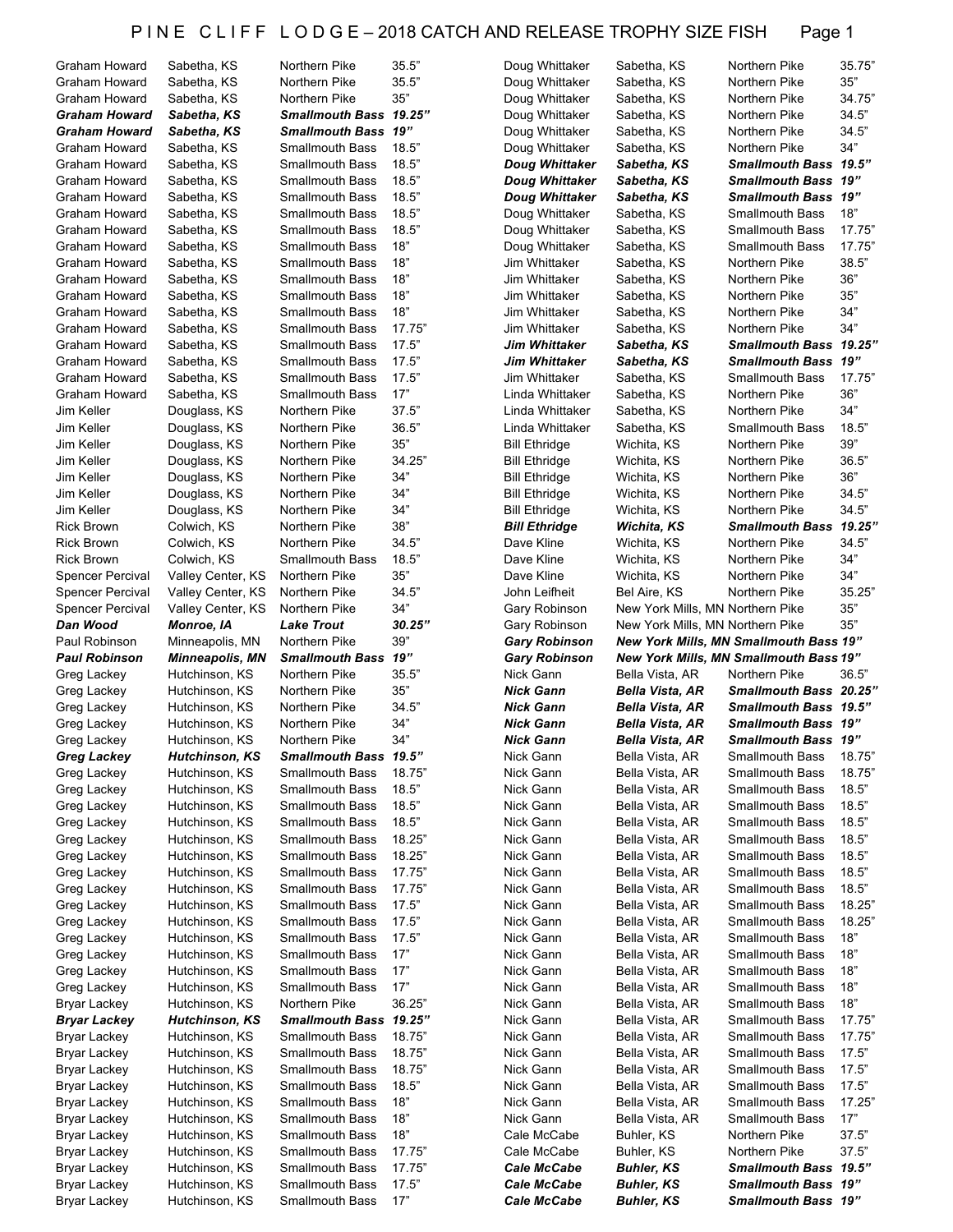| Mike Burkhart                                                          | Hutchinson, KS        | Northern Pike                              | 35"    | Cale McCabe                          | Buhler, KS             | Smallmouth Bass                    | 18.5"          |
|------------------------------------------------------------------------|-----------------------|--------------------------------------------|--------|--------------------------------------|------------------------|------------------------------------|----------------|
| Mike Burkhart                                                          | Hutchinson, KS        | Northern Pike                              | 34"    | Cale McCabe                          | Buhler, KS             | Smallmouth Bass                    | 18"            |
| Mike Burkhart                                                          | Hutchinson, KS        | Northern Pike                              | 34"    | Cale McCabe                          | Buhler, KS             | Smallmouth Bass                    | 18"            |
| Jake Burkhart                                                          | Hutchinson, KS        | Northern Pike                              | 37.75" | Cale McCabe                          | Buhler, KS             | Smallmouth Bass                    | 17.75"         |
| <b>Jake Burkhart</b>                                                   | Hutchinson, KS        | Northern Pike                              | 37"    | Cale McCabe                          | Buhler, KS             | Smallmouth Bass                    | 17.5"          |
| Jake Burkhart                                                          | Hutchinson, KS        | Northern Pike                              | 35.5"  | Cale McCabe                          | Buhler, KS             | <b>Smallmouth Bass</b>             | 17.5"          |
| Jake Burkhart                                                          | Hutchinson, KS        | Northern Pike                              | 34.25" | Cale McCabe                          | Buhler, KS             | Smallmouth Bass                    | 17"            |
| Jake Burkhart                                                          |                       | Northern Pike                              | 34"    | Russ Branden                         |                        | Northern Pike                      | 34"            |
|                                                                        | Hutchinson, KS        |                                            |        |                                      | Topeka, KS             |                                    |                |
| <b>Jake Burkhart</b>                                                   | <b>Hutchinson, KS</b> | <b>Smallmouth Bass</b>                     | 19.5"  | Russ Branden                         | Topeka, KS             | <b>Smallmouth Bass</b>             | 18.25"         |
| Jake Burkhart                                                          | Hutchinson, KS        | <b>Smallmouth Bass</b>                     | 18.5"  | Russ Branden                         | Topeka, KS             | Smallmouth Bass                    | 18"            |
| Jake Burkhart                                                          | Hutchinson, KS        | <b>Smallmouth Bass</b>                     | 17.25" | Russ Branden                         | Topeka, KS             | Smallmouth Bass                    | 18"            |
| Jake Burkhart                                                          | Hutchinson, KS        | <b>Smallmouth Bass</b>                     | 17.25" | Russ Branden                         | Topeka, KS             | Smallmouth Bass                    | 17.25"         |
| Jake Burkhart                                                          | Hutchinson, KS        | <b>Smallmouth Bass</b>                     | 17.25" | Russ Branden                         | Topeka, KS             | Smallmouth Bass                    | 17"            |
| <b>Jake Burkhart</b>                                                   | Hutchinson, KS        | <b>Smallmouth Bass</b>                     | 17"    | Ben Moser                            | Topeka, KS             | Northern Pike                      | 34.25"         |
| Jake Burkhart                                                          | Hutchinson, KS        | <b>Smallmouth Bass</b>                     | 17"    | Ben Moser                            | Topeka, KS             | Smallmouth Bass                    | 18.25"         |
| Steve Ropp                                                             | Hutchinson, KS        | Northern Pike                              | 39"    | Ben Moser                            | Topeka, KS             | Smallmouth Bass                    | 18"            |
| Steve Ropp                                                             | Hutchinson, KS        | Northern Pike                              | 36.75" | Ben Moser                            | Topeka, KS             | Smallmouth Bass                    | 18"            |
| Steve Ropp                                                             | Hutchinson, KS        | Northern Pike                              | 35"    | Ben Moser                            | Topeka, KS             | Smallmouth Bass                    | 17"            |
|                                                                        |                       |                                            | 35"    |                                      |                        |                                    | 37"            |
| Steve Ropp                                                             | Hutchinson, KS        | Northern Pike                              |        | Randy Wiehl                          | Olathe, KS             | Northern Pike                      |                |
| Steve Ropp                                                             | Hutchinson, KS        | Northern Pike                              | 35"    | Randy Wiehl                          | Olathe, KS             | Northern Pike                      | 37"            |
| Steve Ropp                                                             | Hutchinson, KS        | Northern Pike                              | 34"    | Randy Wiehl                          | Olathe, KS             | Northern Pike                      | 36"            |
| <b>Steve Ropp</b>                                                      | <b>Hutchinson, KS</b> | Smallmouth Bass 19.5"                      |        | Randy Wiehl                          | Olathe, KS             | Northern Pike                      | 35"            |
| <b>Steve Ropp</b>                                                      | <b>Hutchinson, KS</b> | Smallmouth Bass 19.5"                      |        | <b>Brett Wiehl</b>                   | Spring Hill, KS        | Northern Pike                      | 37"            |
| Steve Ropp                                                             | Hutchinson, KS        | <b>Smallmouth Bass</b>                     | 18.75" | <b>Brett Wiehl</b>                   | Spring Hill, KS        | Northern Pike                      | 35"            |
| Steve Ropp                                                             | Hutchinson, KS        | <b>Smallmouth Bass</b>                     | 18.5"  | <b>Brett Wiehl</b>                   | Spring Hill, KS        | Smallmouth Bass                    | 18"            |
| <b>Steve Ropp</b>                                                      | Hutchinson, KS        | <b>Smallmouth Bass</b>                     | 18.25" | <b>Brett Wiehl</b>                   | Spring Hill, KS        | Smallmouth Bass                    | 17.5"          |
| Steve Ropp                                                             | Hutchinson, KS        | <b>Smallmouth Bass</b>                     | 18.25" | <b>Brett Wiehl</b>                   | Spring Hill, KS        | <b>Smallmouth Bass</b>             | 17"            |
| Steve Ropp                                                             | Hutchinson, KS        | <b>Smallmouth Bass</b>                     | 18"    | <b>Brett Wiehl</b>                   | Spring Hill, KS        | <b>Smallmouth Bass</b>             | 17"            |
| Steve Ropp                                                             | Hutchinson, KS        | <b>Smallmouth Bass</b>                     | 18"    | Dwight Wiehl                         | Hutchinson, KS         | Northern Pike                      | 38"            |
|                                                                        |                       |                                            | 17.75" |                                      |                        |                                    | 37"            |
| Steve Ropp                                                             | Hutchinson, KS        | <b>Smallmouth Bass</b>                     |        | Dwight Wiehl                         | Hutchinson, KS         | Northern Pike                      |                |
| Steve Ropp                                                             | Hutchinson, KS        | <b>Smallmouth Bass</b>                     | 17"    | Dwight Wiehl                         | Hutchinson, KS         | Northern Pike                      | 37"            |
| Mike Kistler                                                           | Brownstown, IL        | Northern Pike                              | 37.5"  | Dwight Wiehl                         | Hutchinson, KS         | Northern Pike                      | 34"            |
| Mike Kistler                                                           | Brownstown, IL        | Northern Pike                              | 35.5"  | Dwight Wiehl                         | Hutchinson, KS         | Northern Pike                      | 34"            |
| Mike Kistler                                                           | Brownstown, IL        | Northern Pike                              | 34"    | Dwight Wiehl                         | Hutchinson, KS         | Smallmouth Bass                    | 17"            |
| Mike Kistler                                                           | Brownstown, IL        | <b>Smallmouth Bass</b>                     | 17.25" | Shane Wiehl                          | Hutchinson, KS         | Northern Pike                      | 39"            |
|                                                                        |                       |                                            |        |                                      |                        |                                    |                |
| Mike Kistler                                                           | Brownstown, IL        | <b>Smallmouth Bass</b>                     | 17"    | Shane Wiehl                          | Hutchinson, KS         | Northern Pike                      | 38"            |
| Ron Kistler                                                            | Brownstown, IL        | Northern Pike                              | 37"    | Shane Wiehl                          | Hutchinson, KS         | Northern Pike                      | 35"            |
| Ron Kistler                                                            |                       | Northern Pike                              | 36"    | Shane Wiehl                          | Hutchinson, KS         | <b>Smallmouth Bass</b>             | 18"            |
|                                                                        | Brownstown, IL        |                                            |        |                                      |                        |                                    |                |
| <b>Ron Kistler</b>                                                     | Brownstown, IL        | Northern Pike                              | 34.5"  | <b>Bob Savko</b>                     | Fisherville, KY        | Northern Pike                      | 35.25"         |
| <b>Ron Kistler</b>                                                     | Brownstown, IL        | <b>Smallmouth Bass</b>                     | 17.5"  | <b>Bob Savko</b>                     | <b>Fisherville, KY</b> | Smallmouth Bass 19"                |                |
| <b>Ron Kistler</b>                                                     | Brownstown, IL        | <b>Smallmouth Bass</b>                     | 17"    | Bob Savko                            | Fisherville, KY        | Smallmouth Bass                    | 18.75          |
| George Abell                                                           | Louisville, KY        | Northern Pike                              | 35"    | <b>Bob Savko</b>                     | Fisherville, KY        | Smallmouth Bass                    | 18.5"          |
| George Abell                                                           | Louisville, KY        | Smallmouth Bass 19.25"                     |        | Bob Savko                            | Fisherville, KY        | Smallmouth Bass                    | 18.5"          |
| George Abell                                                           | Louisville, KY        | Smallmouth Bass                            | 18.5"  | Bob Savko                            | Fisherville, KY        | Smallmouth Bass                    | 18.25"         |
| George Abell                                                           | Louisville, KY        | <b>Smallmouth Bass</b>                     | 18.5"  | Bob Savko                            | Fisherville, KY        | Smallmouth Bass                    | 18.25"         |
| George Abell                                                           | Louisville, KY        | <b>Smallmouth Bass</b>                     | 18"    | Bob Savko                            | Fisherville, KY        | Smallmouth Bass                    | 18"            |
| George Abell                                                           | Louisville, KY        | <b>Smallmouth Bass</b>                     | 17.25" | Bob Savko                            | Fisherville, KY        | <b>Smallmouth Bass</b>             | 17.75"         |
| George Abell                                                           | Louisville, KY        | <b>Smallmouth Bass</b>                     | 17.25" | Bob Savko                            | Fisherville, KY        | Smallmouth Bass                    | 17.75"         |
| George Abell                                                           | Louisville, KY        | <b>Smallmouth Bass</b>                     | 17"    | Bob Savko                            | Fisherville, KY        | Smallmouth Bass                    | 17.5"          |
|                                                                        |                       |                                            | 36"    |                                      | Fisherville, KY        |                                    | 17"            |
| Tommy Richardson Rison, AR                                             |                       | Northern Pike                              |        | Bob Savko                            |                        | Smallmouth Bass                    |                |
| <b>Tommy Richardson Rison, AR</b>                                      |                       | Smallmouth Bass 20.5"                      |        | Jacob Richardson Rison, AR           |                        | Smallmouth Bass 19.75"             |                |
| <b>Tommy Richardson Rison, AR</b>                                      |                       | Smallmouth Bass 19.75"                     |        | Jacob Richardson Rison, AR           |                        | Smallmouth Bass 19.5"              |                |
| <b>Tommy Richardson Rison, AR</b>                                      |                       | Smallmouth Bass 19.75"                     |        | Jacob Richardson Rison, AR           |                        | Smallmouth Bass 19.5"              |                |
| <b>Tommy Richardson Rison, AR</b>                                      |                       | Smallmouth Bass 19.75"                     |        | Jacob Richardson Rison, AR           |                        | Smallmouth Bass 19.25"             |                |
| <b>Tommy Richardson Rison, AR</b>                                      |                       | Smallmouth Bass 19.75"                     |        | Jacob Richardson Rison, AR           |                        | Smallmouth Bass 19.25"             |                |
| <b>Tommy Richardson Rison, AR</b>                                      |                       | Smallmouth Bass 19.5"                      |        | Jacob Richardson Rison, AR           |                        | <b>Smallmouth Bass 19"</b>         |                |
| Tommy Richardson Rison, AR                                             |                       | Smallmouth Bass 19.5"                      |        | Jacob Richardson Rison, AR           |                        | <b>Smallmouth Bass 19"</b>         |                |
| <b>Tommy Richardson Rison, AR</b>                                      |                       | Smallmouth Bass 19.5"                      |        | Jacob Richardson Rison, AR           |                        | <b>Smallmouth Bass 19"</b>         |                |
| <b>Tommy Richardson Rison, AR</b>                                      |                       | Smallmouth Bass 19.5"                      |        | Jacob Richardson Rison, AR           |                        | <b>Smallmouth Bass 19"</b>         |                |
| <b>Tommy Richardson Rison, AR</b>                                      |                       | Smallmouth Bass 19.5"                      |        | Jacob Richardson Rison, AR           |                        | <b>Smallmouth Bass 19"</b>         |                |
| <b>Tommy Richardson Rison, AR</b>                                      |                       | Smallmouth Bass 19.5"                      |        | Jacob Richardson Rison, AR           |                        | <b>Smallmouth Bass 19"</b>         |                |
| <b>Tommy Richardson Rison, AR</b>                                      |                       | Smallmouth Bass 19.5"                      |        | Jacob Richardson Rison, AR           |                        | <b>Smallmouth Bass 19"</b>         |                |
|                                                                        |                       |                                            |        |                                      |                        |                                    |                |
| <b>Tommy Richardson Rison, AR</b>                                      |                       | Smallmouth Bass 19.25"                     |        | Jacob Richardson Rison, AR           |                        | Smallmouth Bass                    | 18.75"         |
| <b>Tommy Richardson Rison, AR</b>                                      |                       | Smallmouth Bass 19.25"                     |        | Jacob Richardson                     | Rison, AR              | Smallmouth Bass                    | 18.75"         |
| <b>Tommy Richardson Rison, AR</b>                                      |                       | Smallmouth Bass 19.25"                     |        | Jacob Richardson                     | Rison, AR              | Smallmouth Bass                    | 18.75          |
| Tommy Richardson Rison, AR                                             |                       | Smallmouth Bass 19.25"                     |        | Jacob Richardson                     | Rison, AR              | Smallmouth Bass                    | 18.75"         |
| Tommy Richardson Rison, AR                                             |                       | Smallmouth Bass 19.25"                     |        | Jacob Richardson                     | Rison, AR              | Smallmouth Bass                    | 18.75"         |
| <b>Tommy Richardson Rison, AR</b>                                      |                       | Smallmouth Bass 19"                        |        | Jacob Richardson                     | Rison, AR              | Smallmouth Bass                    | 18.75"         |
| <b>Tommy Richardson Rison, AR</b><br><b>Tommy Richardson Rison, AR</b> |                       | Smallmouth Bass 19"<br>Smallmouth Bass 19" |        | Jacob Richardson<br>Jacob Richardson | Rison, AR<br>Rison, AR | Smallmouth Bass<br>Smallmouth Bass | 18.5"<br>18.5" |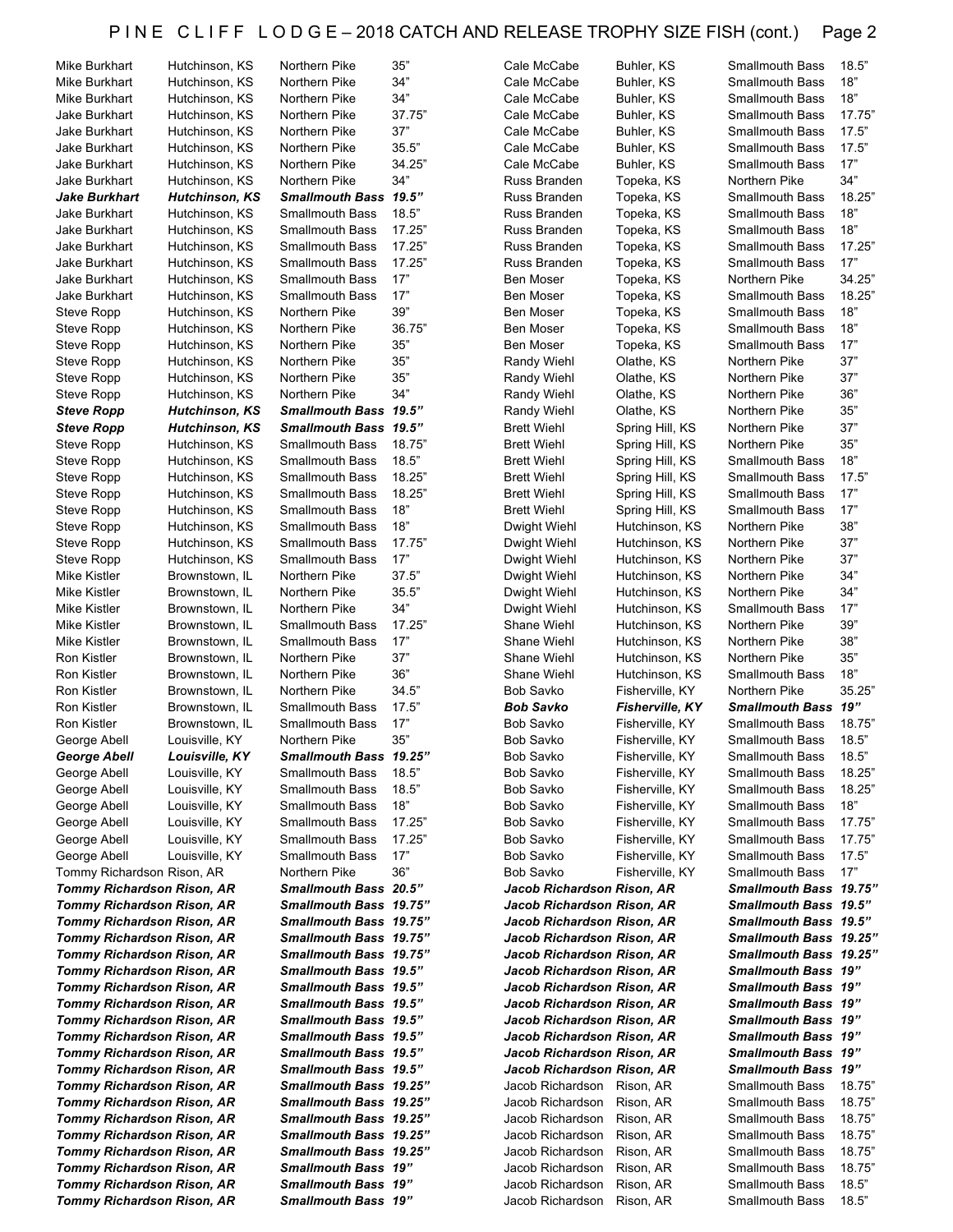| <b>Tommy Richardson Rison, AR</b>                                      |                        | <b>Smallmouth Bass 19"</b>                       |                  | Jacob Richardson                     | Rison, AR              | Smallmouth Bass                           | 18.5"           |
|------------------------------------------------------------------------|------------------------|--------------------------------------------------|------------------|--------------------------------------|------------------------|-------------------------------------------|-----------------|
| <b>Tommy Richardson Rison, AR</b>                                      |                        | Smallmouth Bass 19"                              |                  | Jacob Richardson                     | Rison, AR              | Smallmouth Bass                           | 18.5"           |
| <b>Tommy Richardson Rison, AR</b>                                      |                        | <b>Smallmouth Bass</b><br>Smallmouth Bass 19"    | 19"              | Jacob Richardson<br>Jacob Richardson | Rison, AR              | <b>Smallmouth Bass</b><br>Smallmouth Bass | 18.5"<br>18.25" |
| <b>Tommy Richardson Rison, AR</b><br><b>Tommy Richardson Rison, AR</b> |                        | <b>Smallmouth Bass</b>                           | 19"              | Jacob Richardson                     | Rison, AR<br>Rison, AR | <b>Smallmouth Bass</b>                    | 18.25'          |
| <b>Tommy Richardson Rison, AR</b>                                      |                        | Smallmouth Bass 19"                              |                  | Jacob Richardson                     | Rison, AR              | <b>Smallmouth Bass</b>                    | 18.25"          |
| Tommy Richardson Rison, AR                                             |                        | <b>Smallmouth Bass</b>                           | 18.75"           | Jacob Richardson                     | Rison, AR              | <b>Smallmouth Bass</b>                    | 18"             |
| Tommy Richardson Rison, AR                                             |                        | <b>Smallmouth Bass</b>                           | 18.75"           | Jacob Richardson                     | Rison, AR              | <b>Smallmouth Bass</b>                    | 18"             |
| Tommy Richardson Rison, AR                                             |                        | <b>Smallmouth Bass</b>                           | 18.75"           | Jacob Richardson                     | Rison, AR              | Smallmouth Bass                           | 18"             |
| Tommy Richardson Rison, AR                                             |                        | <b>Smallmouth Bass</b>                           | 18.75"           | Jacob Richardson                     | Rison, AR              | <b>Smallmouth Bass</b>                    | 18"             |
| Tommy Richardson Rison, AR                                             |                        | <b>Smallmouth Bass</b>                           | 18.75"           | Jacob Richardson                     | Rison, AR              | <b>Smallmouth Bass</b>                    | 18"             |
| Tommy Richardson Rison, AR                                             |                        | <b>Smallmouth Bass</b>                           | 18.5"            | Jacob Richardson                     | Rison, AR              | <b>Smallmouth Bass</b>                    | 18"             |
| Tommy Richardson Rison, AR                                             |                        | <b>Smallmouth Bass</b>                           | 18.5"            | Jacob Richardson                     | Rison, AR              | <b>Smallmouth Bass</b>                    | 18"             |
| Tommy Richardson Rison, AR                                             |                        | <b>Smallmouth Bass</b>                           | 18.5"            | Jacob Richardson                     | Rison, AR              | <b>Smallmouth Bass</b>                    | 18"             |
| Tommy Richardson Rison, AR                                             |                        | <b>Smallmouth Bass</b>                           | 18.5"            | Jacob Richardson                     | Rison, AR              | <b>Smallmouth Bass</b>                    | 17.75"          |
| Tommy Richardson Rison, AR                                             |                        | <b>Smallmouth Bass</b>                           | 18.5"            | Jacob Richardson                     | Rison, AR              | <b>Smallmouth Bass</b>                    | 17.75           |
| Tommy Richardson Rison, AR                                             |                        | <b>Smallmouth Bass</b>                           | 18.5"            | Jacob Richardson                     | Rison, AR              | <b>Smallmouth Bass</b>                    | 17.5"           |
| Tommy Richardson Rison, AR                                             |                        | <b>Smallmouth Bass</b>                           | 18.25"           | Jacob Richardson                     | Rison, AR              | <b>Smallmouth Bass</b>                    | 17.5"           |
| Tommy Richardson Rison, AR                                             |                        | <b>Smallmouth Bass</b>                           | 18.25"           | Jacob Richardson                     | Rison, AR              | <b>Smallmouth Bass</b>                    | 17.5"           |
| Tommy Richardson Rison, AR                                             |                        | <b>Smallmouth Bass</b>                           | 18.25"           | Jacob Richardson                     | Rison, AR              | <b>Smallmouth Bass</b>                    | 17.5"           |
| Tommy Richardson Rison, AR                                             |                        | <b>Smallmouth Bass</b>                           | 18.25"           | Jacob Richardson                     | Rison, AR              | <b>Smallmouth Bass</b>                    | 17.5"           |
| Tommy Richardson Rison, AR                                             |                        | <b>Smallmouth Bass</b>                           | 18"              | Jacob Richardson                     | Rison, AR              | <b>Smallmouth Bass</b>                    | 17.25"          |
| Tommy Richardson Rison, AR                                             |                        | <b>Smallmouth Bass</b>                           | 18"              | Jacob Richardson                     | Rison, AR              | <b>Smallmouth Bass</b>                    | 17"             |
| Tommy Richardson Rison, AR                                             |                        | <b>Smallmouth Bass</b>                           | 18"              | Jacob Richardson                     | Rison, AR              | <b>Smallmouth Bass</b>                    | 17"             |
| Tommy Richardson Rison, AR                                             |                        | <b>Smallmouth Bass</b>                           | 18"              | Jacob Richardson                     | Rison, AR              | <b>Smallmouth Bass</b>                    | 17"             |
| Tommy Richardson Rison, AR                                             |                        | <b>Smallmouth Bass</b>                           | 18"              | Jacob Richardson                     | Rison, AR              | <b>Smallmouth Bass</b>                    | 17"             |
| Tommy Richardson Rison, AR                                             |                        | <b>Smallmouth Bass</b>                           | 18"              | Jacob Richardson                     | Rison, AR              | <b>Smallmouth Bass</b>                    | 17"             |
| Tommy Richardson Rison, AR                                             |                        | <b>Smallmouth Bass</b>                           | 18"              | Jacob Richardson                     | Rison, AR              | <b>Smallmouth Bass</b>                    | 17"             |
| Tommy Richardson Rison, AR                                             |                        | <b>Smallmouth Bass</b>                           | 17.75"           | Stephen Boyd                         | <b>Rison, AR</b>       | Smallmouth Bass 20.25"                    |                 |
| Tommy Richardson Rison, AR                                             |                        | <b>Smallmouth Bass</b>                           | 17.75"           | Stephen Boyd                         | <b>Rison, AR</b>       | Smallmouth Bass 20.25"                    |                 |
| Tommy Richardson Rison, AR                                             |                        | <b>Smallmouth Bass</b>                           | 17.5"            | Stephen Boyd                         | <b>Rison, AR</b>       | Smallmouth Bass 19.75"                    |                 |
| Tommy Richardson Rison, AR                                             |                        | <b>Smallmouth Bass</b>                           | 17.5"            | Stephen Boyd                         | <b>Rison, AR</b>       | Smallmouth Bass 19.5"                     |                 |
| Tommy Richardson Rison, AR                                             |                        | <b>Smallmouth Bass</b>                           | 17.5"            | Stephen Boyd                         | <b>Rison, AR</b>       | Smallmouth Bass 19.5"                     |                 |
| Tommy Richardson Rison, AR                                             |                        | <b>Smallmouth Bass</b>                           | 17.5"            | <b>Stephen Boyd</b>                  | <b>Rison, AR</b>       | Smallmouth Bass 19.25"                    |                 |
|                                                                        |                        |                                                  |                  |                                      |                        |                                           |                 |
| Tommy Richardson Rison, AR                                             |                        | <b>Smallmouth Bass</b>                           | 17.5"            | Stephen Boyd                         | <b>Rison, AR</b>       | <b>Smallmouth Bass 19"</b>                |                 |
| Tommy Richardson Rison, AR                                             |                        | <b>Smallmouth Bass</b>                           | 17.25"           | Stephen Boyd                         | <b>Rison, AR</b>       | Smallmouth Bass 19"                       |                 |
| Tommy Richardson Rison, AR                                             |                        | <b>Smallmouth Bass</b>                           | 17.25"           | Stephen Boyd                         | <b>Rison, AR</b>       | Smallmouth Bass 19"                       |                 |
| Tommy Richardson Rison, AR                                             |                        | <b>Smallmouth Bass</b>                           | 17"              | <b>Stephen Boyd</b>                  | <b>Rison, AR</b>       | Smallmouth Bass 19"                       |                 |
| Tommy Richardson Rison, AR                                             |                        | <b>Smallmouth Bass</b>                           | 17"              | Stephen Boyd                         | <b>Rison, AR</b>       | <b>Smallmouth Bass 19"</b>                |                 |
| Tommy Richardson Rison, AR                                             |                        | <b>Smallmouth Bass</b>                           | 17"              | Stephen Boyd                         | Rison, AR              | Smallmouth Bass                           | 18.75"          |
| Tommy Richardson Rison, AR                                             |                        | <b>Smallmouth Bass</b>                           | 17"              | Stephen Boyd                         | Rison, AR              | <b>Smallmouth Bass</b>                    | 18.75"          |
| Tommy Richardson Rison, AR                                             |                        | <b>Smallmouth Bass</b>                           | 17"              | Stephen Boyd                         | Rison, AR              | Smallmouth Bass                           | 18.75"          |
| <b>Will Richardson</b>                                                 | Rison, AR              | Smallmouth Bass 20.5"                            |                  | Stephen Boyd                         | Rison, AR              | Smallmouth Bass                           | 18.75"          |
| <b>Will Richardson</b>                                                 | <b>Rison, AR</b>       | Smallmouth Bass 20.25"                           |                  | Stephen Boyd                         | Rison, AR              | <b>Smallmouth Bass</b>                    | 18.75"          |
| <b>Will Richardson</b>                                                 | <b>Rison, AR</b>       | Smallmouth Bass 19.75"                           |                  | Stephen Boyd                         | Rison, AR              | <b>Smallmouth Bass</b>                    | 18.75"          |
| <b>Will Richardson</b>                                                 | <b>Rison, AR</b>       | Smallmouth Bass 19.5"                            |                  | Stephen Boyd                         | Rison, AR              | <b>Smallmouth Bass</b>                    | 18.75"          |
| <b>Will Richardson</b>                                                 | <b>Rison, AR</b>       | Smallmouth Bass 19.5"                            |                  | Stephen Boyd                         | Rison, AR              | Smallmouth Bass                           | 18.75           |
| <b>Will Richardson</b>                                                 | <b>Rison, AR</b>       | Smallmouth Bass 19.25"                           |                  | Stephen Boyd                         | Rison, AR              | Smallmouth Bass                           | 18.5"           |
| <b>Will Richardson</b>                                                 | Rison, AR              | Smallmouth Bass 19.25"                           |                  | Stephen Boyd                         | Rison, AR              | <b>Smallmouth Bass</b>                    | 18.5"           |
| <b>Will Richardson</b>                                                 | <b>Rison, AR</b>       | Smallmouth Bass 19.25"                           |                  | Stephen Boyd                         | Rison, AR              | <b>Smallmouth Bass</b>                    | 18.5"           |
| <b>Will Richardson</b>                                                 | Rison, AR              | Smallmouth Bass 19.25"                           |                  | Stephen Boyd                         | Rison, AR              | <b>Smallmouth Bass</b>                    | 18.5"           |
| <b>Will Richardson</b>                                                 | Rison, AR              | Smallmouth Bass 19"                              |                  | Stephen Boyd                         | Rison, AR              | <b>Smallmouth Bass</b>                    | 18.5"           |
| <b>Will Richardson</b>                                                 | Rison, AR              | <b>Smallmouth Bass 19"</b>                       |                  | Stephen Boyd                         | Rison, AR              | <b>Smallmouth Bass</b>                    | 18.5"           |
| <b>Will Richardson</b>                                                 | <b>Rison, AR</b>       | <b>Smallmouth Bass 19"</b>                       |                  | Stephen Boyd                         | Rison, AR              | Smallmouth Bass                           | 18.5"           |
| <b>Will Richardson</b>                                                 | Rison, AR              | <b>Smallmouth Bass 19"</b>                       |                  | Stephen Boyd                         | Rison, AR              | <b>Smallmouth Bass</b>                    | 18.5"           |
| <b>Will Richardson</b>                                                 | <b>Rison, AR</b>       | <b>Smallmouth Bass 19"</b>                       |                  | Stephen Boyd                         | Rison, AR              | Smallmouth Bass                           | 18.5"           |
| <b>Will Richardson</b>                                                 | Rison, AR              | Smallmouth Bass 19"                              |                  | Stephen Boyd                         | Rison, AR              | Smallmouth Bass                           | 18.25"          |
| <b>Will Richardson</b>                                                 | <b>Rison, AR</b>       | <b>Smallmouth Bass</b>                           | 19"              | Stephen Boyd                         | Rison, AR              | <b>Smallmouth Bass</b>                    | 18.25"          |
| <b>Will Richardson</b>                                                 | <b>Rison, AR</b>       | <b>Smallmouth Bass 19"</b>                       |                  | Stephen Boyd                         | Rison, AR              | Smallmouth Bass                           | 18.25"          |
| Will Richardson                                                        | Rison, AR              | <b>Smallmouth Bass</b>                           | 18.75"           | Stephen Boyd                         | Rison, AR              | Smallmouth Bass                           | 18.25"          |
| Will Richardson                                                        | Rison, AR              | <b>Smallmouth Bass</b>                           | 18.75"           | Stephen Boyd                         | Rison, AR              | Smallmouth Bass                           | 18.25"          |
| Will Richardson                                                        | Rison, AR              | <b>Smallmouth Bass</b>                           | 18.75"           | Stephen Boyd                         | Rison, AR              | Smallmouth Bass                           | 18"             |
| Will Richardson                                                        | Rison, AR              | <b>Smallmouth Bass</b>                           | 18.5"            | Stephen Boyd                         | Rison, AR              | <b>Smallmouth Bass</b>                    | 18"             |
| Will Richardson                                                        | Rison, AR              | <b>Smallmouth Bass</b>                           | 18.5"            | Stephen Boyd                         | Rison, AR              | Smallmouth Bass                           | 18"             |
| Will Richardson                                                        | Rison, AR              | <b>Smallmouth Bass</b>                           | 18.5"            | Stephen Boyd                         | Rison, AR              | <b>Smallmouth Bass</b>                    | 18"             |
| Will Richardson                                                        | Rison, AR              | <b>Smallmouth Bass</b>                           | 18.5"            | Stephen Boyd                         | Rison, AR              | <b>Smallmouth Bass</b>                    | 18"             |
| Will Richardson                                                        | Rison, AR              | <b>Smallmouth Bass</b>                           | 18.25"           | Stephen Boyd                         | Rison, AR              | <b>Smallmouth Bass</b>                    | 18"             |
| Will Richardson<br>Will Richardson                                     | Rison, AR<br>Rison, AR | <b>Smallmouth Bass</b><br><b>Smallmouth Bass</b> | 18.25"<br>18.25" | Stephen Boyd<br>Stephen Boyd         | Rison, AR<br>Rison, AR | Smallmouth Bass<br>Smallmouth Bass        | 18"<br>18"      |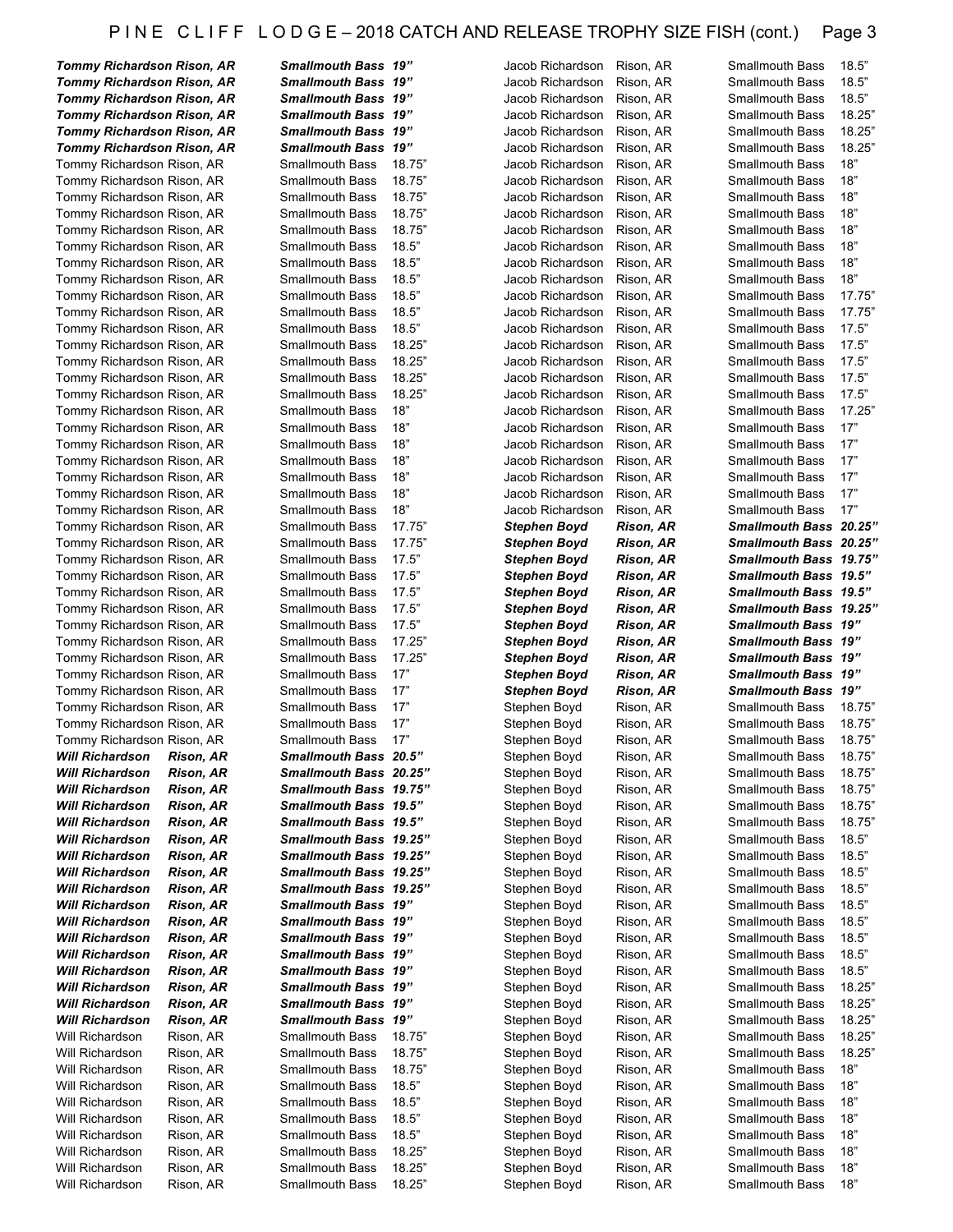| 18"<br><b>Smallmouth Bass</b><br>Stephen Boyd<br>Rison, AR<br><b>Smallmouth Bass</b><br>Will Richardson<br>Rison, AR<br>18"<br>Rison, AR<br><b>Smallmouth Bass</b><br>Stephen Boyd<br>Rison, AR<br><b>Smallmouth Bass</b><br>Will Richardson<br>18"<br><b>Smallmouth Bass</b><br>Rison, AR<br><b>Smallmouth Bass</b><br>Will Richardson<br>Rison, AR<br>Stephen Boyd<br>17.75"<br>Will Richardson<br>Rison, AR<br><b>Smallmouth Bass</b><br>Stephen Boyd<br>Rison, AR<br><b>Smallmouth Bass</b><br>17.75"<br>Will Richardson<br>Rison, AR<br><b>Smallmouth Bass</b><br>Stephen Boyd<br>Rison, AR<br><b>Smallmouth Bass</b><br>17.5"<br>Rison, AR<br><b>Smallmouth Bass</b><br>Stephen Boyd<br>Rison, AR<br><b>Smallmouth Bass</b><br>Will Richardson<br>17.5"<br>Will Richardson<br>Rison, AR<br><b>Smallmouth Bass</b><br>Stephen Boyd<br>Rison, AR<br><b>Smallmouth Bass</b><br>17.5"<br>Will Richardson<br>Rison, AR<br><b>Smallmouth Bass</b><br>Stephen Boyd<br>Rison, AR<br><b>Smallmouth Bass</b><br>17.5"<br>Will Richardson<br>Rison, AR<br><b>Smallmouth Bass</b><br>Stephen Boyd<br>Rison, AR<br><b>Smallmouth Bass</b><br>17.5"<br>Will Richardson<br>Rison, AR<br><b>Smallmouth Bass</b><br>Stephen Boyd<br>Rison, AR<br><b>Smallmouth Bass</b><br>17.25"<br>Will Richardson<br>Rison, AR<br><b>Smallmouth Bass</b><br>Stephen Boyd<br>Rison, AR<br><b>Smallmouth Bass</b><br>17.25"<br>Will Richardson<br>Rison, AR<br><b>Smallmouth Bass</b><br>Stephen Boyd<br>Rison, AR<br><b>Smallmouth Bass</b><br>17.25"<br>Will Richardson<br>Rison, AR<br><b>Smallmouth Bass</b><br>Stephen Boyd<br>Rison, AR<br><b>Smallmouth Bass</b><br>17.25"<br>Will Richardson<br>Rison, AR<br><b>Smallmouth Bass</b><br>Derek Card<br>Lake Worth, FL<br>Northern Pike<br>17.25"<br><b>Derek Card</b><br><b>Lake Trout</b><br>Will Richardson<br>Rison, AR<br><b>Smallmouth Bass</b><br>Lake Worth, FL<br>17"<br>Smallmouth Bass 19"<br>Will Richardson<br>Rison, AR<br><b>Smallmouth Bass</b><br><b>Derek Card</b><br>Lake Worth, FL<br>17"<br><b>Smallmouth Bass 19"</b><br>Will Richardson<br>Rison, AR<br><b>Smallmouth Bass</b><br><b>Derek Card</b><br>Lake Worth, FL<br>17"<br><b>Derek Card</b><br><b>Smallmouth Bass 19"</b><br>Will Richardson<br>Rison, AR<br><b>Smallmouth Bass</b><br>Lake Worth, FL<br>17"<br><b>Smallmouth Bass 19"</b><br>Will Richardson<br>Rison, AR<br><b>Smallmouth Bass</b><br><b>Derek Card</b><br>Lake Worth, FL<br>30"<br>Lake Worth, FL<br><b>Lake Trout</b><br>Derek Card<br>Lake Worth, FL<br><b>Smallmouth Bass</b><br>Tonya Card<br><b>Smallmouth Bass 19"</b><br>Derek Card<br><b>Smallmouth Bass</b><br>Tonya Card<br>Lake Worth, FL<br>Lake Worth, FL<br><b>Smallmouth Bass 19"</b><br>Derek Card<br><b>Tonya Card</b><br>Lake Worth, FL<br>Lake Worth, FL<br><b>Smallmouth Bass</b><br>Tonya Card<br>Lake Worth, FL<br><b>Smallmouth Bass</b><br>18.5"<br>Derek Card<br>Lake Worth, FL<br><b>Smallmouth Bass</b><br>18.25"<br>Tonya Card<br>Lake Worth, FL<br><b>Smallmouth Bass</b><br>Derek Card<br>Lake Worth, FL<br><b>Smallmouth Bass</b><br>18"<br>Tonya Card<br><b>Smallmouth Bass</b><br>Derek Card<br><b>Smallmouth Bass</b><br>Lake Worth, FL<br>Lake Worth, FL<br>18"<br>Tonya Card<br><b>Smallmouth Bass</b><br>Derek Card<br><b>Smallmouth Bass</b><br>Lake Worth, FL<br>Lake Worth, FL<br>Tonya Card<br>Lake Worth, FL<br><b>Smallmouth Bass</b><br>17.25"<br>Derek Card<br>Lake Worth, FL<br><b>Smallmouth Bass</b><br>17"<br>Tonya Card<br>Lake Worth, FL<br><b>Smallmouth Bass</b><br>Derek Card<br>Lake Worth, FL<br><b>Smallmouth Bass</b><br>17"<br>Tonya Card<br>Lake Worth, FL<br><b>Smallmouth Bass</b><br>Derek Card<br>Lake Worth, FL<br><b>Smallmouth Bass</b><br>34"<br>Joe Peterson<br>Gilman, IA<br>Northern Pike<br>Derek Card<br>Lake Worth, FL<br><b>Smallmouth Bass</b><br>Josh Peterson<br>Northern Pike<br>39.5"<br>Derek Card<br><b>Smallmouth Bass</b><br>Newton, IA<br>Lake Worth, FL<br>35"<br>Josh Peterson<br>Newton, IA<br>Northern Pike<br>Derek Card<br>Lake Worth, FL<br><b>Smallmouth Bass</b><br>Northern Pike<br>34.5"<br>Josh Peterson<br>Newton, IA<br>Derek Card<br>Lake Worth, FL<br><b>Smallmouth Bass</b><br>34"<br>Josh Peterson<br>Newton, IA<br>Northern Pike<br>Derek Card<br>Lake Worth, FL<br><b>Smallmouth Bass</b><br><b>Smallmouth Bass</b><br>19.5"<br>Derek Card<br><b>Smallmouth Bass</b><br>Josh Peterson<br>Newton, IA<br>Lake Worth, FL<br>37.5"<br>Northern Pike<br>Derek Card<br><b>Smallmouth Bass</b><br>Derek Peterson<br>Ankeny, IA<br>Lake Worth, FL<br>36"<br>Derek Peterson<br>Ankeny, IA<br>Northern Pike<br>Derek Card<br>Lake Worth, FL<br><b>Smallmouth Bass</b><br>35"<br>Derek Peterson<br>Ankeny, IA<br>Northern Pike<br>Derek Card<br>Lake Worth, FL<br><b>Smallmouth Bass</b><br>McPherson, KS<br>34"<br>Tom Goldsmith<br>Northern Pike<br>Derek Card<br>Lake Worth, FL<br><b>Smallmouth Bass</b><br>35"<br>Dayne Goldsmith<br>Kansas City, MO<br>Northern Pike<br>Derek Card<br><b>Smallmouth Bass</b><br>Lake Worth, FL<br>34"<br>Northern Pike<br><b>Smallmouth Bass</b><br>Dayne Goldsmith<br>Kansas City, MO<br>Derek Card<br>Lake Worth, FL<br>$34"$<br>Tea, SD<br>Northern Pike<br>Dayne Goldsmith<br>Kansas City, MO<br>Northern Pike<br><b>Brad Pearson</b><br>34"<br>Dayne Goldsmith<br>Kansas City, MO<br>Northern Pike<br><b>Brad Pearson</b><br>Tea, SD<br>Northern Pike<br>17"<br>Dayne Goldsmith<br>Kansas City, MO<br><b>Smallmouth Bass</b><br><b>Brad Pearson</b><br>Tea, SD<br>Northern Pike<br>38"<br>Tea, SD<br>Mark Reese<br>McPherson, KS<br>Northern Pike<br><b>Brad Pearson</b><br><b>Smallmouth Bass</b><br>37"<br>Mark Reese<br>McPherson, KS<br>Northern Pike<br>Carl Brunswig<br>Ft. Collins, CO<br><b>Smallmouth Bass</b><br>Ft. Collins, CO<br>Mark Reese<br>McPherson, KS<br>Northern Pike<br>35.5"<br>Aaron Brunswig<br><b>Smallmouth Bass</b><br>18"<br>Mark Reese<br>McPherson, KS<br>Northern Pike<br>35"<br>Aaron Brunswig<br>Ft. Collins, CO<br><b>Smallmouth Bass</b><br>35"<br>Mark Reese<br>McPherson, KS<br>Northern Pike<br>Steven Brunswig<br>Ft. Collins, CO<br>Northern Pike<br>18"<br>Mark Reese<br>McPherson, KS<br><b>Smallmouth Bass</b><br><b>Brent Bostic</b><br>Hurricane, WV<br>Smallmouth Bass 19.5"<br>Smallmouth Bass 19.5"<br><b>Angie Bostic</b><br>Hurricane, WV<br>Smallmouth Bass 19.75"<br><b>Brent Bostic</b><br>Hurricane, WV<br><b>Angie Bostic</b><br>Hurricane, WV<br>Smallmouth Bass 19.5"<br><b>Brent Bostic</b><br>Hurricane, WV<br>Smallmouth Bass 19.25"<br>Smallmouth Bass 19.5"<br><b>Angie Bostic</b><br>Hurricane, WV<br><b>Brent Bostic</b><br>Hurricane, WV<br>Smallmouth Bass 19.25"<br>Hurricane, WV<br>Smallmouth Bass 19.25"<br><b>Brent Bostic</b><br>Hurricane, WV<br>Smallmouth Bass 19.25"<br>Angie Bostic<br><b>Angie Bostic</b><br>Hurricane, WV<br>Smallmouth Bass 19.25"<br><b>Brent Bostic</b><br>Hurricane, WV<br><b>Smallmouth Bass 19"</b><br>Smallmouth Bass 19"<br>Smallmouth Bass 19"<br><b>Angie Bostic</b><br>Hurricane, WV<br><b>Brent Bostic</b><br>Hurricane, WV<br><b>Angie Bostic</b><br>Hurricane, WV<br><b>Smallmouth Bass 19"</b><br><b>Brent Bostic</b><br>Hurricane, WV<br><b>Smallmouth Bass 19"</b><br><b>Angie Bostic</b><br>Hurricane, WV<br><b>Smallmouth Bass 19"</b><br>Hurricane, WV<br><b>Smallmouth Bass 19"</b><br><b>Brent Bostic</b><br><b>Smallmouth Bass 19"</b><br>Hurricane, WV<br><b>Smallmouth Bass 19"</b><br><b>Angie Bostic</b><br>Hurricane, WV<br><b>Brent Bostic</b><br>Angie Bostic<br>Hurricane, WV<br><b>Smallmouth Bass</b><br>18.5"<br><b>Brent Bostic</b><br>Hurricane, WV<br><b>Smallmouth Bass 19"</b><br>Angie Bostic<br>Hurricane, WV<br><b>Smallmouth Bass</b><br>18.5"<br><b>Brent Bostic</b><br>Hurricane, WV<br><b>Smallmouth Bass 19"</b><br>18.5"<br>Smallmouth Bass 19"<br>Hurricane, WV<br><b>Smallmouth Bass</b><br><b>Brent Bostic</b><br>Hurricane, WV<br>Angie Bostic<br>18.5"<br>Hurricane, WV<br><b>Smallmouth Bass</b><br><b>Brent Bostic</b><br>Hurricane, WV<br><b>Smallmouth Bass</b><br>Angie Bostic<br>Angie Bostic<br>Hurricane, WV<br><b>Smallmouth Bass</b><br>18.5"<br>Hurricane, WV<br><b>Smallmouth Bass</b><br><b>Brent Bostic</b><br>Angie Bostic<br>Hurricane, WV<br><b>Smallmouth Bass</b><br>18.5"<br><b>Brent Bostic</b><br>Hurricane, WV<br><b>Smallmouth Bass</b><br>Angie Bostic<br>Hurricane, WV<br><b>Smallmouth Bass</b><br>18.5"<br><b>Brent Bostic</b><br>Hurricane, WV<br><b>Smallmouth Bass</b><br>Angie Bostic<br>Hurricane, WV<br><b>Smallmouth Bass</b><br>18.5"<br><b>Brent Bostic</b><br>Hurricane, WV<br><b>Smallmouth Bass</b><br>Angie Bostic<br>Hurricane, WV<br><b>Smallmouth Bass</b><br>18.25"<br><b>Brent Bostic</b><br>Hurricane, WV<br><b>Smallmouth Bass</b><br>Angie Bostic<br>Hurricane, WV<br><b>Smallmouth Bass</b><br>18.25"<br><b>Brent Bostic</b><br>Hurricane, WV<br><b>Smallmouth Bass</b><br>18.5" | Will Richardson | Rison, AR | <b>Smallmouth Bass</b> | 18" | Stephen Boyd | Rison, AR | Smallmouth Bass | 18"    |
|-------------------------------------------------------------------------------------------------------------------------------------------------------------------------------------------------------------------------------------------------------------------------------------------------------------------------------------------------------------------------------------------------------------------------------------------------------------------------------------------------------------------------------------------------------------------------------------------------------------------------------------------------------------------------------------------------------------------------------------------------------------------------------------------------------------------------------------------------------------------------------------------------------------------------------------------------------------------------------------------------------------------------------------------------------------------------------------------------------------------------------------------------------------------------------------------------------------------------------------------------------------------------------------------------------------------------------------------------------------------------------------------------------------------------------------------------------------------------------------------------------------------------------------------------------------------------------------------------------------------------------------------------------------------------------------------------------------------------------------------------------------------------------------------------------------------------------------------------------------------------------------------------------------------------------------------------------------------------------------------------------------------------------------------------------------------------------------------------------------------------------------------------------------------------------------------------------------------------------------------------------------------------------------------------------------------------------------------------------------------------------------------------------------------------------------------------------------------------------------------------------------------------------------------------------------------------------------------------------------------------------------------------------------------------------------------------------------------------------------------------------------------------------------------------------------------------------------------------------------------------------------------------------------------------------------------------------------------------------------------------------------------------------------------------------------------------------------------------------------------------------------------------------------------------------------------------------------------------------------------------------------------------------------------------------------------------------------------------------------------------------------------------------------------------------------------------------------------------------------------------------------------------------------------------------------------------------------------------------------------------------------------------------------------------------------------------------------------------------------------------------------------------------------------------------------------------------------------------------------------------------------------------------------------------------------------------------------------------------------------------------------------------------------------------------------------------------------------------------------------------------------------------------------------------------------------------------------------------------------------------------------------------------------------------------------------------------------------------------------------------------------------------------------------------------------------------------------------------------------------------------------------------------------------------------------------------------------------------------------------------------------------------------------------------------------------------------------------------------------------------------------------------------------------------------------------------------------------------------------------------------------------------------------------------------------------------------------------------------------------------------------------------------------------------------------------------------------------------------------------------------------------------------------------------------------------------------------------------------------------------------------------------------------------------------------------------------------------------------------------------------------------------------------------------------------------------------------------------------------------------------------------------------------------------------------------------------------------------------------------------------------------------------------------------------------------------------------------------------------------------------------------------------------------------------------------------------------------------------------------------------------------------------------------------------------------------------------------------------------------------------------------------------------------------------------------------------------------------------------------------------------------------------------------------------------------------------------------------------------------------------------------------------------------------------------------------------------------------------------------------------------------------------------------------------------------------------------------------------------------------------------------------------------------------------------------------------------------------------------------------------------------------------------------------------------------------------------------------------------------------------------------------------------------------------------------------------------------------------------------------------------------------------------------------------------------------------------------------------------------------------------------------------------------------------------------------------------------------------------------------------------------------------------------------------------------------------------------------------------------------------------------------------------------------------------------------------------------------------------------------------------------------------------------------------------------------------------------------------------------------------------------------------------------------------------------------------------------------------------------------------------------------------------------------------------------------------------------------------------------------------------------------------------------------------------------------------------------------------------------------------------------------------------------------------------------------------------------------------------------------------------------------------------------------------------------------------------------------------------------------------------------------------------------------------------------------------------------------------------------------------------------------------------------------------------------------------------------------------------------------------------------------------------------------------------------------------------------------------------------------------------------------------------------------------------------------------------------------------------------------------------------------------------------------------------------------------------------------------------------------------------------------------------------------------------------------------------------------------------------------------------------------------------------------------------------------------------|-----------------|-----------|------------------------|-----|--------------|-----------|-----------------|--------|
|                                                                                                                                                                                                                                                                                                                                                                                                                                                                                                                                                                                                                                                                                                                                                                                                                                                                                                                                                                                                                                                                                                                                                                                                                                                                                                                                                                                                                                                                                                                                                                                                                                                                                                                                                                                                                                                                                                                                                                                                                                                                                                                                                                                                                                                                                                                                                                                                                                                                                                                                                                                                                                                                                                                                                                                                                                                                                                                                                                                                                                                                                                                                                                                                                                                                                                                                                                                                                                                                                                                                                                                                                                                                                                                                                                                                                                                                                                                                                                                                                                                                                                                                                                                                                                                                                                                                                                                                                                                                                                                                                                                                                                                                                                                                                                                                                                                                                                                                                                                                                                                                                                                                                                                                                                                                                                                                                                                                                                                                                                                                                                                                                                                                                                                                                                                                                                                                                                                                                                                                                                                                                                                                                                                                                                                                                                                                                                                                                                                                                                                                                                                                                                                                                                                                                                                                                                                                                                                                                                                                                                                                                                                                                                                                                                                                                                                                                                                                                                                                                                                                                                                                                                                                                                                                                                                                                                                                                                                                                                                                                                                                                                                                                                                                                                                                                                                                                                                                                                                                                                                                                                                                                                                                                                                                                                                                                                                                                                                                                             |                 |           |                        |     |              |           |                 | 18"    |
|                                                                                                                                                                                                                                                                                                                                                                                                                                                                                                                                                                                                                                                                                                                                                                                                                                                                                                                                                                                                                                                                                                                                                                                                                                                                                                                                                                                                                                                                                                                                                                                                                                                                                                                                                                                                                                                                                                                                                                                                                                                                                                                                                                                                                                                                                                                                                                                                                                                                                                                                                                                                                                                                                                                                                                                                                                                                                                                                                                                                                                                                                                                                                                                                                                                                                                                                                                                                                                                                                                                                                                                                                                                                                                                                                                                                                                                                                                                                                                                                                                                                                                                                                                                                                                                                                                                                                                                                                                                                                                                                                                                                                                                                                                                                                                                                                                                                                                                                                                                                                                                                                                                                                                                                                                                                                                                                                                                                                                                                                                                                                                                                                                                                                                                                                                                                                                                                                                                                                                                                                                                                                                                                                                                                                                                                                                                                                                                                                                                                                                                                                                                                                                                                                                                                                                                                                                                                                                                                                                                                                                                                                                                                                                                                                                                                                                                                                                                                                                                                                                                                                                                                                                                                                                                                                                                                                                                                                                                                                                                                                                                                                                                                                                                                                                                                                                                                                                                                                                                                                                                                                                                                                                                                                                                                                                                                                                                                                                                                                             |                 |           |                        |     |              |           |                 | 17.75" |
|                                                                                                                                                                                                                                                                                                                                                                                                                                                                                                                                                                                                                                                                                                                                                                                                                                                                                                                                                                                                                                                                                                                                                                                                                                                                                                                                                                                                                                                                                                                                                                                                                                                                                                                                                                                                                                                                                                                                                                                                                                                                                                                                                                                                                                                                                                                                                                                                                                                                                                                                                                                                                                                                                                                                                                                                                                                                                                                                                                                                                                                                                                                                                                                                                                                                                                                                                                                                                                                                                                                                                                                                                                                                                                                                                                                                                                                                                                                                                                                                                                                                                                                                                                                                                                                                                                                                                                                                                                                                                                                                                                                                                                                                                                                                                                                                                                                                                                                                                                                                                                                                                                                                                                                                                                                                                                                                                                                                                                                                                                                                                                                                                                                                                                                                                                                                                                                                                                                                                                                                                                                                                                                                                                                                                                                                                                                                                                                                                                                                                                                                                                                                                                                                                                                                                                                                                                                                                                                                                                                                                                                                                                                                                                                                                                                                                                                                                                                                                                                                                                                                                                                                                                                                                                                                                                                                                                                                                                                                                                                                                                                                                                                                                                                                                                                                                                                                                                                                                                                                                                                                                                                                                                                                                                                                                                                                                                                                                                                                                             |                 |           |                        |     |              |           |                 | 17.75" |
|                                                                                                                                                                                                                                                                                                                                                                                                                                                                                                                                                                                                                                                                                                                                                                                                                                                                                                                                                                                                                                                                                                                                                                                                                                                                                                                                                                                                                                                                                                                                                                                                                                                                                                                                                                                                                                                                                                                                                                                                                                                                                                                                                                                                                                                                                                                                                                                                                                                                                                                                                                                                                                                                                                                                                                                                                                                                                                                                                                                                                                                                                                                                                                                                                                                                                                                                                                                                                                                                                                                                                                                                                                                                                                                                                                                                                                                                                                                                                                                                                                                                                                                                                                                                                                                                                                                                                                                                                                                                                                                                                                                                                                                                                                                                                                                                                                                                                                                                                                                                                                                                                                                                                                                                                                                                                                                                                                                                                                                                                                                                                                                                                                                                                                                                                                                                                                                                                                                                                                                                                                                                                                                                                                                                                                                                                                                                                                                                                                                                                                                                                                                                                                                                                                                                                                                                                                                                                                                                                                                                                                                                                                                                                                                                                                                                                                                                                                                                                                                                                                                                                                                                                                                                                                                                                                                                                                                                                                                                                                                                                                                                                                                                                                                                                                                                                                                                                                                                                                                                                                                                                                                                                                                                                                                                                                                                                                                                                                                                                             |                 |           |                        |     |              |           |                 |        |
|                                                                                                                                                                                                                                                                                                                                                                                                                                                                                                                                                                                                                                                                                                                                                                                                                                                                                                                                                                                                                                                                                                                                                                                                                                                                                                                                                                                                                                                                                                                                                                                                                                                                                                                                                                                                                                                                                                                                                                                                                                                                                                                                                                                                                                                                                                                                                                                                                                                                                                                                                                                                                                                                                                                                                                                                                                                                                                                                                                                                                                                                                                                                                                                                                                                                                                                                                                                                                                                                                                                                                                                                                                                                                                                                                                                                                                                                                                                                                                                                                                                                                                                                                                                                                                                                                                                                                                                                                                                                                                                                                                                                                                                                                                                                                                                                                                                                                                                                                                                                                                                                                                                                                                                                                                                                                                                                                                                                                                                                                                                                                                                                                                                                                                                                                                                                                                                                                                                                                                                                                                                                                                                                                                                                                                                                                                                                                                                                                                                                                                                                                                                                                                                                                                                                                                                                                                                                                                                                                                                                                                                                                                                                                                                                                                                                                                                                                                                                                                                                                                                                                                                                                                                                                                                                                                                                                                                                                                                                                                                                                                                                                                                                                                                                                                                                                                                                                                                                                                                                                                                                                                                                                                                                                                                                                                                                                                                                                                                                                             |                 |           |                        |     |              |           |                 | 17.75" |
|                                                                                                                                                                                                                                                                                                                                                                                                                                                                                                                                                                                                                                                                                                                                                                                                                                                                                                                                                                                                                                                                                                                                                                                                                                                                                                                                                                                                                                                                                                                                                                                                                                                                                                                                                                                                                                                                                                                                                                                                                                                                                                                                                                                                                                                                                                                                                                                                                                                                                                                                                                                                                                                                                                                                                                                                                                                                                                                                                                                                                                                                                                                                                                                                                                                                                                                                                                                                                                                                                                                                                                                                                                                                                                                                                                                                                                                                                                                                                                                                                                                                                                                                                                                                                                                                                                                                                                                                                                                                                                                                                                                                                                                                                                                                                                                                                                                                                                                                                                                                                                                                                                                                                                                                                                                                                                                                                                                                                                                                                                                                                                                                                                                                                                                                                                                                                                                                                                                                                                                                                                                                                                                                                                                                                                                                                                                                                                                                                                                                                                                                                                                                                                                                                                                                                                                                                                                                                                                                                                                                                                                                                                                                                                                                                                                                                                                                                                                                                                                                                                                                                                                                                                                                                                                                                                                                                                                                                                                                                                                                                                                                                                                                                                                                                                                                                                                                                                                                                                                                                                                                                                                                                                                                                                                                                                                                                                                                                                                                                             |                 |           |                        |     |              |           |                 | 17.5"  |
|                                                                                                                                                                                                                                                                                                                                                                                                                                                                                                                                                                                                                                                                                                                                                                                                                                                                                                                                                                                                                                                                                                                                                                                                                                                                                                                                                                                                                                                                                                                                                                                                                                                                                                                                                                                                                                                                                                                                                                                                                                                                                                                                                                                                                                                                                                                                                                                                                                                                                                                                                                                                                                                                                                                                                                                                                                                                                                                                                                                                                                                                                                                                                                                                                                                                                                                                                                                                                                                                                                                                                                                                                                                                                                                                                                                                                                                                                                                                                                                                                                                                                                                                                                                                                                                                                                                                                                                                                                                                                                                                                                                                                                                                                                                                                                                                                                                                                                                                                                                                                                                                                                                                                                                                                                                                                                                                                                                                                                                                                                                                                                                                                                                                                                                                                                                                                                                                                                                                                                                                                                                                                                                                                                                                                                                                                                                                                                                                                                                                                                                                                                                                                                                                                                                                                                                                                                                                                                                                                                                                                                                                                                                                                                                                                                                                                                                                                                                                                                                                                                                                                                                                                                                                                                                                                                                                                                                                                                                                                                                                                                                                                                                                                                                                                                                                                                                                                                                                                                                                                                                                                                                                                                                                                                                                                                                                                                                                                                                                                             |                 |           |                        |     |              |           |                 | 17.5"  |
|                                                                                                                                                                                                                                                                                                                                                                                                                                                                                                                                                                                                                                                                                                                                                                                                                                                                                                                                                                                                                                                                                                                                                                                                                                                                                                                                                                                                                                                                                                                                                                                                                                                                                                                                                                                                                                                                                                                                                                                                                                                                                                                                                                                                                                                                                                                                                                                                                                                                                                                                                                                                                                                                                                                                                                                                                                                                                                                                                                                                                                                                                                                                                                                                                                                                                                                                                                                                                                                                                                                                                                                                                                                                                                                                                                                                                                                                                                                                                                                                                                                                                                                                                                                                                                                                                                                                                                                                                                                                                                                                                                                                                                                                                                                                                                                                                                                                                                                                                                                                                                                                                                                                                                                                                                                                                                                                                                                                                                                                                                                                                                                                                                                                                                                                                                                                                                                                                                                                                                                                                                                                                                                                                                                                                                                                                                                                                                                                                                                                                                                                                                                                                                                                                                                                                                                                                                                                                                                                                                                                                                                                                                                                                                                                                                                                                                                                                                                                                                                                                                                                                                                                                                                                                                                                                                                                                                                                                                                                                                                                                                                                                                                                                                                                                                                                                                                                                                                                                                                                                                                                                                                                                                                                                                                                                                                                                                                                                                                                                             |                 |           |                        |     |              |           |                 | 17.5"  |
|                                                                                                                                                                                                                                                                                                                                                                                                                                                                                                                                                                                                                                                                                                                                                                                                                                                                                                                                                                                                                                                                                                                                                                                                                                                                                                                                                                                                                                                                                                                                                                                                                                                                                                                                                                                                                                                                                                                                                                                                                                                                                                                                                                                                                                                                                                                                                                                                                                                                                                                                                                                                                                                                                                                                                                                                                                                                                                                                                                                                                                                                                                                                                                                                                                                                                                                                                                                                                                                                                                                                                                                                                                                                                                                                                                                                                                                                                                                                                                                                                                                                                                                                                                                                                                                                                                                                                                                                                                                                                                                                                                                                                                                                                                                                                                                                                                                                                                                                                                                                                                                                                                                                                                                                                                                                                                                                                                                                                                                                                                                                                                                                                                                                                                                                                                                                                                                                                                                                                                                                                                                                                                                                                                                                                                                                                                                                                                                                                                                                                                                                                                                                                                                                                                                                                                                                                                                                                                                                                                                                                                                                                                                                                                                                                                                                                                                                                                                                                                                                                                                                                                                                                                                                                                                                                                                                                                                                                                                                                                                                                                                                                                                                                                                                                                                                                                                                                                                                                                                                                                                                                                                                                                                                                                                                                                                                                                                                                                                                                             |                 |           |                        |     |              |           |                 | 17.5"  |
|                                                                                                                                                                                                                                                                                                                                                                                                                                                                                                                                                                                                                                                                                                                                                                                                                                                                                                                                                                                                                                                                                                                                                                                                                                                                                                                                                                                                                                                                                                                                                                                                                                                                                                                                                                                                                                                                                                                                                                                                                                                                                                                                                                                                                                                                                                                                                                                                                                                                                                                                                                                                                                                                                                                                                                                                                                                                                                                                                                                                                                                                                                                                                                                                                                                                                                                                                                                                                                                                                                                                                                                                                                                                                                                                                                                                                                                                                                                                                                                                                                                                                                                                                                                                                                                                                                                                                                                                                                                                                                                                                                                                                                                                                                                                                                                                                                                                                                                                                                                                                                                                                                                                                                                                                                                                                                                                                                                                                                                                                                                                                                                                                                                                                                                                                                                                                                                                                                                                                                                                                                                                                                                                                                                                                                                                                                                                                                                                                                                                                                                                                                                                                                                                                                                                                                                                                                                                                                                                                                                                                                                                                                                                                                                                                                                                                                                                                                                                                                                                                                                                                                                                                                                                                                                                                                                                                                                                                                                                                                                                                                                                                                                                                                                                                                                                                                                                                                                                                                                                                                                                                                                                                                                                                                                                                                                                                                                                                                                                                             |                 |           |                        |     |              |           |                 | 17.25" |
|                                                                                                                                                                                                                                                                                                                                                                                                                                                                                                                                                                                                                                                                                                                                                                                                                                                                                                                                                                                                                                                                                                                                                                                                                                                                                                                                                                                                                                                                                                                                                                                                                                                                                                                                                                                                                                                                                                                                                                                                                                                                                                                                                                                                                                                                                                                                                                                                                                                                                                                                                                                                                                                                                                                                                                                                                                                                                                                                                                                                                                                                                                                                                                                                                                                                                                                                                                                                                                                                                                                                                                                                                                                                                                                                                                                                                                                                                                                                                                                                                                                                                                                                                                                                                                                                                                                                                                                                                                                                                                                                                                                                                                                                                                                                                                                                                                                                                                                                                                                                                                                                                                                                                                                                                                                                                                                                                                                                                                                                                                                                                                                                                                                                                                                                                                                                                                                                                                                                                                                                                                                                                                                                                                                                                                                                                                                                                                                                                                                                                                                                                                                                                                                                                                                                                                                                                                                                                                                                                                                                                                                                                                                                                                                                                                                                                                                                                                                                                                                                                                                                                                                                                                                                                                                                                                                                                                                                                                                                                                                                                                                                                                                                                                                                                                                                                                                                                                                                                                                                                                                                                                                                                                                                                                                                                                                                                                                                                                                                                             |                 |           |                        |     |              |           |                 | 17.25" |
|                                                                                                                                                                                                                                                                                                                                                                                                                                                                                                                                                                                                                                                                                                                                                                                                                                                                                                                                                                                                                                                                                                                                                                                                                                                                                                                                                                                                                                                                                                                                                                                                                                                                                                                                                                                                                                                                                                                                                                                                                                                                                                                                                                                                                                                                                                                                                                                                                                                                                                                                                                                                                                                                                                                                                                                                                                                                                                                                                                                                                                                                                                                                                                                                                                                                                                                                                                                                                                                                                                                                                                                                                                                                                                                                                                                                                                                                                                                                                                                                                                                                                                                                                                                                                                                                                                                                                                                                                                                                                                                                                                                                                                                                                                                                                                                                                                                                                                                                                                                                                                                                                                                                                                                                                                                                                                                                                                                                                                                                                                                                                                                                                                                                                                                                                                                                                                                                                                                                                                                                                                                                                                                                                                                                                                                                                                                                                                                                                                                                                                                                                                                                                                                                                                                                                                                                                                                                                                                                                                                                                                                                                                                                                                                                                                                                                                                                                                                                                                                                                                                                                                                                                                                                                                                                                                                                                                                                                                                                                                                                                                                                                                                                                                                                                                                                                                                                                                                                                                                                                                                                                                                                                                                                                                                                                                                                                                                                                                                                                             |                 |           |                        |     |              |           |                 | 17.25" |
|                                                                                                                                                                                                                                                                                                                                                                                                                                                                                                                                                                                                                                                                                                                                                                                                                                                                                                                                                                                                                                                                                                                                                                                                                                                                                                                                                                                                                                                                                                                                                                                                                                                                                                                                                                                                                                                                                                                                                                                                                                                                                                                                                                                                                                                                                                                                                                                                                                                                                                                                                                                                                                                                                                                                                                                                                                                                                                                                                                                                                                                                                                                                                                                                                                                                                                                                                                                                                                                                                                                                                                                                                                                                                                                                                                                                                                                                                                                                                                                                                                                                                                                                                                                                                                                                                                                                                                                                                                                                                                                                                                                                                                                                                                                                                                                                                                                                                                                                                                                                                                                                                                                                                                                                                                                                                                                                                                                                                                                                                                                                                                                                                                                                                                                                                                                                                                                                                                                                                                                                                                                                                                                                                                                                                                                                                                                                                                                                                                                                                                                                                                                                                                                                                                                                                                                                                                                                                                                                                                                                                                                                                                                                                                                                                                                                                                                                                                                                                                                                                                                                                                                                                                                                                                                                                                                                                                                                                                                                                                                                                                                                                                                                                                                                                                                                                                                                                                                                                                                                                                                                                                                                                                                                                                                                                                                                                                                                                                                                                             |                 |           |                        |     |              |           |                 |        |
|                                                                                                                                                                                                                                                                                                                                                                                                                                                                                                                                                                                                                                                                                                                                                                                                                                                                                                                                                                                                                                                                                                                                                                                                                                                                                                                                                                                                                                                                                                                                                                                                                                                                                                                                                                                                                                                                                                                                                                                                                                                                                                                                                                                                                                                                                                                                                                                                                                                                                                                                                                                                                                                                                                                                                                                                                                                                                                                                                                                                                                                                                                                                                                                                                                                                                                                                                                                                                                                                                                                                                                                                                                                                                                                                                                                                                                                                                                                                                                                                                                                                                                                                                                                                                                                                                                                                                                                                                                                                                                                                                                                                                                                                                                                                                                                                                                                                                                                                                                                                                                                                                                                                                                                                                                                                                                                                                                                                                                                                                                                                                                                                                                                                                                                                                                                                                                                                                                                                                                                                                                                                                                                                                                                                                                                                                                                                                                                                                                                                                                                                                                                                                                                                                                                                                                                                                                                                                                                                                                                                                                                                                                                                                                                                                                                                                                                                                                                                                                                                                                                                                                                                                                                                                                                                                                                                                                                                                                                                                                                                                                                                                                                                                                                                                                                                                                                                                                                                                                                                                                                                                                                                                                                                                                                                                                                                                                                                                                                                                             |                 |           |                        |     |              |           |                 | 17"    |
|                                                                                                                                                                                                                                                                                                                                                                                                                                                                                                                                                                                                                                                                                                                                                                                                                                                                                                                                                                                                                                                                                                                                                                                                                                                                                                                                                                                                                                                                                                                                                                                                                                                                                                                                                                                                                                                                                                                                                                                                                                                                                                                                                                                                                                                                                                                                                                                                                                                                                                                                                                                                                                                                                                                                                                                                                                                                                                                                                                                                                                                                                                                                                                                                                                                                                                                                                                                                                                                                                                                                                                                                                                                                                                                                                                                                                                                                                                                                                                                                                                                                                                                                                                                                                                                                                                                                                                                                                                                                                                                                                                                                                                                                                                                                                                                                                                                                                                                                                                                                                                                                                                                                                                                                                                                                                                                                                                                                                                                                                                                                                                                                                                                                                                                                                                                                                                                                                                                                                                                                                                                                                                                                                                                                                                                                                                                                                                                                                                                                                                                                                                                                                                                                                                                                                                                                                                                                                                                                                                                                                                                                                                                                                                                                                                                                                                                                                                                                                                                                                                                                                                                                                                                                                                                                                                                                                                                                                                                                                                                                                                                                                                                                                                                                                                                                                                                                                                                                                                                                                                                                                                                                                                                                                                                                                                                                                                                                                                                                                             |                 |           |                        |     |              |           |                 | 17"    |
|                                                                                                                                                                                                                                                                                                                                                                                                                                                                                                                                                                                                                                                                                                                                                                                                                                                                                                                                                                                                                                                                                                                                                                                                                                                                                                                                                                                                                                                                                                                                                                                                                                                                                                                                                                                                                                                                                                                                                                                                                                                                                                                                                                                                                                                                                                                                                                                                                                                                                                                                                                                                                                                                                                                                                                                                                                                                                                                                                                                                                                                                                                                                                                                                                                                                                                                                                                                                                                                                                                                                                                                                                                                                                                                                                                                                                                                                                                                                                                                                                                                                                                                                                                                                                                                                                                                                                                                                                                                                                                                                                                                                                                                                                                                                                                                                                                                                                                                                                                                                                                                                                                                                                                                                                                                                                                                                                                                                                                                                                                                                                                                                                                                                                                                                                                                                                                                                                                                                                                                                                                                                                                                                                                                                                                                                                                                                                                                                                                                                                                                                                                                                                                                                                                                                                                                                                                                                                                                                                                                                                                                                                                                                                                                                                                                                                                                                                                                                                                                                                                                                                                                                                                                                                                                                                                                                                                                                                                                                                                                                                                                                                                                                                                                                                                                                                                                                                                                                                                                                                                                                                                                                                                                                                                                                                                                                                                                                                                                                                             |                 |           |                        |     |              |           |                 | 34"    |
|                                                                                                                                                                                                                                                                                                                                                                                                                                                                                                                                                                                                                                                                                                                                                                                                                                                                                                                                                                                                                                                                                                                                                                                                                                                                                                                                                                                                                                                                                                                                                                                                                                                                                                                                                                                                                                                                                                                                                                                                                                                                                                                                                                                                                                                                                                                                                                                                                                                                                                                                                                                                                                                                                                                                                                                                                                                                                                                                                                                                                                                                                                                                                                                                                                                                                                                                                                                                                                                                                                                                                                                                                                                                                                                                                                                                                                                                                                                                                                                                                                                                                                                                                                                                                                                                                                                                                                                                                                                                                                                                                                                                                                                                                                                                                                                                                                                                                                                                                                                                                                                                                                                                                                                                                                                                                                                                                                                                                                                                                                                                                                                                                                                                                                                                                                                                                                                                                                                                                                                                                                                                                                                                                                                                                                                                                                                                                                                                                                                                                                                                                                                                                                                                                                                                                                                                                                                                                                                                                                                                                                                                                                                                                                                                                                                                                                                                                                                                                                                                                                                                                                                                                                                                                                                                                                                                                                                                                                                                                                                                                                                                                                                                                                                                                                                                                                                                                                                                                                                                                                                                                                                                                                                                                                                                                                                                                                                                                                                                                             |                 |           |                        |     |              |           |                 | 34"    |
|                                                                                                                                                                                                                                                                                                                                                                                                                                                                                                                                                                                                                                                                                                                                                                                                                                                                                                                                                                                                                                                                                                                                                                                                                                                                                                                                                                                                                                                                                                                                                                                                                                                                                                                                                                                                                                                                                                                                                                                                                                                                                                                                                                                                                                                                                                                                                                                                                                                                                                                                                                                                                                                                                                                                                                                                                                                                                                                                                                                                                                                                                                                                                                                                                                                                                                                                                                                                                                                                                                                                                                                                                                                                                                                                                                                                                                                                                                                                                                                                                                                                                                                                                                                                                                                                                                                                                                                                                                                                                                                                                                                                                                                                                                                                                                                                                                                                                                                                                                                                                                                                                                                                                                                                                                                                                                                                                                                                                                                                                                                                                                                                                                                                                                                                                                                                                                                                                                                                                                                                                                                                                                                                                                                                                                                                                                                                                                                                                                                                                                                                                                                                                                                                                                                                                                                                                                                                                                                                                                                                                                                                                                                                                                                                                                                                                                                                                                                                                                                                                                                                                                                                                                                                                                                                                                                                                                                                                                                                                                                                                                                                                                                                                                                                                                                                                                                                                                                                                                                                                                                                                                                                                                                                                                                                                                                                                                                                                                                                                             |                 |           |                        |     |              |           |                 |        |
|                                                                                                                                                                                                                                                                                                                                                                                                                                                                                                                                                                                                                                                                                                                                                                                                                                                                                                                                                                                                                                                                                                                                                                                                                                                                                                                                                                                                                                                                                                                                                                                                                                                                                                                                                                                                                                                                                                                                                                                                                                                                                                                                                                                                                                                                                                                                                                                                                                                                                                                                                                                                                                                                                                                                                                                                                                                                                                                                                                                                                                                                                                                                                                                                                                                                                                                                                                                                                                                                                                                                                                                                                                                                                                                                                                                                                                                                                                                                                                                                                                                                                                                                                                                                                                                                                                                                                                                                                                                                                                                                                                                                                                                                                                                                                                                                                                                                                                                                                                                                                                                                                                                                                                                                                                                                                                                                                                                                                                                                                                                                                                                                                                                                                                                                                                                                                                                                                                                                                                                                                                                                                                                                                                                                                                                                                                                                                                                                                                                                                                                                                                                                                                                                                                                                                                                                                                                                                                                                                                                                                                                                                                                                                                                                                                                                                                                                                                                                                                                                                                                                                                                                                                                                                                                                                                                                                                                                                                                                                                                                                                                                                                                                                                                                                                                                                                                                                                                                                                                                                                                                                                                                                                                                                                                                                                                                                                                                                                                                                             |                 |           |                        |     |              |           |                 |        |
|                                                                                                                                                                                                                                                                                                                                                                                                                                                                                                                                                                                                                                                                                                                                                                                                                                                                                                                                                                                                                                                                                                                                                                                                                                                                                                                                                                                                                                                                                                                                                                                                                                                                                                                                                                                                                                                                                                                                                                                                                                                                                                                                                                                                                                                                                                                                                                                                                                                                                                                                                                                                                                                                                                                                                                                                                                                                                                                                                                                                                                                                                                                                                                                                                                                                                                                                                                                                                                                                                                                                                                                                                                                                                                                                                                                                                                                                                                                                                                                                                                                                                                                                                                                                                                                                                                                                                                                                                                                                                                                                                                                                                                                                                                                                                                                                                                                                                                                                                                                                                                                                                                                                                                                                                                                                                                                                                                                                                                                                                                                                                                                                                                                                                                                                                                                                                                                                                                                                                                                                                                                                                                                                                                                                                                                                                                                                                                                                                                                                                                                                                                                                                                                                                                                                                                                                                                                                                                                                                                                                                                                                                                                                                                                                                                                                                                                                                                                                                                                                                                                                                                                                                                                                                                                                                                                                                                                                                                                                                                                                                                                                                                                                                                                                                                                                                                                                                                                                                                                                                                                                                                                                                                                                                                                                                                                                                                                                                                                                                             |                 |           |                        |     |              |           |                 |        |
|                                                                                                                                                                                                                                                                                                                                                                                                                                                                                                                                                                                                                                                                                                                                                                                                                                                                                                                                                                                                                                                                                                                                                                                                                                                                                                                                                                                                                                                                                                                                                                                                                                                                                                                                                                                                                                                                                                                                                                                                                                                                                                                                                                                                                                                                                                                                                                                                                                                                                                                                                                                                                                                                                                                                                                                                                                                                                                                                                                                                                                                                                                                                                                                                                                                                                                                                                                                                                                                                                                                                                                                                                                                                                                                                                                                                                                                                                                                                                                                                                                                                                                                                                                                                                                                                                                                                                                                                                                                                                                                                                                                                                                                                                                                                                                                                                                                                                                                                                                                                                                                                                                                                                                                                                                                                                                                                                                                                                                                                                                                                                                                                                                                                                                                                                                                                                                                                                                                                                                                                                                                                                                                                                                                                                                                                                                                                                                                                                                                                                                                                                                                                                                                                                                                                                                                                                                                                                                                                                                                                                                                                                                                                                                                                                                                                                                                                                                                                                                                                                                                                                                                                                                                                                                                                                                                                                                                                                                                                                                                                                                                                                                                                                                                                                                                                                                                                                                                                                                                                                                                                                                                                                                                                                                                                                                                                                                                                                                                                                             |                 |           |                        |     |              |           |                 |        |
|                                                                                                                                                                                                                                                                                                                                                                                                                                                                                                                                                                                                                                                                                                                                                                                                                                                                                                                                                                                                                                                                                                                                                                                                                                                                                                                                                                                                                                                                                                                                                                                                                                                                                                                                                                                                                                                                                                                                                                                                                                                                                                                                                                                                                                                                                                                                                                                                                                                                                                                                                                                                                                                                                                                                                                                                                                                                                                                                                                                                                                                                                                                                                                                                                                                                                                                                                                                                                                                                                                                                                                                                                                                                                                                                                                                                                                                                                                                                                                                                                                                                                                                                                                                                                                                                                                                                                                                                                                                                                                                                                                                                                                                                                                                                                                                                                                                                                                                                                                                                                                                                                                                                                                                                                                                                                                                                                                                                                                                                                                                                                                                                                                                                                                                                                                                                                                                                                                                                                                                                                                                                                                                                                                                                                                                                                                                                                                                                                                                                                                                                                                                                                                                                                                                                                                                                                                                                                                                                                                                                                                                                                                                                                                                                                                                                                                                                                                                                                                                                                                                                                                                                                                                                                                                                                                                                                                                                                                                                                                                                                                                                                                                                                                                                                                                                                                                                                                                                                                                                                                                                                                                                                                                                                                                                                                                                                                                                                                                                                             |                 |           |                        |     |              |           |                 | 18.75" |
|                                                                                                                                                                                                                                                                                                                                                                                                                                                                                                                                                                                                                                                                                                                                                                                                                                                                                                                                                                                                                                                                                                                                                                                                                                                                                                                                                                                                                                                                                                                                                                                                                                                                                                                                                                                                                                                                                                                                                                                                                                                                                                                                                                                                                                                                                                                                                                                                                                                                                                                                                                                                                                                                                                                                                                                                                                                                                                                                                                                                                                                                                                                                                                                                                                                                                                                                                                                                                                                                                                                                                                                                                                                                                                                                                                                                                                                                                                                                                                                                                                                                                                                                                                                                                                                                                                                                                                                                                                                                                                                                                                                                                                                                                                                                                                                                                                                                                                                                                                                                                                                                                                                                                                                                                                                                                                                                                                                                                                                                                                                                                                                                                                                                                                                                                                                                                                                                                                                                                                                                                                                                                                                                                                                                                                                                                                                                                                                                                                                                                                                                                                                                                                                                                                                                                                                                                                                                                                                                                                                                                                                                                                                                                                                                                                                                                                                                                                                                                                                                                                                                                                                                                                                                                                                                                                                                                                                                                                                                                                                                                                                                                                                                                                                                                                                                                                                                                                                                                                                                                                                                                                                                                                                                                                                                                                                                                                                                                                                                                             |                 |           |                        |     |              |           |                 | 18.75" |
|                                                                                                                                                                                                                                                                                                                                                                                                                                                                                                                                                                                                                                                                                                                                                                                                                                                                                                                                                                                                                                                                                                                                                                                                                                                                                                                                                                                                                                                                                                                                                                                                                                                                                                                                                                                                                                                                                                                                                                                                                                                                                                                                                                                                                                                                                                                                                                                                                                                                                                                                                                                                                                                                                                                                                                                                                                                                                                                                                                                                                                                                                                                                                                                                                                                                                                                                                                                                                                                                                                                                                                                                                                                                                                                                                                                                                                                                                                                                                                                                                                                                                                                                                                                                                                                                                                                                                                                                                                                                                                                                                                                                                                                                                                                                                                                                                                                                                                                                                                                                                                                                                                                                                                                                                                                                                                                                                                                                                                                                                                                                                                                                                                                                                                                                                                                                                                                                                                                                                                                                                                                                                                                                                                                                                                                                                                                                                                                                                                                                                                                                                                                                                                                                                                                                                                                                                                                                                                                                                                                                                                                                                                                                                                                                                                                                                                                                                                                                                                                                                                                                                                                                                                                                                                                                                                                                                                                                                                                                                                                                                                                                                                                                                                                                                                                                                                                                                                                                                                                                                                                                                                                                                                                                                                                                                                                                                                                                                                                                                             |                 |           |                        |     |              |           |                 | 18.75" |
|                                                                                                                                                                                                                                                                                                                                                                                                                                                                                                                                                                                                                                                                                                                                                                                                                                                                                                                                                                                                                                                                                                                                                                                                                                                                                                                                                                                                                                                                                                                                                                                                                                                                                                                                                                                                                                                                                                                                                                                                                                                                                                                                                                                                                                                                                                                                                                                                                                                                                                                                                                                                                                                                                                                                                                                                                                                                                                                                                                                                                                                                                                                                                                                                                                                                                                                                                                                                                                                                                                                                                                                                                                                                                                                                                                                                                                                                                                                                                                                                                                                                                                                                                                                                                                                                                                                                                                                                                                                                                                                                                                                                                                                                                                                                                                                                                                                                                                                                                                                                                                                                                                                                                                                                                                                                                                                                                                                                                                                                                                                                                                                                                                                                                                                                                                                                                                                                                                                                                                                                                                                                                                                                                                                                                                                                                                                                                                                                                                                                                                                                                                                                                                                                                                                                                                                                                                                                                                                                                                                                                                                                                                                                                                                                                                                                                                                                                                                                                                                                                                                                                                                                                                                                                                                                                                                                                                                                                                                                                                                                                                                                                                                                                                                                                                                                                                                                                                                                                                                                                                                                                                                                                                                                                                                                                                                                                                                                                                                                                             |                 |           |                        |     |              |           |                 | 18.75" |
|                                                                                                                                                                                                                                                                                                                                                                                                                                                                                                                                                                                                                                                                                                                                                                                                                                                                                                                                                                                                                                                                                                                                                                                                                                                                                                                                                                                                                                                                                                                                                                                                                                                                                                                                                                                                                                                                                                                                                                                                                                                                                                                                                                                                                                                                                                                                                                                                                                                                                                                                                                                                                                                                                                                                                                                                                                                                                                                                                                                                                                                                                                                                                                                                                                                                                                                                                                                                                                                                                                                                                                                                                                                                                                                                                                                                                                                                                                                                                                                                                                                                                                                                                                                                                                                                                                                                                                                                                                                                                                                                                                                                                                                                                                                                                                                                                                                                                                                                                                                                                                                                                                                                                                                                                                                                                                                                                                                                                                                                                                                                                                                                                                                                                                                                                                                                                                                                                                                                                                                                                                                                                                                                                                                                                                                                                                                                                                                                                                                                                                                                                                                                                                                                                                                                                                                                                                                                                                                                                                                                                                                                                                                                                                                                                                                                                                                                                                                                                                                                                                                                                                                                                                                                                                                                                                                                                                                                                                                                                                                                                                                                                                                                                                                                                                                                                                                                                                                                                                                                                                                                                                                                                                                                                                                                                                                                                                                                                                                                                             |                 |           |                        |     |              |           |                 | 18.5"  |
|                                                                                                                                                                                                                                                                                                                                                                                                                                                                                                                                                                                                                                                                                                                                                                                                                                                                                                                                                                                                                                                                                                                                                                                                                                                                                                                                                                                                                                                                                                                                                                                                                                                                                                                                                                                                                                                                                                                                                                                                                                                                                                                                                                                                                                                                                                                                                                                                                                                                                                                                                                                                                                                                                                                                                                                                                                                                                                                                                                                                                                                                                                                                                                                                                                                                                                                                                                                                                                                                                                                                                                                                                                                                                                                                                                                                                                                                                                                                                                                                                                                                                                                                                                                                                                                                                                                                                                                                                                                                                                                                                                                                                                                                                                                                                                                                                                                                                                                                                                                                                                                                                                                                                                                                                                                                                                                                                                                                                                                                                                                                                                                                                                                                                                                                                                                                                                                                                                                                                                                                                                                                                                                                                                                                                                                                                                                                                                                                                                                                                                                                                                                                                                                                                                                                                                                                                                                                                                                                                                                                                                                                                                                                                                                                                                                                                                                                                                                                                                                                                                                                                                                                                                                                                                                                                                                                                                                                                                                                                                                                                                                                                                                                                                                                                                                                                                                                                                                                                                                                                                                                                                                                                                                                                                                                                                                                                                                                                                                                                             |                 |           |                        |     |              |           |                 |        |
|                                                                                                                                                                                                                                                                                                                                                                                                                                                                                                                                                                                                                                                                                                                                                                                                                                                                                                                                                                                                                                                                                                                                                                                                                                                                                                                                                                                                                                                                                                                                                                                                                                                                                                                                                                                                                                                                                                                                                                                                                                                                                                                                                                                                                                                                                                                                                                                                                                                                                                                                                                                                                                                                                                                                                                                                                                                                                                                                                                                                                                                                                                                                                                                                                                                                                                                                                                                                                                                                                                                                                                                                                                                                                                                                                                                                                                                                                                                                                                                                                                                                                                                                                                                                                                                                                                                                                                                                                                                                                                                                                                                                                                                                                                                                                                                                                                                                                                                                                                                                                                                                                                                                                                                                                                                                                                                                                                                                                                                                                                                                                                                                                                                                                                                                                                                                                                                                                                                                                                                                                                                                                                                                                                                                                                                                                                                                                                                                                                                                                                                                                                                                                                                                                                                                                                                                                                                                                                                                                                                                                                                                                                                                                                                                                                                                                                                                                                                                                                                                                                                                                                                                                                                                                                                                                                                                                                                                                                                                                                                                                                                                                                                                                                                                                                                                                                                                                                                                                                                                                                                                                                                                                                                                                                                                                                                                                                                                                                                                                             |                 |           |                        |     |              |           |                 | 18.5"  |
|                                                                                                                                                                                                                                                                                                                                                                                                                                                                                                                                                                                                                                                                                                                                                                                                                                                                                                                                                                                                                                                                                                                                                                                                                                                                                                                                                                                                                                                                                                                                                                                                                                                                                                                                                                                                                                                                                                                                                                                                                                                                                                                                                                                                                                                                                                                                                                                                                                                                                                                                                                                                                                                                                                                                                                                                                                                                                                                                                                                                                                                                                                                                                                                                                                                                                                                                                                                                                                                                                                                                                                                                                                                                                                                                                                                                                                                                                                                                                                                                                                                                                                                                                                                                                                                                                                                                                                                                                                                                                                                                                                                                                                                                                                                                                                                                                                                                                                                                                                                                                                                                                                                                                                                                                                                                                                                                                                                                                                                                                                                                                                                                                                                                                                                                                                                                                                                                                                                                                                                                                                                                                                                                                                                                                                                                                                                                                                                                                                                                                                                                                                                                                                                                                                                                                                                                                                                                                                                                                                                                                                                                                                                                                                                                                                                                                                                                                                                                                                                                                                                                                                                                                                                                                                                                                                                                                                                                                                                                                                                                                                                                                                                                                                                                                                                                                                                                                                                                                                                                                                                                                                                                                                                                                                                                                                                                                                                                                                                                                             |                 |           |                        |     |              |           |                 | 18.25" |
|                                                                                                                                                                                                                                                                                                                                                                                                                                                                                                                                                                                                                                                                                                                                                                                                                                                                                                                                                                                                                                                                                                                                                                                                                                                                                                                                                                                                                                                                                                                                                                                                                                                                                                                                                                                                                                                                                                                                                                                                                                                                                                                                                                                                                                                                                                                                                                                                                                                                                                                                                                                                                                                                                                                                                                                                                                                                                                                                                                                                                                                                                                                                                                                                                                                                                                                                                                                                                                                                                                                                                                                                                                                                                                                                                                                                                                                                                                                                                                                                                                                                                                                                                                                                                                                                                                                                                                                                                                                                                                                                                                                                                                                                                                                                                                                                                                                                                                                                                                                                                                                                                                                                                                                                                                                                                                                                                                                                                                                                                                                                                                                                                                                                                                                                                                                                                                                                                                                                                                                                                                                                                                                                                                                                                                                                                                                                                                                                                                                                                                                                                                                                                                                                                                                                                                                                                                                                                                                                                                                                                                                                                                                                                                                                                                                                                                                                                                                                                                                                                                                                                                                                                                                                                                                                                                                                                                                                                                                                                                                                                                                                                                                                                                                                                                                                                                                                                                                                                                                                                                                                                                                                                                                                                                                                                                                                                                                                                                                                                             |                 |           |                        |     |              |           |                 | 18.25" |
|                                                                                                                                                                                                                                                                                                                                                                                                                                                                                                                                                                                                                                                                                                                                                                                                                                                                                                                                                                                                                                                                                                                                                                                                                                                                                                                                                                                                                                                                                                                                                                                                                                                                                                                                                                                                                                                                                                                                                                                                                                                                                                                                                                                                                                                                                                                                                                                                                                                                                                                                                                                                                                                                                                                                                                                                                                                                                                                                                                                                                                                                                                                                                                                                                                                                                                                                                                                                                                                                                                                                                                                                                                                                                                                                                                                                                                                                                                                                                                                                                                                                                                                                                                                                                                                                                                                                                                                                                                                                                                                                                                                                                                                                                                                                                                                                                                                                                                                                                                                                                                                                                                                                                                                                                                                                                                                                                                                                                                                                                                                                                                                                                                                                                                                                                                                                                                                                                                                                                                                                                                                                                                                                                                                                                                                                                                                                                                                                                                                                                                                                                                                                                                                                                                                                                                                                                                                                                                                                                                                                                                                                                                                                                                                                                                                                                                                                                                                                                                                                                                                                                                                                                                                                                                                                                                                                                                                                                                                                                                                                                                                                                                                                                                                                                                                                                                                                                                                                                                                                                                                                                                                                                                                                                                                                                                                                                                                                                                                                                             |                 |           |                        |     |              |           |                 | 18"    |
|                                                                                                                                                                                                                                                                                                                                                                                                                                                                                                                                                                                                                                                                                                                                                                                                                                                                                                                                                                                                                                                                                                                                                                                                                                                                                                                                                                                                                                                                                                                                                                                                                                                                                                                                                                                                                                                                                                                                                                                                                                                                                                                                                                                                                                                                                                                                                                                                                                                                                                                                                                                                                                                                                                                                                                                                                                                                                                                                                                                                                                                                                                                                                                                                                                                                                                                                                                                                                                                                                                                                                                                                                                                                                                                                                                                                                                                                                                                                                                                                                                                                                                                                                                                                                                                                                                                                                                                                                                                                                                                                                                                                                                                                                                                                                                                                                                                                                                                                                                                                                                                                                                                                                                                                                                                                                                                                                                                                                                                                                                                                                                                                                                                                                                                                                                                                                                                                                                                                                                                                                                                                                                                                                                                                                                                                                                                                                                                                                                                                                                                                                                                                                                                                                                                                                                                                                                                                                                                                                                                                                                                                                                                                                                                                                                                                                                                                                                                                                                                                                                                                                                                                                                                                                                                                                                                                                                                                                                                                                                                                                                                                                                                                                                                                                                                                                                                                                                                                                                                                                                                                                                                                                                                                                                                                                                                                                                                                                                                                                             |                 |           |                        |     |              |           |                 | 18"    |
|                                                                                                                                                                                                                                                                                                                                                                                                                                                                                                                                                                                                                                                                                                                                                                                                                                                                                                                                                                                                                                                                                                                                                                                                                                                                                                                                                                                                                                                                                                                                                                                                                                                                                                                                                                                                                                                                                                                                                                                                                                                                                                                                                                                                                                                                                                                                                                                                                                                                                                                                                                                                                                                                                                                                                                                                                                                                                                                                                                                                                                                                                                                                                                                                                                                                                                                                                                                                                                                                                                                                                                                                                                                                                                                                                                                                                                                                                                                                                                                                                                                                                                                                                                                                                                                                                                                                                                                                                                                                                                                                                                                                                                                                                                                                                                                                                                                                                                                                                                                                                                                                                                                                                                                                                                                                                                                                                                                                                                                                                                                                                                                                                                                                                                                                                                                                                                                                                                                                                                                                                                                                                                                                                                                                                                                                                                                                                                                                                                                                                                                                                                                                                                                                                                                                                                                                                                                                                                                                                                                                                                                                                                                                                                                                                                                                                                                                                                                                                                                                                                                                                                                                                                                                                                                                                                                                                                                                                                                                                                                                                                                                                                                                                                                                                                                                                                                                                                                                                                                                                                                                                                                                                                                                                                                                                                                                                                                                                                                                                             |                 |           |                        |     |              |           |                 | 18"    |
|                                                                                                                                                                                                                                                                                                                                                                                                                                                                                                                                                                                                                                                                                                                                                                                                                                                                                                                                                                                                                                                                                                                                                                                                                                                                                                                                                                                                                                                                                                                                                                                                                                                                                                                                                                                                                                                                                                                                                                                                                                                                                                                                                                                                                                                                                                                                                                                                                                                                                                                                                                                                                                                                                                                                                                                                                                                                                                                                                                                                                                                                                                                                                                                                                                                                                                                                                                                                                                                                                                                                                                                                                                                                                                                                                                                                                                                                                                                                                                                                                                                                                                                                                                                                                                                                                                                                                                                                                                                                                                                                                                                                                                                                                                                                                                                                                                                                                                                                                                                                                                                                                                                                                                                                                                                                                                                                                                                                                                                                                                                                                                                                                                                                                                                                                                                                                                                                                                                                                                                                                                                                                                                                                                                                                                                                                                                                                                                                                                                                                                                                                                                                                                                                                                                                                                                                                                                                                                                                                                                                                                                                                                                                                                                                                                                                                                                                                                                                                                                                                                                                                                                                                                                                                                                                                                                                                                                                                                                                                                                                                                                                                                                                                                                                                                                                                                                                                                                                                                                                                                                                                                                                                                                                                                                                                                                                                                                                                                                                                             |                 |           |                        |     |              |           |                 | 18"    |
|                                                                                                                                                                                                                                                                                                                                                                                                                                                                                                                                                                                                                                                                                                                                                                                                                                                                                                                                                                                                                                                                                                                                                                                                                                                                                                                                                                                                                                                                                                                                                                                                                                                                                                                                                                                                                                                                                                                                                                                                                                                                                                                                                                                                                                                                                                                                                                                                                                                                                                                                                                                                                                                                                                                                                                                                                                                                                                                                                                                                                                                                                                                                                                                                                                                                                                                                                                                                                                                                                                                                                                                                                                                                                                                                                                                                                                                                                                                                                                                                                                                                                                                                                                                                                                                                                                                                                                                                                                                                                                                                                                                                                                                                                                                                                                                                                                                                                                                                                                                                                                                                                                                                                                                                                                                                                                                                                                                                                                                                                                                                                                                                                                                                                                                                                                                                                                                                                                                                                                                                                                                                                                                                                                                                                                                                                                                                                                                                                                                                                                                                                                                                                                                                                                                                                                                                                                                                                                                                                                                                                                                                                                                                                                                                                                                                                                                                                                                                                                                                                                                                                                                                                                                                                                                                                                                                                                                                                                                                                                                                                                                                                                                                                                                                                                                                                                                                                                                                                                                                                                                                                                                                                                                                                                                                                                                                                                                                                                                                                             |                 |           |                        |     |              |           |                 | 18"    |
|                                                                                                                                                                                                                                                                                                                                                                                                                                                                                                                                                                                                                                                                                                                                                                                                                                                                                                                                                                                                                                                                                                                                                                                                                                                                                                                                                                                                                                                                                                                                                                                                                                                                                                                                                                                                                                                                                                                                                                                                                                                                                                                                                                                                                                                                                                                                                                                                                                                                                                                                                                                                                                                                                                                                                                                                                                                                                                                                                                                                                                                                                                                                                                                                                                                                                                                                                                                                                                                                                                                                                                                                                                                                                                                                                                                                                                                                                                                                                                                                                                                                                                                                                                                                                                                                                                                                                                                                                                                                                                                                                                                                                                                                                                                                                                                                                                                                                                                                                                                                                                                                                                                                                                                                                                                                                                                                                                                                                                                                                                                                                                                                                                                                                                                                                                                                                                                                                                                                                                                                                                                                                                                                                                                                                                                                                                                                                                                                                                                                                                                                                                                                                                                                                                                                                                                                                                                                                                                                                                                                                                                                                                                                                                                                                                                                                                                                                                                                                                                                                                                                                                                                                                                                                                                                                                                                                                                                                                                                                                                                                                                                                                                                                                                                                                                                                                                                                                                                                                                                                                                                                                                                                                                                                                                                                                                                                                                                                                                                                             |                 |           |                        |     |              |           |                 | 18"    |
|                                                                                                                                                                                                                                                                                                                                                                                                                                                                                                                                                                                                                                                                                                                                                                                                                                                                                                                                                                                                                                                                                                                                                                                                                                                                                                                                                                                                                                                                                                                                                                                                                                                                                                                                                                                                                                                                                                                                                                                                                                                                                                                                                                                                                                                                                                                                                                                                                                                                                                                                                                                                                                                                                                                                                                                                                                                                                                                                                                                                                                                                                                                                                                                                                                                                                                                                                                                                                                                                                                                                                                                                                                                                                                                                                                                                                                                                                                                                                                                                                                                                                                                                                                                                                                                                                                                                                                                                                                                                                                                                                                                                                                                                                                                                                                                                                                                                                                                                                                                                                                                                                                                                                                                                                                                                                                                                                                                                                                                                                                                                                                                                                                                                                                                                                                                                                                                                                                                                                                                                                                                                                                                                                                                                                                                                                                                                                                                                                                                                                                                                                                                                                                                                                                                                                                                                                                                                                                                                                                                                                                                                                                                                                                                                                                                                                                                                                                                                                                                                                                                                                                                                                                                                                                                                                                                                                                                                                                                                                                                                                                                                                                                                                                                                                                                                                                                                                                                                                                                                                                                                                                                                                                                                                                                                                                                                                                                                                                                                                             |                 |           |                        |     |              |           |                 | 18"    |
|                                                                                                                                                                                                                                                                                                                                                                                                                                                                                                                                                                                                                                                                                                                                                                                                                                                                                                                                                                                                                                                                                                                                                                                                                                                                                                                                                                                                                                                                                                                                                                                                                                                                                                                                                                                                                                                                                                                                                                                                                                                                                                                                                                                                                                                                                                                                                                                                                                                                                                                                                                                                                                                                                                                                                                                                                                                                                                                                                                                                                                                                                                                                                                                                                                                                                                                                                                                                                                                                                                                                                                                                                                                                                                                                                                                                                                                                                                                                                                                                                                                                                                                                                                                                                                                                                                                                                                                                                                                                                                                                                                                                                                                                                                                                                                                                                                                                                                                                                                                                                                                                                                                                                                                                                                                                                                                                                                                                                                                                                                                                                                                                                                                                                                                                                                                                                                                                                                                                                                                                                                                                                                                                                                                                                                                                                                                                                                                                                                                                                                                                                                                                                                                                                                                                                                                                                                                                                                                                                                                                                                                                                                                                                                                                                                                                                                                                                                                                                                                                                                                                                                                                                                                                                                                                                                                                                                                                                                                                                                                                                                                                                                                                                                                                                                                                                                                                                                                                                                                                                                                                                                                                                                                                                                                                                                                                                                                                                                                                                             |                 |           |                        |     |              |           |                 | 17.5"  |
|                                                                                                                                                                                                                                                                                                                                                                                                                                                                                                                                                                                                                                                                                                                                                                                                                                                                                                                                                                                                                                                                                                                                                                                                                                                                                                                                                                                                                                                                                                                                                                                                                                                                                                                                                                                                                                                                                                                                                                                                                                                                                                                                                                                                                                                                                                                                                                                                                                                                                                                                                                                                                                                                                                                                                                                                                                                                                                                                                                                                                                                                                                                                                                                                                                                                                                                                                                                                                                                                                                                                                                                                                                                                                                                                                                                                                                                                                                                                                                                                                                                                                                                                                                                                                                                                                                                                                                                                                                                                                                                                                                                                                                                                                                                                                                                                                                                                                                                                                                                                                                                                                                                                                                                                                                                                                                                                                                                                                                                                                                                                                                                                                                                                                                                                                                                                                                                                                                                                                                                                                                                                                                                                                                                                                                                                                                                                                                                                                                                                                                                                                                                                                                                                                                                                                                                                                                                                                                                                                                                                                                                                                                                                                                                                                                                                                                                                                                                                                                                                                                                                                                                                                                                                                                                                                                                                                                                                                                                                                                                                                                                                                                                                                                                                                                                                                                                                                                                                                                                                                                                                                                                                                                                                                                                                                                                                                                                                                                                                                             |                 |           |                        |     |              |           |                 |        |
|                                                                                                                                                                                                                                                                                                                                                                                                                                                                                                                                                                                                                                                                                                                                                                                                                                                                                                                                                                                                                                                                                                                                                                                                                                                                                                                                                                                                                                                                                                                                                                                                                                                                                                                                                                                                                                                                                                                                                                                                                                                                                                                                                                                                                                                                                                                                                                                                                                                                                                                                                                                                                                                                                                                                                                                                                                                                                                                                                                                                                                                                                                                                                                                                                                                                                                                                                                                                                                                                                                                                                                                                                                                                                                                                                                                                                                                                                                                                                                                                                                                                                                                                                                                                                                                                                                                                                                                                                                                                                                                                                                                                                                                                                                                                                                                                                                                                                                                                                                                                                                                                                                                                                                                                                                                                                                                                                                                                                                                                                                                                                                                                                                                                                                                                                                                                                                                                                                                                                                                                                                                                                                                                                                                                                                                                                                                                                                                                                                                                                                                                                                                                                                                                                                                                                                                                                                                                                                                                                                                                                                                                                                                                                                                                                                                                                                                                                                                                                                                                                                                                                                                                                                                                                                                                                                                                                                                                                                                                                                                                                                                                                                                                                                                                                                                                                                                                                                                                                                                                                                                                                                                                                                                                                                                                                                                                                                                                                                                                                             |                 |           |                        |     |              |           |                 | 17.25" |
|                                                                                                                                                                                                                                                                                                                                                                                                                                                                                                                                                                                                                                                                                                                                                                                                                                                                                                                                                                                                                                                                                                                                                                                                                                                                                                                                                                                                                                                                                                                                                                                                                                                                                                                                                                                                                                                                                                                                                                                                                                                                                                                                                                                                                                                                                                                                                                                                                                                                                                                                                                                                                                                                                                                                                                                                                                                                                                                                                                                                                                                                                                                                                                                                                                                                                                                                                                                                                                                                                                                                                                                                                                                                                                                                                                                                                                                                                                                                                                                                                                                                                                                                                                                                                                                                                                                                                                                                                                                                                                                                                                                                                                                                                                                                                                                                                                                                                                                                                                                                                                                                                                                                                                                                                                                                                                                                                                                                                                                                                                                                                                                                                                                                                                                                                                                                                                                                                                                                                                                                                                                                                                                                                                                                                                                                                                                                                                                                                                                                                                                                                                                                                                                                                                                                                                                                                                                                                                                                                                                                                                                                                                                                                                                                                                                                                                                                                                                                                                                                                                                                                                                                                                                                                                                                                                                                                                                                                                                                                                                                                                                                                                                                                                                                                                                                                                                                                                                                                                                                                                                                                                                                                                                                                                                                                                                                                                                                                                                                                             |                 |           |                        |     |              |           |                 | 17.25" |
|                                                                                                                                                                                                                                                                                                                                                                                                                                                                                                                                                                                                                                                                                                                                                                                                                                                                                                                                                                                                                                                                                                                                                                                                                                                                                                                                                                                                                                                                                                                                                                                                                                                                                                                                                                                                                                                                                                                                                                                                                                                                                                                                                                                                                                                                                                                                                                                                                                                                                                                                                                                                                                                                                                                                                                                                                                                                                                                                                                                                                                                                                                                                                                                                                                                                                                                                                                                                                                                                                                                                                                                                                                                                                                                                                                                                                                                                                                                                                                                                                                                                                                                                                                                                                                                                                                                                                                                                                                                                                                                                                                                                                                                                                                                                                                                                                                                                                                                                                                                                                                                                                                                                                                                                                                                                                                                                                                                                                                                                                                                                                                                                                                                                                                                                                                                                                                                                                                                                                                                                                                                                                                                                                                                                                                                                                                                                                                                                                                                                                                                                                                                                                                                                                                                                                                                                                                                                                                                                                                                                                                                                                                                                                                                                                                                                                                                                                                                                                                                                                                                                                                                                                                                                                                                                                                                                                                                                                                                                                                                                                                                                                                                                                                                                                                                                                                                                                                                                                                                                                                                                                                                                                                                                                                                                                                                                                                                                                                                                                             |                 |           |                        |     |              |           |                 | 17"    |
|                                                                                                                                                                                                                                                                                                                                                                                                                                                                                                                                                                                                                                                                                                                                                                                                                                                                                                                                                                                                                                                                                                                                                                                                                                                                                                                                                                                                                                                                                                                                                                                                                                                                                                                                                                                                                                                                                                                                                                                                                                                                                                                                                                                                                                                                                                                                                                                                                                                                                                                                                                                                                                                                                                                                                                                                                                                                                                                                                                                                                                                                                                                                                                                                                                                                                                                                                                                                                                                                                                                                                                                                                                                                                                                                                                                                                                                                                                                                                                                                                                                                                                                                                                                                                                                                                                                                                                                                                                                                                                                                                                                                                                                                                                                                                                                                                                                                                                                                                                                                                                                                                                                                                                                                                                                                                                                                                                                                                                                                                                                                                                                                                                                                                                                                                                                                                                                                                                                                                                                                                                                                                                                                                                                                                                                                                                                                                                                                                                                                                                                                                                                                                                                                                                                                                                                                                                                                                                                                                                                                                                                                                                                                                                                                                                                                                                                                                                                                                                                                                                                                                                                                                                                                                                                                                                                                                                                                                                                                                                                                                                                                                                                                                                                                                                                                                                                                                                                                                                                                                                                                                                                                                                                                                                                                                                                                                                                                                                                                                             |                 |           |                        |     |              |           |                 | 17"    |
|                                                                                                                                                                                                                                                                                                                                                                                                                                                                                                                                                                                                                                                                                                                                                                                                                                                                                                                                                                                                                                                                                                                                                                                                                                                                                                                                                                                                                                                                                                                                                                                                                                                                                                                                                                                                                                                                                                                                                                                                                                                                                                                                                                                                                                                                                                                                                                                                                                                                                                                                                                                                                                                                                                                                                                                                                                                                                                                                                                                                                                                                                                                                                                                                                                                                                                                                                                                                                                                                                                                                                                                                                                                                                                                                                                                                                                                                                                                                                                                                                                                                                                                                                                                                                                                                                                                                                                                                                                                                                                                                                                                                                                                                                                                                                                                                                                                                                                                                                                                                                                                                                                                                                                                                                                                                                                                                                                                                                                                                                                                                                                                                                                                                                                                                                                                                                                                                                                                                                                                                                                                                                                                                                                                                                                                                                                                                                                                                                                                                                                                                                                                                                                                                                                                                                                                                                                                                                                                                                                                                                                                                                                                                                                                                                                                                                                                                                                                                                                                                                                                                                                                                                                                                                                                                                                                                                                                                                                                                                                                                                                                                                                                                                                                                                                                                                                                                                                                                                                                                                                                                                                                                                                                                                                                                                                                                                                                                                                                                                             |                 |           |                        |     |              |           |                 | 17"    |
|                                                                                                                                                                                                                                                                                                                                                                                                                                                                                                                                                                                                                                                                                                                                                                                                                                                                                                                                                                                                                                                                                                                                                                                                                                                                                                                                                                                                                                                                                                                                                                                                                                                                                                                                                                                                                                                                                                                                                                                                                                                                                                                                                                                                                                                                                                                                                                                                                                                                                                                                                                                                                                                                                                                                                                                                                                                                                                                                                                                                                                                                                                                                                                                                                                                                                                                                                                                                                                                                                                                                                                                                                                                                                                                                                                                                                                                                                                                                                                                                                                                                                                                                                                                                                                                                                                                                                                                                                                                                                                                                                                                                                                                                                                                                                                                                                                                                                                                                                                                                                                                                                                                                                                                                                                                                                                                                                                                                                                                                                                                                                                                                                                                                                                                                                                                                                                                                                                                                                                                                                                                                                                                                                                                                                                                                                                                                                                                                                                                                                                                                                                                                                                                                                                                                                                                                                                                                                                                                                                                                                                                                                                                                                                                                                                                                                                                                                                                                                                                                                                                                                                                                                                                                                                                                                                                                                                                                                                                                                                                                                                                                                                                                                                                                                                                                                                                                                                                                                                                                                                                                                                                                                                                                                                                                                                                                                                                                                                                                                             |                 |           |                        |     |              |           |                 | 17"    |
|                                                                                                                                                                                                                                                                                                                                                                                                                                                                                                                                                                                                                                                                                                                                                                                                                                                                                                                                                                                                                                                                                                                                                                                                                                                                                                                                                                                                                                                                                                                                                                                                                                                                                                                                                                                                                                                                                                                                                                                                                                                                                                                                                                                                                                                                                                                                                                                                                                                                                                                                                                                                                                                                                                                                                                                                                                                                                                                                                                                                                                                                                                                                                                                                                                                                                                                                                                                                                                                                                                                                                                                                                                                                                                                                                                                                                                                                                                                                                                                                                                                                                                                                                                                                                                                                                                                                                                                                                                                                                                                                                                                                                                                                                                                                                                                                                                                                                                                                                                                                                                                                                                                                                                                                                                                                                                                                                                                                                                                                                                                                                                                                                                                                                                                                                                                                                                                                                                                                                                                                                                                                                                                                                                                                                                                                                                                                                                                                                                                                                                                                                                                                                                                                                                                                                                                                                                                                                                                                                                                                                                                                                                                                                                                                                                                                                                                                                                                                                                                                                                                                                                                                                                                                                                                                                                                                                                                                                                                                                                                                                                                                                                                                                                                                                                                                                                                                                                                                                                                                                                                                                                                                                                                                                                                                                                                                                                                                                                                                                             |                 |           |                        |     |              |           |                 | 39"    |
|                                                                                                                                                                                                                                                                                                                                                                                                                                                                                                                                                                                                                                                                                                                                                                                                                                                                                                                                                                                                                                                                                                                                                                                                                                                                                                                                                                                                                                                                                                                                                                                                                                                                                                                                                                                                                                                                                                                                                                                                                                                                                                                                                                                                                                                                                                                                                                                                                                                                                                                                                                                                                                                                                                                                                                                                                                                                                                                                                                                                                                                                                                                                                                                                                                                                                                                                                                                                                                                                                                                                                                                                                                                                                                                                                                                                                                                                                                                                                                                                                                                                                                                                                                                                                                                                                                                                                                                                                                                                                                                                                                                                                                                                                                                                                                                                                                                                                                                                                                                                                                                                                                                                                                                                                                                                                                                                                                                                                                                                                                                                                                                                                                                                                                                                                                                                                                                                                                                                                                                                                                                                                                                                                                                                                                                                                                                                                                                                                                                                                                                                                                                                                                                                                                                                                                                                                                                                                                                                                                                                                                                                                                                                                                                                                                                                                                                                                                                                                                                                                                                                                                                                                                                                                                                                                                                                                                                                                                                                                                                                                                                                                                                                                                                                                                                                                                                                                                                                                                                                                                                                                                                                                                                                                                                                                                                                                                                                                                                                                             |                 |           |                        |     |              |           |                 | 35"    |
|                                                                                                                                                                                                                                                                                                                                                                                                                                                                                                                                                                                                                                                                                                                                                                                                                                                                                                                                                                                                                                                                                                                                                                                                                                                                                                                                                                                                                                                                                                                                                                                                                                                                                                                                                                                                                                                                                                                                                                                                                                                                                                                                                                                                                                                                                                                                                                                                                                                                                                                                                                                                                                                                                                                                                                                                                                                                                                                                                                                                                                                                                                                                                                                                                                                                                                                                                                                                                                                                                                                                                                                                                                                                                                                                                                                                                                                                                                                                                                                                                                                                                                                                                                                                                                                                                                                                                                                                                                                                                                                                                                                                                                                                                                                                                                                                                                                                                                                                                                                                                                                                                                                                                                                                                                                                                                                                                                                                                                                                                                                                                                                                                                                                                                                                                                                                                                                                                                                                                                                                                                                                                                                                                                                                                                                                                                                                                                                                                                                                                                                                                                                                                                                                                                                                                                                                                                                                                                                                                                                                                                                                                                                                                                                                                                                                                                                                                                                                                                                                                                                                                                                                                                                                                                                                                                                                                                                                                                                                                                                                                                                                                                                                                                                                                                                                                                                                                                                                                                                                                                                                                                                                                                                                                                                                                                                                                                                                                                                                                             |                 |           |                        |     |              |           |                 | 34"    |
|                                                                                                                                                                                                                                                                                                                                                                                                                                                                                                                                                                                                                                                                                                                                                                                                                                                                                                                                                                                                                                                                                                                                                                                                                                                                                                                                                                                                                                                                                                                                                                                                                                                                                                                                                                                                                                                                                                                                                                                                                                                                                                                                                                                                                                                                                                                                                                                                                                                                                                                                                                                                                                                                                                                                                                                                                                                                                                                                                                                                                                                                                                                                                                                                                                                                                                                                                                                                                                                                                                                                                                                                                                                                                                                                                                                                                                                                                                                                                                                                                                                                                                                                                                                                                                                                                                                                                                                                                                                                                                                                                                                                                                                                                                                                                                                                                                                                                                                                                                                                                                                                                                                                                                                                                                                                                                                                                                                                                                                                                                                                                                                                                                                                                                                                                                                                                                                                                                                                                                                                                                                                                                                                                                                                                                                                                                                                                                                                                                                                                                                                                                                                                                                                                                                                                                                                                                                                                                                                                                                                                                                                                                                                                                                                                                                                                                                                                                                                                                                                                                                                                                                                                                                                                                                                                                                                                                                                                                                                                                                                                                                                                                                                                                                                                                                                                                                                                                                                                                                                                                                                                                                                                                                                                                                                                                                                                                                                                                                                                             |                 |           |                        |     |              |           |                 | 18"    |
|                                                                                                                                                                                                                                                                                                                                                                                                                                                                                                                                                                                                                                                                                                                                                                                                                                                                                                                                                                                                                                                                                                                                                                                                                                                                                                                                                                                                                                                                                                                                                                                                                                                                                                                                                                                                                                                                                                                                                                                                                                                                                                                                                                                                                                                                                                                                                                                                                                                                                                                                                                                                                                                                                                                                                                                                                                                                                                                                                                                                                                                                                                                                                                                                                                                                                                                                                                                                                                                                                                                                                                                                                                                                                                                                                                                                                                                                                                                                                                                                                                                                                                                                                                                                                                                                                                                                                                                                                                                                                                                                                                                                                                                                                                                                                                                                                                                                                                                                                                                                                                                                                                                                                                                                                                                                                                                                                                                                                                                                                                                                                                                                                                                                                                                                                                                                                                                                                                                                                                                                                                                                                                                                                                                                                                                                                                                                                                                                                                                                                                                                                                                                                                                                                                                                                                                                                                                                                                                                                                                                                                                                                                                                                                                                                                                                                                                                                                                                                                                                                                                                                                                                                                                                                                                                                                                                                                                                                                                                                                                                                                                                                                                                                                                                                                                                                                                                                                                                                                                                                                                                                                                                                                                                                                                                                                                                                                                                                                                                                             |                 |           |                        |     |              |           |                 | 17"    |
|                                                                                                                                                                                                                                                                                                                                                                                                                                                                                                                                                                                                                                                                                                                                                                                                                                                                                                                                                                                                                                                                                                                                                                                                                                                                                                                                                                                                                                                                                                                                                                                                                                                                                                                                                                                                                                                                                                                                                                                                                                                                                                                                                                                                                                                                                                                                                                                                                                                                                                                                                                                                                                                                                                                                                                                                                                                                                                                                                                                                                                                                                                                                                                                                                                                                                                                                                                                                                                                                                                                                                                                                                                                                                                                                                                                                                                                                                                                                                                                                                                                                                                                                                                                                                                                                                                                                                                                                                                                                                                                                                                                                                                                                                                                                                                                                                                                                                                                                                                                                                                                                                                                                                                                                                                                                                                                                                                                                                                                                                                                                                                                                                                                                                                                                                                                                                                                                                                                                                                                                                                                                                                                                                                                                                                                                                                                                                                                                                                                                                                                                                                                                                                                                                                                                                                                                                                                                                                                                                                                                                                                                                                                                                                                                                                                                                                                                                                                                                                                                                                                                                                                                                                                                                                                                                                                                                                                                                                                                                                                                                                                                                                                                                                                                                                                                                                                                                                                                                                                                                                                                                                                                                                                                                                                                                                                                                                                                                                                                                             |                 |           |                        |     |              |           |                 |        |
|                                                                                                                                                                                                                                                                                                                                                                                                                                                                                                                                                                                                                                                                                                                                                                                                                                                                                                                                                                                                                                                                                                                                                                                                                                                                                                                                                                                                                                                                                                                                                                                                                                                                                                                                                                                                                                                                                                                                                                                                                                                                                                                                                                                                                                                                                                                                                                                                                                                                                                                                                                                                                                                                                                                                                                                                                                                                                                                                                                                                                                                                                                                                                                                                                                                                                                                                                                                                                                                                                                                                                                                                                                                                                                                                                                                                                                                                                                                                                                                                                                                                                                                                                                                                                                                                                                                                                                                                                                                                                                                                                                                                                                                                                                                                                                                                                                                                                                                                                                                                                                                                                                                                                                                                                                                                                                                                                                                                                                                                                                                                                                                                                                                                                                                                                                                                                                                                                                                                                                                                                                                                                                                                                                                                                                                                                                                                                                                                                                                                                                                                                                                                                                                                                                                                                                                                                                                                                                                                                                                                                                                                                                                                                                                                                                                                                                                                                                                                                                                                                                                                                                                                                                                                                                                                                                                                                                                                                                                                                                                                                                                                                                                                                                                                                                                                                                                                                                                                                                                                                                                                                                                                                                                                                                                                                                                                                                                                                                                                                             |                 |           |                        |     |              |           |                 |        |
|                                                                                                                                                                                                                                                                                                                                                                                                                                                                                                                                                                                                                                                                                                                                                                                                                                                                                                                                                                                                                                                                                                                                                                                                                                                                                                                                                                                                                                                                                                                                                                                                                                                                                                                                                                                                                                                                                                                                                                                                                                                                                                                                                                                                                                                                                                                                                                                                                                                                                                                                                                                                                                                                                                                                                                                                                                                                                                                                                                                                                                                                                                                                                                                                                                                                                                                                                                                                                                                                                                                                                                                                                                                                                                                                                                                                                                                                                                                                                                                                                                                                                                                                                                                                                                                                                                                                                                                                                                                                                                                                                                                                                                                                                                                                                                                                                                                                                                                                                                                                                                                                                                                                                                                                                                                                                                                                                                                                                                                                                                                                                                                                                                                                                                                                                                                                                                                                                                                                                                                                                                                                                                                                                                                                                                                                                                                                                                                                                                                                                                                                                                                                                                                                                                                                                                                                                                                                                                                                                                                                                                                                                                                                                                                                                                                                                                                                                                                                                                                                                                                                                                                                                                                                                                                                                                                                                                                                                                                                                                                                                                                                                                                                                                                                                                                                                                                                                                                                                                                                                                                                                                                                                                                                                                                                                                                                                                                                                                                                                             |                 |           |                        |     |              |           |                 | 18"    |
|                                                                                                                                                                                                                                                                                                                                                                                                                                                                                                                                                                                                                                                                                                                                                                                                                                                                                                                                                                                                                                                                                                                                                                                                                                                                                                                                                                                                                                                                                                                                                                                                                                                                                                                                                                                                                                                                                                                                                                                                                                                                                                                                                                                                                                                                                                                                                                                                                                                                                                                                                                                                                                                                                                                                                                                                                                                                                                                                                                                                                                                                                                                                                                                                                                                                                                                                                                                                                                                                                                                                                                                                                                                                                                                                                                                                                                                                                                                                                                                                                                                                                                                                                                                                                                                                                                                                                                                                                                                                                                                                                                                                                                                                                                                                                                                                                                                                                                                                                                                                                                                                                                                                                                                                                                                                                                                                                                                                                                                                                                                                                                                                                                                                                                                                                                                                                                                                                                                                                                                                                                                                                                                                                                                                                                                                                                                                                                                                                                                                                                                                                                                                                                                                                                                                                                                                                                                                                                                                                                                                                                                                                                                                                                                                                                                                                                                                                                                                                                                                                                                                                                                                                                                                                                                                                                                                                                                                                                                                                                                                                                                                                                                                                                                                                                                                                                                                                                                                                                                                                                                                                                                                                                                                                                                                                                                                                                                                                                                                                             |                 |           |                        |     |              |           |                 | 36.5"  |
|                                                                                                                                                                                                                                                                                                                                                                                                                                                                                                                                                                                                                                                                                                                                                                                                                                                                                                                                                                                                                                                                                                                                                                                                                                                                                                                                                                                                                                                                                                                                                                                                                                                                                                                                                                                                                                                                                                                                                                                                                                                                                                                                                                                                                                                                                                                                                                                                                                                                                                                                                                                                                                                                                                                                                                                                                                                                                                                                                                                                                                                                                                                                                                                                                                                                                                                                                                                                                                                                                                                                                                                                                                                                                                                                                                                                                                                                                                                                                                                                                                                                                                                                                                                                                                                                                                                                                                                                                                                                                                                                                                                                                                                                                                                                                                                                                                                                                                                                                                                                                                                                                                                                                                                                                                                                                                                                                                                                                                                                                                                                                                                                                                                                                                                                                                                                                                                                                                                                                                                                                                                                                                                                                                                                                                                                                                                                                                                                                                                                                                                                                                                                                                                                                                                                                                                                                                                                                                                                                                                                                                                                                                                                                                                                                                                                                                                                                                                                                                                                                                                                                                                                                                                                                                                                                                                                                                                                                                                                                                                                                                                                                                                                                                                                                                                                                                                                                                                                                                                                                                                                                                                                                                                                                                                                                                                                                                                                                                                                                             |                 |           |                        |     |              |           |                 |        |
|                                                                                                                                                                                                                                                                                                                                                                                                                                                                                                                                                                                                                                                                                                                                                                                                                                                                                                                                                                                                                                                                                                                                                                                                                                                                                                                                                                                                                                                                                                                                                                                                                                                                                                                                                                                                                                                                                                                                                                                                                                                                                                                                                                                                                                                                                                                                                                                                                                                                                                                                                                                                                                                                                                                                                                                                                                                                                                                                                                                                                                                                                                                                                                                                                                                                                                                                                                                                                                                                                                                                                                                                                                                                                                                                                                                                                                                                                                                                                                                                                                                                                                                                                                                                                                                                                                                                                                                                                                                                                                                                                                                                                                                                                                                                                                                                                                                                                                                                                                                                                                                                                                                                                                                                                                                                                                                                                                                                                                                                                                                                                                                                                                                                                                                                                                                                                                                                                                                                                                                                                                                                                                                                                                                                                                                                                                                                                                                                                                                                                                                                                                                                                                                                                                                                                                                                                                                                                                                                                                                                                                                                                                                                                                                                                                                                                                                                                                                                                                                                                                                                                                                                                                                                                                                                                                                                                                                                                                                                                                                                                                                                                                                                                                                                                                                                                                                                                                                                                                                                                                                                                                                                                                                                                                                                                                                                                                                                                                                                                             |                 |           |                        |     |              |           |                 |        |
|                                                                                                                                                                                                                                                                                                                                                                                                                                                                                                                                                                                                                                                                                                                                                                                                                                                                                                                                                                                                                                                                                                                                                                                                                                                                                                                                                                                                                                                                                                                                                                                                                                                                                                                                                                                                                                                                                                                                                                                                                                                                                                                                                                                                                                                                                                                                                                                                                                                                                                                                                                                                                                                                                                                                                                                                                                                                                                                                                                                                                                                                                                                                                                                                                                                                                                                                                                                                                                                                                                                                                                                                                                                                                                                                                                                                                                                                                                                                                                                                                                                                                                                                                                                                                                                                                                                                                                                                                                                                                                                                                                                                                                                                                                                                                                                                                                                                                                                                                                                                                                                                                                                                                                                                                                                                                                                                                                                                                                                                                                                                                                                                                                                                                                                                                                                                                                                                                                                                                                                                                                                                                                                                                                                                                                                                                                                                                                                                                                                                                                                                                                                                                                                                                                                                                                                                                                                                                                                                                                                                                                                                                                                                                                                                                                                                                                                                                                                                                                                                                                                                                                                                                                                                                                                                                                                                                                                                                                                                                                                                                                                                                                                                                                                                                                                                                                                                                                                                                                                                                                                                                                                                                                                                                                                                                                                                                                                                                                                                                             |                 |           |                        |     |              |           |                 |        |
|                                                                                                                                                                                                                                                                                                                                                                                                                                                                                                                                                                                                                                                                                                                                                                                                                                                                                                                                                                                                                                                                                                                                                                                                                                                                                                                                                                                                                                                                                                                                                                                                                                                                                                                                                                                                                                                                                                                                                                                                                                                                                                                                                                                                                                                                                                                                                                                                                                                                                                                                                                                                                                                                                                                                                                                                                                                                                                                                                                                                                                                                                                                                                                                                                                                                                                                                                                                                                                                                                                                                                                                                                                                                                                                                                                                                                                                                                                                                                                                                                                                                                                                                                                                                                                                                                                                                                                                                                                                                                                                                                                                                                                                                                                                                                                                                                                                                                                                                                                                                                                                                                                                                                                                                                                                                                                                                                                                                                                                                                                                                                                                                                                                                                                                                                                                                                                                                                                                                                                                                                                                                                                                                                                                                                                                                                                                                                                                                                                                                                                                                                                                                                                                                                                                                                                                                                                                                                                                                                                                                                                                                                                                                                                                                                                                                                                                                                                                                                                                                                                                                                                                                                                                                                                                                                                                                                                                                                                                                                                                                                                                                                                                                                                                                                                                                                                                                                                                                                                                                                                                                                                                                                                                                                                                                                                                                                                                                                                                                                             |                 |           |                        |     |              |           |                 |        |
|                                                                                                                                                                                                                                                                                                                                                                                                                                                                                                                                                                                                                                                                                                                                                                                                                                                                                                                                                                                                                                                                                                                                                                                                                                                                                                                                                                                                                                                                                                                                                                                                                                                                                                                                                                                                                                                                                                                                                                                                                                                                                                                                                                                                                                                                                                                                                                                                                                                                                                                                                                                                                                                                                                                                                                                                                                                                                                                                                                                                                                                                                                                                                                                                                                                                                                                                                                                                                                                                                                                                                                                                                                                                                                                                                                                                                                                                                                                                                                                                                                                                                                                                                                                                                                                                                                                                                                                                                                                                                                                                                                                                                                                                                                                                                                                                                                                                                                                                                                                                                                                                                                                                                                                                                                                                                                                                                                                                                                                                                                                                                                                                                                                                                                                                                                                                                                                                                                                                                                                                                                                                                                                                                                                                                                                                                                                                                                                                                                                                                                                                                                                                                                                                                                                                                                                                                                                                                                                                                                                                                                                                                                                                                                                                                                                                                                                                                                                                                                                                                                                                                                                                                                                                                                                                                                                                                                                                                                                                                                                                                                                                                                                                                                                                                                                                                                                                                                                                                                                                                                                                                                                                                                                                                                                                                                                                                                                                                                                                                             |                 |           |                        |     |              |           |                 |        |
|                                                                                                                                                                                                                                                                                                                                                                                                                                                                                                                                                                                                                                                                                                                                                                                                                                                                                                                                                                                                                                                                                                                                                                                                                                                                                                                                                                                                                                                                                                                                                                                                                                                                                                                                                                                                                                                                                                                                                                                                                                                                                                                                                                                                                                                                                                                                                                                                                                                                                                                                                                                                                                                                                                                                                                                                                                                                                                                                                                                                                                                                                                                                                                                                                                                                                                                                                                                                                                                                                                                                                                                                                                                                                                                                                                                                                                                                                                                                                                                                                                                                                                                                                                                                                                                                                                                                                                                                                                                                                                                                                                                                                                                                                                                                                                                                                                                                                                                                                                                                                                                                                                                                                                                                                                                                                                                                                                                                                                                                                                                                                                                                                                                                                                                                                                                                                                                                                                                                                                                                                                                                                                                                                                                                                                                                                                                                                                                                                                                                                                                                                                                                                                                                                                                                                                                                                                                                                                                                                                                                                                                                                                                                                                                                                                                                                                                                                                                                                                                                                                                                                                                                                                                                                                                                                                                                                                                                                                                                                                                                                                                                                                                                                                                                                                                                                                                                                                                                                                                                                                                                                                                                                                                                                                                                                                                                                                                                                                                                                             |                 |           |                        |     |              |           |                 |        |
|                                                                                                                                                                                                                                                                                                                                                                                                                                                                                                                                                                                                                                                                                                                                                                                                                                                                                                                                                                                                                                                                                                                                                                                                                                                                                                                                                                                                                                                                                                                                                                                                                                                                                                                                                                                                                                                                                                                                                                                                                                                                                                                                                                                                                                                                                                                                                                                                                                                                                                                                                                                                                                                                                                                                                                                                                                                                                                                                                                                                                                                                                                                                                                                                                                                                                                                                                                                                                                                                                                                                                                                                                                                                                                                                                                                                                                                                                                                                                                                                                                                                                                                                                                                                                                                                                                                                                                                                                                                                                                                                                                                                                                                                                                                                                                                                                                                                                                                                                                                                                                                                                                                                                                                                                                                                                                                                                                                                                                                                                                                                                                                                                                                                                                                                                                                                                                                                                                                                                                                                                                                                                                                                                                                                                                                                                                                                                                                                                                                                                                                                                                                                                                                                                                                                                                                                                                                                                                                                                                                                                                                                                                                                                                                                                                                                                                                                                                                                                                                                                                                                                                                                                                                                                                                                                                                                                                                                                                                                                                                                                                                                                                                                                                                                                                                                                                                                                                                                                                                                                                                                                                                                                                                                                                                                                                                                                                                                                                                                                             |                 |           |                        |     |              |           |                 |        |
|                                                                                                                                                                                                                                                                                                                                                                                                                                                                                                                                                                                                                                                                                                                                                                                                                                                                                                                                                                                                                                                                                                                                                                                                                                                                                                                                                                                                                                                                                                                                                                                                                                                                                                                                                                                                                                                                                                                                                                                                                                                                                                                                                                                                                                                                                                                                                                                                                                                                                                                                                                                                                                                                                                                                                                                                                                                                                                                                                                                                                                                                                                                                                                                                                                                                                                                                                                                                                                                                                                                                                                                                                                                                                                                                                                                                                                                                                                                                                                                                                                                                                                                                                                                                                                                                                                                                                                                                                                                                                                                                                                                                                                                                                                                                                                                                                                                                                                                                                                                                                                                                                                                                                                                                                                                                                                                                                                                                                                                                                                                                                                                                                                                                                                                                                                                                                                                                                                                                                                                                                                                                                                                                                                                                                                                                                                                                                                                                                                                                                                                                                                                                                                                                                                                                                                                                                                                                                                                                                                                                                                                                                                                                                                                                                                                                                                                                                                                                                                                                                                                                                                                                                                                                                                                                                                                                                                                                                                                                                                                                                                                                                                                                                                                                                                                                                                                                                                                                                                                                                                                                                                                                                                                                                                                                                                                                                                                                                                                                                             |                 |           |                        |     |              |           |                 |        |
|                                                                                                                                                                                                                                                                                                                                                                                                                                                                                                                                                                                                                                                                                                                                                                                                                                                                                                                                                                                                                                                                                                                                                                                                                                                                                                                                                                                                                                                                                                                                                                                                                                                                                                                                                                                                                                                                                                                                                                                                                                                                                                                                                                                                                                                                                                                                                                                                                                                                                                                                                                                                                                                                                                                                                                                                                                                                                                                                                                                                                                                                                                                                                                                                                                                                                                                                                                                                                                                                                                                                                                                                                                                                                                                                                                                                                                                                                                                                                                                                                                                                                                                                                                                                                                                                                                                                                                                                                                                                                                                                                                                                                                                                                                                                                                                                                                                                                                                                                                                                                                                                                                                                                                                                                                                                                                                                                                                                                                                                                                                                                                                                                                                                                                                                                                                                                                                                                                                                                                                                                                                                                                                                                                                                                                                                                                                                                                                                                                                                                                                                                                                                                                                                                                                                                                                                                                                                                                                                                                                                                                                                                                                                                                                                                                                                                                                                                                                                                                                                                                                                                                                                                                                                                                                                                                                                                                                                                                                                                                                                                                                                                                                                                                                                                                                                                                                                                                                                                                                                                                                                                                                                                                                                                                                                                                                                                                                                                                                                                             |                 |           |                        |     |              |           |                 |        |
|                                                                                                                                                                                                                                                                                                                                                                                                                                                                                                                                                                                                                                                                                                                                                                                                                                                                                                                                                                                                                                                                                                                                                                                                                                                                                                                                                                                                                                                                                                                                                                                                                                                                                                                                                                                                                                                                                                                                                                                                                                                                                                                                                                                                                                                                                                                                                                                                                                                                                                                                                                                                                                                                                                                                                                                                                                                                                                                                                                                                                                                                                                                                                                                                                                                                                                                                                                                                                                                                                                                                                                                                                                                                                                                                                                                                                                                                                                                                                                                                                                                                                                                                                                                                                                                                                                                                                                                                                                                                                                                                                                                                                                                                                                                                                                                                                                                                                                                                                                                                                                                                                                                                                                                                                                                                                                                                                                                                                                                                                                                                                                                                                                                                                                                                                                                                                                                                                                                                                                                                                                                                                                                                                                                                                                                                                                                                                                                                                                                                                                                                                                                                                                                                                                                                                                                                                                                                                                                                                                                                                                                                                                                                                                                                                                                                                                                                                                                                                                                                                                                                                                                                                                                                                                                                                                                                                                                                                                                                                                                                                                                                                                                                                                                                                                                                                                                                                                                                                                                                                                                                                                                                                                                                                                                                                                                                                                                                                                                                                             |                 |           |                        |     |              |           |                 |        |
|                                                                                                                                                                                                                                                                                                                                                                                                                                                                                                                                                                                                                                                                                                                                                                                                                                                                                                                                                                                                                                                                                                                                                                                                                                                                                                                                                                                                                                                                                                                                                                                                                                                                                                                                                                                                                                                                                                                                                                                                                                                                                                                                                                                                                                                                                                                                                                                                                                                                                                                                                                                                                                                                                                                                                                                                                                                                                                                                                                                                                                                                                                                                                                                                                                                                                                                                                                                                                                                                                                                                                                                                                                                                                                                                                                                                                                                                                                                                                                                                                                                                                                                                                                                                                                                                                                                                                                                                                                                                                                                                                                                                                                                                                                                                                                                                                                                                                                                                                                                                                                                                                                                                                                                                                                                                                                                                                                                                                                                                                                                                                                                                                                                                                                                                                                                                                                                                                                                                                                                                                                                                                                                                                                                                                                                                                                                                                                                                                                                                                                                                                                                                                                                                                                                                                                                                                                                                                                                                                                                                                                                                                                                                                                                                                                                                                                                                                                                                                                                                                                                                                                                                                                                                                                                                                                                                                                                                                                                                                                                                                                                                                                                                                                                                                                                                                                                                                                                                                                                                                                                                                                                                                                                                                                                                                                                                                                                                                                                                                             |                 |           |                        |     |              |           |                 |        |
|                                                                                                                                                                                                                                                                                                                                                                                                                                                                                                                                                                                                                                                                                                                                                                                                                                                                                                                                                                                                                                                                                                                                                                                                                                                                                                                                                                                                                                                                                                                                                                                                                                                                                                                                                                                                                                                                                                                                                                                                                                                                                                                                                                                                                                                                                                                                                                                                                                                                                                                                                                                                                                                                                                                                                                                                                                                                                                                                                                                                                                                                                                                                                                                                                                                                                                                                                                                                                                                                                                                                                                                                                                                                                                                                                                                                                                                                                                                                                                                                                                                                                                                                                                                                                                                                                                                                                                                                                                                                                                                                                                                                                                                                                                                                                                                                                                                                                                                                                                                                                                                                                                                                                                                                                                                                                                                                                                                                                                                                                                                                                                                                                                                                                                                                                                                                                                                                                                                                                                                                                                                                                                                                                                                                                                                                                                                                                                                                                                                                                                                                                                                                                                                                                                                                                                                                                                                                                                                                                                                                                                                                                                                                                                                                                                                                                                                                                                                                                                                                                                                                                                                                                                                                                                                                                                                                                                                                                                                                                                                                                                                                                                                                                                                                                                                                                                                                                                                                                                                                                                                                                                                                                                                                                                                                                                                                                                                                                                                                                             |                 |           |                        |     |              |           |                 |        |
|                                                                                                                                                                                                                                                                                                                                                                                                                                                                                                                                                                                                                                                                                                                                                                                                                                                                                                                                                                                                                                                                                                                                                                                                                                                                                                                                                                                                                                                                                                                                                                                                                                                                                                                                                                                                                                                                                                                                                                                                                                                                                                                                                                                                                                                                                                                                                                                                                                                                                                                                                                                                                                                                                                                                                                                                                                                                                                                                                                                                                                                                                                                                                                                                                                                                                                                                                                                                                                                                                                                                                                                                                                                                                                                                                                                                                                                                                                                                                                                                                                                                                                                                                                                                                                                                                                                                                                                                                                                                                                                                                                                                                                                                                                                                                                                                                                                                                                                                                                                                                                                                                                                                                                                                                                                                                                                                                                                                                                                                                                                                                                                                                                                                                                                                                                                                                                                                                                                                                                                                                                                                                                                                                                                                                                                                                                                                                                                                                                                                                                                                                                                                                                                                                                                                                                                                                                                                                                                                                                                                                                                                                                                                                                                                                                                                                                                                                                                                                                                                                                                                                                                                                                                                                                                                                                                                                                                                                                                                                                                                                                                                                                                                                                                                                                                                                                                                                                                                                                                                                                                                                                                                                                                                                                                                                                                                                                                                                                                                                             |                 |           |                        |     |              |           |                 |        |
|                                                                                                                                                                                                                                                                                                                                                                                                                                                                                                                                                                                                                                                                                                                                                                                                                                                                                                                                                                                                                                                                                                                                                                                                                                                                                                                                                                                                                                                                                                                                                                                                                                                                                                                                                                                                                                                                                                                                                                                                                                                                                                                                                                                                                                                                                                                                                                                                                                                                                                                                                                                                                                                                                                                                                                                                                                                                                                                                                                                                                                                                                                                                                                                                                                                                                                                                                                                                                                                                                                                                                                                                                                                                                                                                                                                                                                                                                                                                                                                                                                                                                                                                                                                                                                                                                                                                                                                                                                                                                                                                                                                                                                                                                                                                                                                                                                                                                                                                                                                                                                                                                                                                                                                                                                                                                                                                                                                                                                                                                                                                                                                                                                                                                                                                                                                                                                                                                                                                                                                                                                                                                                                                                                                                                                                                                                                                                                                                                                                                                                                                                                                                                                                                                                                                                                                                                                                                                                                                                                                                                                                                                                                                                                                                                                                                                                                                                                                                                                                                                                                                                                                                                                                                                                                                                                                                                                                                                                                                                                                                                                                                                                                                                                                                                                                                                                                                                                                                                                                                                                                                                                                                                                                                                                                                                                                                                                                                                                                                                             |                 |           |                        |     |              |           |                 |        |
|                                                                                                                                                                                                                                                                                                                                                                                                                                                                                                                                                                                                                                                                                                                                                                                                                                                                                                                                                                                                                                                                                                                                                                                                                                                                                                                                                                                                                                                                                                                                                                                                                                                                                                                                                                                                                                                                                                                                                                                                                                                                                                                                                                                                                                                                                                                                                                                                                                                                                                                                                                                                                                                                                                                                                                                                                                                                                                                                                                                                                                                                                                                                                                                                                                                                                                                                                                                                                                                                                                                                                                                                                                                                                                                                                                                                                                                                                                                                                                                                                                                                                                                                                                                                                                                                                                                                                                                                                                                                                                                                                                                                                                                                                                                                                                                                                                                                                                                                                                                                                                                                                                                                                                                                                                                                                                                                                                                                                                                                                                                                                                                                                                                                                                                                                                                                                                                                                                                                                                                                                                                                                                                                                                                                                                                                                                                                                                                                                                                                                                                                                                                                                                                                                                                                                                                                                                                                                                                                                                                                                                                                                                                                                                                                                                                                                                                                                                                                                                                                                                                                                                                                                                                                                                                                                                                                                                                                                                                                                                                                                                                                                                                                                                                                                                                                                                                                                                                                                                                                                                                                                                                                                                                                                                                                                                                                                                                                                                                                                             |                 |           |                        |     |              |           |                 | 18.75" |
|                                                                                                                                                                                                                                                                                                                                                                                                                                                                                                                                                                                                                                                                                                                                                                                                                                                                                                                                                                                                                                                                                                                                                                                                                                                                                                                                                                                                                                                                                                                                                                                                                                                                                                                                                                                                                                                                                                                                                                                                                                                                                                                                                                                                                                                                                                                                                                                                                                                                                                                                                                                                                                                                                                                                                                                                                                                                                                                                                                                                                                                                                                                                                                                                                                                                                                                                                                                                                                                                                                                                                                                                                                                                                                                                                                                                                                                                                                                                                                                                                                                                                                                                                                                                                                                                                                                                                                                                                                                                                                                                                                                                                                                                                                                                                                                                                                                                                                                                                                                                                                                                                                                                                                                                                                                                                                                                                                                                                                                                                                                                                                                                                                                                                                                                                                                                                                                                                                                                                                                                                                                                                                                                                                                                                                                                                                                                                                                                                                                                                                                                                                                                                                                                                                                                                                                                                                                                                                                                                                                                                                                                                                                                                                                                                                                                                                                                                                                                                                                                                                                                                                                                                                                                                                                                                                                                                                                                                                                                                                                                                                                                                                                                                                                                                                                                                                                                                                                                                                                                                                                                                                                                                                                                                                                                                                                                                                                                                                                                                             |                 |           |                        |     |              |           |                 | 18.5"  |
|                                                                                                                                                                                                                                                                                                                                                                                                                                                                                                                                                                                                                                                                                                                                                                                                                                                                                                                                                                                                                                                                                                                                                                                                                                                                                                                                                                                                                                                                                                                                                                                                                                                                                                                                                                                                                                                                                                                                                                                                                                                                                                                                                                                                                                                                                                                                                                                                                                                                                                                                                                                                                                                                                                                                                                                                                                                                                                                                                                                                                                                                                                                                                                                                                                                                                                                                                                                                                                                                                                                                                                                                                                                                                                                                                                                                                                                                                                                                                                                                                                                                                                                                                                                                                                                                                                                                                                                                                                                                                                                                                                                                                                                                                                                                                                                                                                                                                                                                                                                                                                                                                                                                                                                                                                                                                                                                                                                                                                                                                                                                                                                                                                                                                                                                                                                                                                                                                                                                                                                                                                                                                                                                                                                                                                                                                                                                                                                                                                                                                                                                                                                                                                                                                                                                                                                                                                                                                                                                                                                                                                                                                                                                                                                                                                                                                                                                                                                                                                                                                                                                                                                                                                                                                                                                                                                                                                                                                                                                                                                                                                                                                                                                                                                                                                                                                                                                                                                                                                                                                                                                                                                                                                                                                                                                                                                                                                                                                                                                                             |                 |           |                        |     |              |           |                 | 18.5"  |
|                                                                                                                                                                                                                                                                                                                                                                                                                                                                                                                                                                                                                                                                                                                                                                                                                                                                                                                                                                                                                                                                                                                                                                                                                                                                                                                                                                                                                                                                                                                                                                                                                                                                                                                                                                                                                                                                                                                                                                                                                                                                                                                                                                                                                                                                                                                                                                                                                                                                                                                                                                                                                                                                                                                                                                                                                                                                                                                                                                                                                                                                                                                                                                                                                                                                                                                                                                                                                                                                                                                                                                                                                                                                                                                                                                                                                                                                                                                                                                                                                                                                                                                                                                                                                                                                                                                                                                                                                                                                                                                                                                                                                                                                                                                                                                                                                                                                                                                                                                                                                                                                                                                                                                                                                                                                                                                                                                                                                                                                                                                                                                                                                                                                                                                                                                                                                                                                                                                                                                                                                                                                                                                                                                                                                                                                                                                                                                                                                                                                                                                                                                                                                                                                                                                                                                                                                                                                                                                                                                                                                                                                                                                                                                                                                                                                                                                                                                                                                                                                                                                                                                                                                                                                                                                                                                                                                                                                                                                                                                                                                                                                                                                                                                                                                                                                                                                                                                                                                                                                                                                                                                                                                                                                                                                                                                                                                                                                                                                                                             |                 |           |                        |     |              |           |                 | 18.5"  |
|                                                                                                                                                                                                                                                                                                                                                                                                                                                                                                                                                                                                                                                                                                                                                                                                                                                                                                                                                                                                                                                                                                                                                                                                                                                                                                                                                                                                                                                                                                                                                                                                                                                                                                                                                                                                                                                                                                                                                                                                                                                                                                                                                                                                                                                                                                                                                                                                                                                                                                                                                                                                                                                                                                                                                                                                                                                                                                                                                                                                                                                                                                                                                                                                                                                                                                                                                                                                                                                                                                                                                                                                                                                                                                                                                                                                                                                                                                                                                                                                                                                                                                                                                                                                                                                                                                                                                                                                                                                                                                                                                                                                                                                                                                                                                                                                                                                                                                                                                                                                                                                                                                                                                                                                                                                                                                                                                                                                                                                                                                                                                                                                                                                                                                                                                                                                                                                                                                                                                                                                                                                                                                                                                                                                                                                                                                                                                                                                                                                                                                                                                                                                                                                                                                                                                                                                                                                                                                                                                                                                                                                                                                                                                                                                                                                                                                                                                                                                                                                                                                                                                                                                                                                                                                                                                                                                                                                                                                                                                                                                                                                                                                                                                                                                                                                                                                                                                                                                                                                                                                                                                                                                                                                                                                                                                                                                                                                                                                                                                             |                 |           |                        |     |              |           |                 |        |
|                                                                                                                                                                                                                                                                                                                                                                                                                                                                                                                                                                                                                                                                                                                                                                                                                                                                                                                                                                                                                                                                                                                                                                                                                                                                                                                                                                                                                                                                                                                                                                                                                                                                                                                                                                                                                                                                                                                                                                                                                                                                                                                                                                                                                                                                                                                                                                                                                                                                                                                                                                                                                                                                                                                                                                                                                                                                                                                                                                                                                                                                                                                                                                                                                                                                                                                                                                                                                                                                                                                                                                                                                                                                                                                                                                                                                                                                                                                                                                                                                                                                                                                                                                                                                                                                                                                                                                                                                                                                                                                                                                                                                                                                                                                                                                                                                                                                                                                                                                                                                                                                                                                                                                                                                                                                                                                                                                                                                                                                                                                                                                                                                                                                                                                                                                                                                                                                                                                                                                                                                                                                                                                                                                                                                                                                                                                                                                                                                                                                                                                                                                                                                                                                                                                                                                                                                                                                                                                                                                                                                                                                                                                                                                                                                                                                                                                                                                                                                                                                                                                                                                                                                                                                                                                                                                                                                                                                                                                                                                                                                                                                                                                                                                                                                                                                                                                                                                                                                                                                                                                                                                                                                                                                                                                                                                                                                                                                                                                                                             |                 |           |                        |     |              |           |                 | 18.5"  |
|                                                                                                                                                                                                                                                                                                                                                                                                                                                                                                                                                                                                                                                                                                                                                                                                                                                                                                                                                                                                                                                                                                                                                                                                                                                                                                                                                                                                                                                                                                                                                                                                                                                                                                                                                                                                                                                                                                                                                                                                                                                                                                                                                                                                                                                                                                                                                                                                                                                                                                                                                                                                                                                                                                                                                                                                                                                                                                                                                                                                                                                                                                                                                                                                                                                                                                                                                                                                                                                                                                                                                                                                                                                                                                                                                                                                                                                                                                                                                                                                                                                                                                                                                                                                                                                                                                                                                                                                                                                                                                                                                                                                                                                                                                                                                                                                                                                                                                                                                                                                                                                                                                                                                                                                                                                                                                                                                                                                                                                                                                                                                                                                                                                                                                                                                                                                                                                                                                                                                                                                                                                                                                                                                                                                                                                                                                                                                                                                                                                                                                                                                                                                                                                                                                                                                                                                                                                                                                                                                                                                                                                                                                                                                                                                                                                                                                                                                                                                                                                                                                                                                                                                                                                                                                                                                                                                                                                                                                                                                                                                                                                                                                                                                                                                                                                                                                                                                                                                                                                                                                                                                                                                                                                                                                                                                                                                                                                                                                                                                             |                 |           |                        |     |              |           |                 | 18.5"  |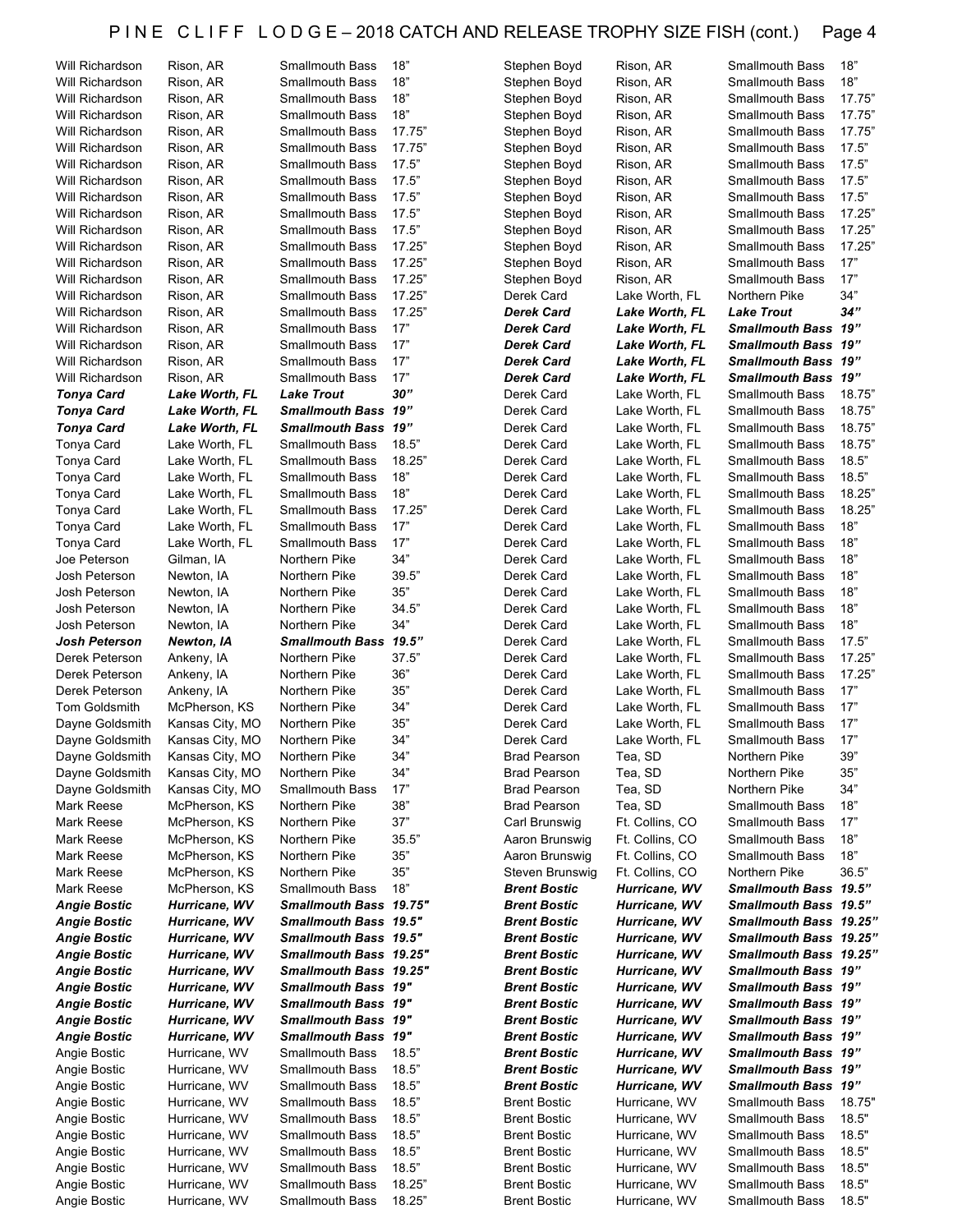| Angie Bostic          | Hurricane, WV     | <b>Smallmouth Bass</b> | 18.25" | <b>Brent Bostic</b>    | Hurricane, WV                    | <b>Smallmouth Bass</b>                  | 18.5"  |
|-----------------------|-------------------|------------------------|--------|------------------------|----------------------------------|-----------------------------------------|--------|
| Angie Bostic          | Hurricane, WV     | <b>Smallmouth Bass</b> | 18.25" | <b>Brent Bostic</b>    | Hurricane, WV                    | <b>Smallmouth Bass</b>                  | 18.5"  |
| Angie Bostic          | Hurricane, WV     | <b>Smallmouth Bass</b> | 18.25" | <b>Brent Bostic</b>    | Hurricane, WV                    | <b>Smallmouth Bass</b>                  | 18.5"  |
| Angie Bostic          | Hurricane, WV     | <b>Smallmouth Bass</b> | 18"    | <b>Brent Bostic</b>    | Hurricane, WV                    | <b>Smallmouth Bass</b>                  | 18.25" |
|                       |                   | <b>Smallmouth Bass</b> | 18"    |                        |                                  | <b>Smallmouth Bass</b>                  | 18.25" |
| Angie Bostic          | Hurricane, WV     |                        |        | <b>Brent Bostic</b>    | Hurricane, WV                    |                                         |        |
| Angie Bostic          | Hurricane, WV     | <b>Smallmouth Bass</b> | 18"    | <b>Brent Bostic</b>    | Hurricane, WV                    | <b>Smallmouth Bass</b>                  | 18.25" |
| Angie Bostic          | Hurricane, WV     | <b>Smallmouth Bass</b> | 18"    | <b>Brent Bostic</b>    | Hurricane, WV                    | <b>Smallmouth Bass</b>                  | 18.25" |
| Angie Bostic          | Hurricane, WV     | <b>Smallmouth Bass</b> | 18"    | <b>Brent Bostic</b>    | Hurricane, WV                    | <b>Smallmouth Bass</b>                  | 18.25" |
| Angie Bostic          | Hurricane, WV     | <b>Smallmouth Bass</b> | 18"    | <b>Brent Bostic</b>    | Hurricane, WV                    | <b>Smallmouth Bass</b>                  | 18.25" |
|                       | Hurricane, WV     | <b>Smallmouth Bass</b> | 18"    | <b>Brent Bostic</b>    | Hurricane, WV                    | <b>Smallmouth Bass</b>                  | 18"    |
| Angie Bostic          |                   |                        |        |                        |                                  |                                         |        |
| Angie Bostic          | Hurricane, WV     | <b>Smallmouth Bass</b> | 18"    | <b>Brent Bostic</b>    | Hurricane, WV                    | <b>Smallmouth Bass</b>                  | 18"    |
| Angie Bostic          | Hurricane, WV     | <b>Smallmouth Bass</b> | 18"    | <b>Brent Bostic</b>    | Hurricane, WV                    | <b>Smallmouth Bass</b>                  | 18"    |
| Angie Bostic          | Hurricane, WV     | <b>Smallmouth Bass</b> | 18"    | <b>Brent Bostic</b>    | Hurricane, WV                    | <b>Smallmouth Bass</b>                  | 18"    |
| Angie Bostic          | Hurricane, WV     | <b>Smallmouth Bass</b> | 18"    | <b>Brent Bostic</b>    | Hurricane, WV                    | <b>Smallmouth Bass</b>                  | 18"    |
|                       |                   |                        |        |                        |                                  |                                         | 18"    |
| Angie Bostic          | Hurricane, WV     | <b>Smallmouth Bass</b> | 17.75" | <b>Brent Bostic</b>    | Hurricane, WV                    | <b>Smallmouth Bass</b>                  |        |
| Angie Bostic          | Hurricane, WV     | <b>Smallmouth Bass</b> | 17.5"  | <b>Brent Bostic</b>    | Hurricane, WV                    | <b>Smallmouth Bass</b>                  | 18"    |
| Angie Bostic          | Hurricane, WV     | <b>Smallmouth Bass</b> | 17.5"  | <b>Brent Bostic</b>    | Hurricane, WV                    | <b>Smallmouth Bass</b>                  | 18"    |
| Angie Bostic          | Hurricane, WV     | <b>Smallmouth Bass</b> | 17.5"  | <b>Brent Bostic</b>    | Hurricane, WV                    | <b>Smallmouth Bass</b>                  | 18"    |
| Angie Bostic          | Hurricane, WV     | <b>Smallmouth Bass</b> | 17.5"  | <b>Brent Bostic</b>    | Hurricane, WV                    | <b>Smallmouth Bass</b>                  | 18"    |
|                       |                   |                        |        |                        |                                  |                                         |        |
| Angie Bostic          | Hurricane, WV     | <b>Smallmouth Bass</b> | 17.5"  | <b>Brent Bostic</b>    | Hurricane, WV                    | <b>Smallmouth Bass</b>                  | 18"    |
| Angie Bostic          | Hurricane, WV     | <b>Smallmouth Bass</b> | 17.5"  | <b>Brent Bostic</b>    | Hurricane, WV                    | <b>Smallmouth Bass</b>                  | 18"    |
| Angie Bostic          | Hurricane, WV     | <b>Smallmouth Bass</b> | 17.25" | <b>Brent Bostic</b>    | Hurricane, WV                    | <b>Smallmouth Bass</b>                  | 18"    |
| Angie Bostic          | Hurricane, WV     | <b>Smallmouth Bass</b> | 17.25" | <b>Brent Bostic</b>    | Hurricane, WV                    | <b>Smallmouth Bass</b>                  | 18"    |
|                       |                   |                        | 17"    |                        |                                  | <b>Smallmouth Bass</b>                  | 18"    |
| Angie Bostic          | Hurricane, WV     | <b>Smallmouth Bass</b> |        | <b>Brent Bostic</b>    | Hurricane, WV                    |                                         |        |
| Angie Bostic          | Hurricane, WV     | <b>Smallmouth Bass</b> | 17"    | <b>Brent Bostic</b>    | Hurricane, WV                    | <b>Smallmouth Bass</b>                  | 17.75" |
| Angie Bostic          | Hurricane, WV     | <b>Smallmouth Bass</b> | 17"    | <b>Brent Bostic</b>    | Hurricane, WV                    | <b>Smallmouth Bass</b>                  | 17.75" |
| David Sonka           | White Bear Lk, MN | Northern Pike          | 35"    | <b>Brent Bostic</b>    | Hurricane, WV                    | <b>Smallmouth Bass</b>                  | 17.75" |
| Luke Sonka            | White Bear Lk, MN | Northern Pike          | 36.25" | <b>Brent Bostic</b>    | Hurricane, WV                    | <b>Smallmouth Bass</b>                  | 17.5"  |
|                       |                   |                        | 34"    |                        |                                  |                                         | 17.5"  |
| Glenn Chatel          | Millersburg, MI   | Northern Pike          |        | <b>Brent Bostic</b>    | Hurricane, WV                    | <b>Smallmouth Bass</b>                  |        |
| <b>Bruce Carlson</b>  | Ypsilanti, MI     | Northern Pike          | 36"    | <b>Brent Bostic</b>    | Hurricane, WV                    | <b>Smallmouth Bass</b>                  | 17.5"  |
| <b>Bruce Carlson</b>  | Ypsilanti, MI     | Northern Pike          | 34"    | <b>Brent Bostic</b>    | Hurricane, WV                    | <b>Smallmouth Bass</b>                  | 17.5"  |
| <b>Bruce Carlson</b>  | Ypsilanti, MI     | <b>Lake Trout</b>      | 30"    | <b>Brent Bostic</b>    | Hurricane, WV                    | <b>Smallmouth Bass</b>                  | 17.25" |
| <b>Chad Gerwick</b>   | Wichita, KS       | Northern Pike          | 37.5"  | <b>Brent Bostic</b>    | Hurricane, WV                    | <b>Smallmouth Bass</b>                  | 17.25" |
|                       |                   |                        |        |                        |                                  |                                         |        |
| <b>Chad Gerwick</b>   | Wichita, KS       | Smallmouth Bass 19"    |        | <b>Brent Bostic</b>    | Hurricane, WV                    | <b>Smallmouth Bass</b>                  | 17.25" |
| <b>Chad Gerwick</b>   | Wichita, KS       | Smallmouth Bass 19"    |        | <b>Brent Bostic</b>    | Hurricane, WV                    | <b>Smallmouth Bass</b>                  | 17.25" |
| <b>Chad Gerwick</b>   | Wichita, KS       | <b>Smallmouth Bass</b> | 18"    | <b>Brent Bostic</b>    | Hurricane, WV                    | <b>Smallmouth Bass</b>                  | 17.25" |
| <b>Chad Gerwick</b>   | Wichita, KS       | <b>Smallmouth Bass</b> | 17"    | <b>Brent Bostic</b>    | Hurricane, WV                    | <b>Smallmouth Bass</b>                  | 17.25" |
| <b>Chad Gerwick</b>   | Wichita, KS       | <b>Smallmouth Bass</b> | 17"    | <b>Brent Bostic</b>    | Hurricane, WV                    | <b>Smallmouth Bass</b>                  | 17.25" |
| Norris Poole          |                   | Northern Pike          |        |                        |                                  |                                         |        |
|                       |                   |                        | 36.5"  | <b>Brent Bostic</b>    | Hurricane, WV                    | <b>Smallmouth Bass</b>                  | 17"    |
|                       | Wichita, KS       |                        |        |                        |                                  |                                         |        |
| Norris Poole          | Wichita, KS       | <b>Smallmouth Bass</b> | 18"    | <b>Brent Bostic</b>    | Hurricane, WV                    | <b>Smallmouth Bass</b>                  | 17"    |
| Norris Poole          | Wichita, KS       | <b>Smallmouth Bass</b> | 18"    | <b>Brent Bostic</b>    | Hurricane, WV                    | <b>Smallmouth Bass</b>                  | 17"    |
|                       |                   |                        |        |                        |                                  |                                         |        |
| Norris Poole          | Wichita, KS       | <b>Smallmouth Bass</b> | 17"    | <b>Brent Bostic</b>    | Hurricane, WV                    | <b>Smallmouth Bass</b>                  | 17"    |
| Norris Poole          | Wichita, KS       | Smallmouth Bass        | 17"    | <b>Brent Bostic</b>    | Hurricane, WV                    | Smallmouth Bass                         | 17"    |
| Norris Poole          | Wichita, KS       | <b>Smallmouth Bass</b> | 17"    | <b>Brent Bostic</b>    | Hurricane, WV                    | Smallmouth Bass                         | 17"    |
| Ryan Dixson           | Mulvane, KS       | Northern Pike          | 35"    | <b>Brent Bostic</b>    | Hurricane, WV                    | <b>Smallmouth Bass</b>                  | 17"    |
|                       |                   |                        |        | <b>Gayle Bevins</b>    | Clinton, IL                      | Northern Pike                           | 41"    |
| <b>Bill Stepnick</b>  | Jacksonville, FL  | Smallmouth Bass 19"    |        |                        |                                  |                                         |        |
| Bob Amundsen          | Parker, CO        | <b>Smallmouth Bass</b> | 18"    | Randy Swoverland       | Clinton, IL                      | <b>Smallmouth Bass</b>                  | 18"    |
| Sandra Isbell         | Humble, TX        | Northern Pike          | 36.5"  | <b>Kerry Gambrel</b>   | Springfield, IL                  | Walleye                                 | 31"    |
| Bodie Isbell          | Humble, TX        | Northern Pike          | 36"    | Josh Gambrel           | Heyworth, IL                     | Northern Pike                           | 35"    |
| Jackie Thomas         | Tomball, TX       | Northern Pike          | 36"    | Joseph Chambers        | Weldon, IL                       | Northern Pike                           | 35"    |
| <b>Todd Sarnstrom</b> | Ellsworth, WI     | Northern Pike          | 36"    | Michael Chambers       | Jacksonville, NC                 | Northern Pike                           | 35"    |
|                       |                   |                        |        |                        |                                  |                                         |        |
| <b>Todd Sarnstrom</b> | Ellsworth, WI     | Northern Pike          | 34.5"  | <b>Keaton Chambers</b> | Jacksonville, NC                 | Northern Pike                           | 34.5"  |
| <b>Todd Sarnstrom</b> | Ellsworth, WI     | Smallmouth Bass 19.5"  |        | Jerry Wilkins          | Broken Arrow, OK                 | Northern Pike                           | 36"    |
| <b>Todd Sarnstrom</b> | Ellsworth, WI     | Smallmouth Bass 19"    |        | Jerry Wilkins          | Broken Arrow, OK Northern Pike   |                                         | 35"    |
| <b>Todd Sarnstrom</b> | Ellsworth, WI     | <b>Smallmouth Bass</b> | 18.5"  | Jerry Wilkins          |                                  | Broken Arrow, OK Smallmouth Bass 19.5"  |        |
|                       |                   |                        |        |                        |                                  |                                         |        |
| <b>Todd Sarnstrom</b> | Ellsworth, WI     | <b>Smallmouth Bass</b> | 18.5"  | Jerry Wilkins          |                                  | Broken Arrow, OK Smallmouth Bass 19"    |        |
| <b>Todd Sarnstrom</b> | Ellsworth, WI     | <b>Smallmouth Bass</b> | 18"    | <b>Jerry Wilkins</b>   |                                  | Broken Arrow, OK Smallmouth Bass 19"    |        |
| <b>Todd Sarnstrom</b> | Ellsworth, WI     | <b>Smallmouth Bass</b> | 17.5"  | <b>Jerry Wilkins</b>   |                                  | <b>Broken Arrow, OK Smallmouth Bass</b> | 19"    |
| <b>Todd Sarnstrom</b> | Ellsworth, WI     | <b>Smallmouth Bass</b> | 17.5"  | Jerry Wilkins          | Broken Arrow, OK Smallmouth Bass |                                         | 18.75" |
| <b>Todd Sarnstrom</b> | Ellsworth, WI     | <b>Smallmouth Bass</b> | 17.5"  | Jerry Wilkins          | Broken Arrow, OK Smallmouth Bass |                                         | 18.75" |
|                       |                   |                        |        |                        |                                  |                                         |        |
| <b>Todd Sarnstrom</b> | Ellsworth, WI     | <b>Smallmouth Bass</b> | 17.25" | Jerry Wilkins          | Broken Arrow, OK Smallmouth Bass |                                         | 18.5"  |
| <b>Todd Sarnstrom</b> | Ellsworth, WI     | <b>Smallmouth Bass</b> | 17"    | Jerry Wilkins          | Broken Arrow, OK Smallmouth Bass |                                         | 18.5"  |
| <b>Todd Sarnstrom</b> | Ellsworth, WI     | <b>Smallmouth Bass</b> | 17"    | Jerry Wilkins          | Broken Arrow, OK Smallmouth Bass |                                         | 18.25" |
| <b>Todd Sarnstrom</b> | Ellsworth, WI     | <b>Smallmouth Bass</b> | 17"    | Jerry Wilkins          | Broken Arrow, OK Smallmouth Bass |                                         | 18"    |
| <b>Todd Sarnstrom</b> | Ellsworth, WI     | <b>Smallmouth Bass</b> | 17"    | Jerry Wilkins          | Broken Arrow, OK Smallmouth Bass |                                         | 17.75" |
|                       |                   |                        |        |                        |                                  |                                         |        |
| <b>Todd Sarnstrom</b> | Ellsworth, WI     | <b>Smallmouth Bass</b> | 17"    | Jerry Wilkins          | Broken Arrow, OK Smallmouth Bass |                                         | 17.75" |
| <b>TR Sarnstrom</b>   | DePere, WI        | Northern Pike          | 35"    | Jerry Wilkins          | Broken Arrow, OK Smallmouth Bass |                                         | 17.75" |
| <b>TR Sarnstrom</b>   | DePere, WI        | Northern Pike          | 34.5"  | Jerry Wilkins          | Broken Arrow, OK Smallmouth Bass |                                         | 17.75" |
| <b>TR Sarnstrom</b>   | DePere, WI        | <b>Smallmouth Bass</b> | 18.5"  | Jerry Wilkins          | Broken Arrow, OK Smallmouth Bass |                                         | 17"    |
| <b>TR Sarnstrom</b>   | DePere, WI        | <b>Smallmouth Bass</b> | 18"    | Jerry Wilkins          | Broken Arrow, OK Smallmouth Bass |                                         | 17"    |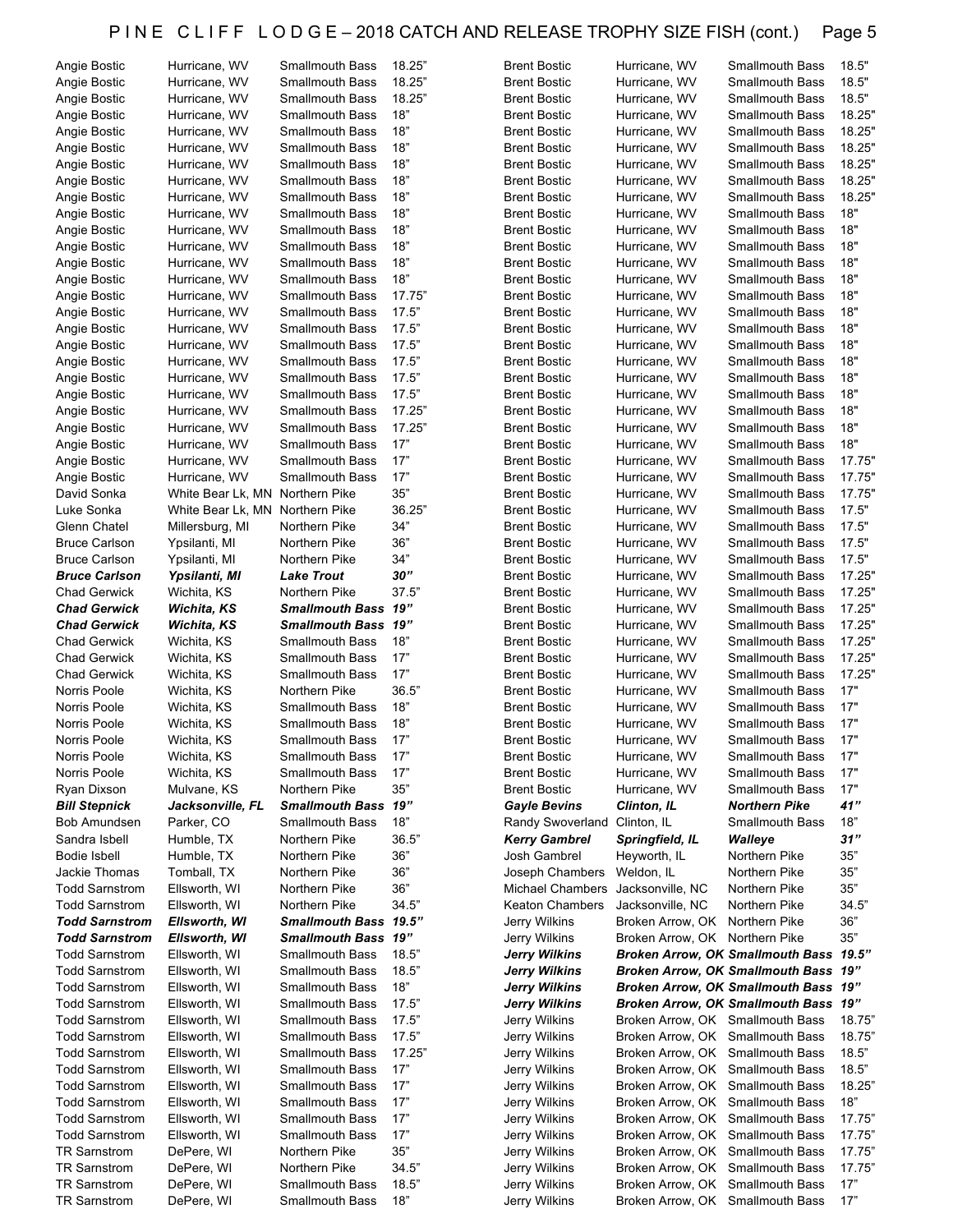| <b>TR Sarnstrom</b>                     | DePere, WI                        | <b>Smallmouth Bass</b>     | 18"    | Jerry Wilkins          | Broken Arrow, OK Smallmouth Bass |                                         | 17"    |
|-----------------------------------------|-----------------------------------|----------------------------|--------|------------------------|----------------------------------|-----------------------------------------|--------|
| Dan Juday                               | Fort Atkinson, WI                 | Northern Pike              | 34"    | Kent Torrence          | Broken Arrow, OK Northern Pike   |                                         | 35"    |
| Dan Juday                               | Fort Atkinson, WI                 | <b>Smallmouth Bass</b>     | 18"    | Kent Torrence          | Broken Arrow, OK Northern Pike   |                                         | 35"    |
| Dan Juday                               | Fort Atkinson, WI                 | <b>Smallmouth Bass</b>     | 18"    | <b>Kent Torrence</b>   |                                  | <b>Broken Arrow, OK Smallmouth Bass</b> | 19"    |
| Dan Juday                               | Fort Atkinson, WI                 | <b>Smallmouth Bass</b>     | 17.5"  | Kent Torrence          | Broken Arrow, OK Smallmouth Bass |                                         | 18.5"  |
| <b>Steve Swader</b>                     | Whitewater, WI                    | Northern Pike              | 36"    | Kent Torrence          | Broken Arrow, OK Smallmouth Bass |                                         | 18.5"  |
| <b>Steve Swader</b>                     | <b>Whitewater, WI</b>             | Smallmouth Bass 19"        |        | Kent Torrence          | Broken Arrow, OK Smallmouth Bass |                                         | 18.5"  |
| <b>Mike Benoit</b>                      | Avon, MA                          | <b>Smallmouth Bass 19"</b> |        | Kent Torrence          | Broken Arrow, OK Smallmouth Bass |                                         | 18.5"  |
| Mike Benoit                             | Avon, MA                          | <b>Smallmouth Bass</b>     | 17"    | Kent Torrence          | Broken Arrow, OK Smallmouth Bass |                                         | 18.25" |
| Mike Benoit                             | Avon, MA                          | <b>Smallmouth Bass</b>     | 17"    | Kent Torrence          | Broken Arrow, OK Smallmouth Bass |                                         | 18"    |
| <b>Bob Benoit</b>                       | W Bridgewater, MA Smallmouth Bass |                            | 17.5"  | Kent Torrence          | Broken Arrow, OK Smallmouth Bass |                                         | 17.75' |
| <b>Bill Townsend</b>                    | Wichita, KS                       | <b>Smallmouth Bass</b>     | 18"    | Kent Torrence          | Broken Arrow, OK                 | <b>Smallmouth Bass</b>                  | 17.75" |
| Larry Donalson                          | Wichita, KS                       | <b>Smallmouth Bass</b>     | 18.5"  | Kent Torrence          | Broken Arrow, OK Smallmouth Bass |                                         | 17"    |
| <b>Rick Brown</b>                       | Colwich, KS                       | <b>Smallmouth Bass</b>     | 18"    | Kent Torrence          | Broken Arrow, OK                 | <b>Smallmouth Bass</b>                  | 17"    |
| Jake Sandler                            | Richmond Hill, ON                 | Northern Pike              | 34"    | Kent Torrence          | Broken Arrow, OK                 | <b>Smallmouth Bass</b>                  | 17"    |
| <b>Lawrence Sandler Stouffville, ON</b> |                                   | <b>Northern Pike</b>       | 40"    | Dan Parquette          | Geneva, IL                       | Northern Pike                           | 37.5"  |
| Lawrence Sandler                        | Stouffville, ON                   | Northern Pike              | 37"    | Dan Parquette          | Geneva, IL                       | Smallmouth Bass 19"                     |        |
| Lawrence Sandler                        | Stouffville, ON                   | Northern Pike              | 36"    | Dan Parquette          | Geneva, IL                       | <b>Smallmouth Bass</b>                  | 18"    |
| Kyle Austin                             | Preston, KS                       | <b>Smallmouth Bass</b>     | 17.75" | Dan Parquette          | Geneva, IL                       | <b>Smallmouth Bass</b>                  | 18"    |
| <b>Brian Rogers</b>                     | Leavenworth, KS                   | <b>Smallmouth Bass</b>     | 18"    | Jack Parquette         | Geneva, IL                       | Northern Pike                           | 35"    |
| Dave Norwood                            | Basehor, KS                       | <b>Smallmouth Bass</b>     | 18"    | Jack Parquette         | Geneva, IL                       | <b>Smallmouth Bass</b>                  | 17"    |
| Mark Giossi                             | Wolfe City, TX                    | <b>Smallmouth Bass</b>     | 18"    | <b>Richard Metcalf</b> | Sherrill, AR                     | <b>Smallmouth Bass</b>                  | 17.5"  |
| David Giossi                            | Camden, AL                        | Northern Pike              | 34.5"  | Jeff Bogard            | Royal, AR                        | Smallmouth Bass                         | 17.25" |
| David Giossi                            | Camden, AL                        | <b>Smallmouth Bass</b>     | 18"    | Rodney Herndon         | Hot Springs, AR                  | <b>Smallmouth Bass</b>                  | 17"    |
| Joe Lewis                               | Camden, AL                        | <b>Smallmouth Bass</b>     | 18"    | Alex Moore             | <b>Rock Falls, IL</b>            | Smallmouth Bass 20"                     |        |
| <b>Monty Cotter</b>                     | Forreston, IL                     | Northern Pike              | $36"$  | Alex Moore             | <b>Rock Falls, IL</b>            | Smallmouth Bass 19"                     |        |
| <b>Monty Cotter</b>                     | Forreston, IL                     | Northern Pike              | 36"    | <b>Alex Moore</b>      | <b>Rock Falls, IL</b>            | <b>Smallmouth Bass</b>                  | 19"    |
| <b>Monty Cotter</b>                     | Forreston, IL                     | Northern Pike              | 35"    | Alex Moore             | Rock Falls, IL                   | <b>Smallmouth Bass</b>                  | 18.25' |
| <b>Monty Cotter</b>                     | Forreston, IL                     | Northern Pike              | 34"    | Alex Moore             | Rock Falls, IL                   | <b>Smallmouth Bass</b>                  | 17.25' |
| <b>Monty Cotter</b>                     | Forreston, IL                     | <b>Smallmouth Bass</b>     | "19    | Alex Moore             | Rock Falls, IL                   | <b>Smallmouth Bass</b>                  | 17"    |
| <b>Monty Cotter</b>                     | Forreston, IL                     | <b>Smallmouth Bass</b>     | 17"    | Alex Moore             | Rock Falls, IL                   | <b>Smallmouth Bass</b>                  | 17"    |
| Cary Robbins                            | Dixon, IL                         | Northern Pike              | 36.5"  | Alex Moore             | Rock Falls, IL                   | <b>Smallmouth Bass</b>                  | 17"    |
| Cary Robbins                            | Dixon, IL                         | Northern Pike              | 34"    | Andy Moore             | Rock Falls, IL                   | Northern Pike                           | 34"    |
| Cary Robbins                            | Dixon, IL                         | Northern Pike              | 34"    | Andy Moore             | Rock Falls, IL                   | Northern Pike                           | 34"    |
| Cary Robbins                            | Dixon, IL                         | <b>Smallmouth Bass</b>     | 18.5"  | Andy Moore             | Rock Falls, IL                   | <b>Smallmouth Bass</b>                  | 18.5"  |
| Mike Bowland                            | Mayfield, KY                      | Northern Pike              | 34.5"  | Byron Humphry          | Fayetteville, AR                 | Northern Pike                           | 35.5"  |
| Mike Bowland                            | Mayfield, KY                      | Northern Pike              | 34"    | Jimmy Humphry          | Delight, AR                      | <b>Smallmouth Bass</b>                  | 18"    |
| Kelly Adams                             | Mayfield, KY                      | <b>Smallmouth Bass</b>     | 18.25" | Jimmy Humphry          | Delight, AR                      | <b>Smallmouth Bass</b>                  | 17.5"  |
| David Bernardi                          | Newnan, GA                        | Northern Pike              | 34.5"  | Jimmy Humphry          | Delight, AR                      | <b>Smallmouth Bass</b>                  | 17"    |
| <b>Marty Worley</b>                     | Carrollton, GA                    | Northern Pike              | 35"    | Alexander Hays         | Ham Lake, MN                     | Northern Pike                           | 34.5"  |
| <b>Marty Worley</b>                     | Carrollton, GA                    | Northern Pike              | 35"    | Gideon Lyon            | Redding, CA                      | Northern Pike                           | 36"    |
| <b>Marty Worley</b>                     | Carrollton, GA                    | Northern Pike              | 34"    | Matt Rowland           | Torrance, CA                     | <b>Smallmouth Bass</b>                  | 18"    |
| Tom Kleinschmidt                        | Eden Prairie, MN                  | Northern Pike              | 39"    | <b>Brian Rowland</b>   | Torrance, CA                     | <b>Smallmouth Bass</b>                  | 17.5"  |
| Tom Kleinschmidt                        | Eden Prairie, MN                  | Northern Pike              | 35"    | Mark Fruechte          | Evanston, WY                     | Northern Pike                           | 36"    |
| Tom Kleinschmidt                        | Eden Prairie, MN                  | Northern Pike              | $35"$  | Mark Fruechte          | Evanston, WY                     | Northern Pike                           | 36"    |
| Don Kleinschmidt                        | Long Lake, MN                     | Northern Pike              | 38"    | Mark Fruechte          | Evanston, WY                     | Northern Pike                           | 35"    |
| Don Kleinschmidt                        | Long Lake, MN                     | Northern Pike              | 34"    | Mark Fruechte          | Evanston, WY                     | Northern Pike                           | 35"    |
| Mike Kleinschmidt                       | Avon, MN                          | Northern Pike              | 35"    | Mark Fruechte          | Evanston, WY                     | Northern Pike                           | 34"    |
| Mike Kleinschmidt                       | Avon, MN                          | Northern Pike              | 34"    | Mark Fruechte          | Evanston, WY                     | Northern Pike                           | 34"    |
| Will Kleinschmidt                       | Avon, MN                          | Northern Pike              | 35"    | Mark Fruechte          | Evanston, WY                     | Northern Pike                           | 34"    |
| Will Kleinschmidt                       | Avon, MN                          | Northern Pike              | 34"    | Mark Fruechte          | Evanston, WY                     | Northern Pike                           | 34"    |
| Dave Kleinschmidt Alexandria, MN        |                                   | Northern Pike              | 37"    | Greg Koenig            | Lindenhurst, IL                  | Northern Pike                           | 35"    |
| Dave Kleinschmidt Alexandria, MN        |                                   | Northern Pike              | $35"$  | Greg Koenig            | Lindenhurst, IL                  | Northern Pike                           | 35"    |
| Dave Kleinschmidt Alexandria, MN        |                                   | Northern Pike              | $35"$  | Greg Koenig            | Lindenhurst, IL                  | Northern Pike                           | $35"$  |
| Dave Kleinschmidt Alexandria, MN        |                                   | Northern Pike              | 35"    | David Haak             | Lindenhurst, IL                  | Northern Pike                           | 34"    |
| Dave Kleinschmidt Alexandria, MN        |                                   | Northern Pike              | 35"    | David Haak             | Lindenhurst, IL                  | Northern Pike                           | 34"    |
| Dave Kleinschmidt Alexandria, MN        |                                   | Northern Pike              | $35"$  | David Haak             | Lindenhurst, IL                  | <b>Smallmouth Bass</b>                  | 18"    |
| Dave Kleinschmidt Alexandria, MN        |                                   | Northern Pike              | 34"    | John Erickson          | Rosholt, WI                      | Northern Pike                           | 36"    |
| Dave Kleinschmidt Alexandria, MN        |                                   | Northern Pike              | 34"    | <b>Tedd Erickson</b>   | Tomball, TX                      | Northern Pike                           | 36"    |
| Caleb Ashler                            | Lowry, MN                         | Northern Pike              | 37.5"  | <b>Todd Erickson</b>   | Greenville, TX                   | Northern Pike                           | 35"    |
| Caleb Ashler                            | Lowry, MN                         | Northern Pike              | 37"    | Geoff Shuster          | Albuquerque, NM                  | Northern Pike                           | 34"    |
| Caleb Ashler                            | Lowry, MN                         | Northern Pike              | $35"$  | Mark Guinn             | Sauk Centre, MN                  | Northern Pike                           | 38"    |
| Caleb Ashler                            | Lowry, MN                         | Northern Pike              | 34"    | Mark Guinn             | Sauk Centre, MN                  | Northern Pike                           | 35"    |
| Caleb Ashler                            | Lowry, MN                         | Northern Pike              | 34"    | Mark Guinn             | Sauk Centre, MN                  | Northern Pike                           | 35"    |
| D.J. Ashler                             | Lowry, MN                         | Northern Pike              | 34"    | Mark Guinn             | Sauk Centre, MN                  | Northern Pike                           | 34"    |
| Scott Repenning                         | Santa Ana, CA                     | Northern Pike              | 37"    | Jeff Repenning         | Bradenton, FL                    | Northern Pike                           | 35"    |
| Scott Repenning                         | Santa Ana, CA                     | Northern Pike              | $35"$  | Jeff Repenning         | Bradenton, FL                    | Northern Pike                           | 34"    |
| Scott Repenning                         | Santa Ana, CA                     | Northern Pike              | 34"    | Jeff Repenning         | Bradenton, FL                    | <b>Smallmouth Bass</b>                  | 17"    |
| <b>Scott Repenning</b>                  | Santa Ana, CA                     | Northern Pike              | 34"    | <b>Russ Repenning</b>  | Lake Worth, FL                   | <b>Northern Pike</b>                    | $40$ " |
| <b>Scott Repenning</b>                  | Santa Ana, CA                     | Walleye                    | 29.5"  | <b>Russ Repenning</b>  | Lake Worth, FL                   | Northern Pike                           | 35.5"  |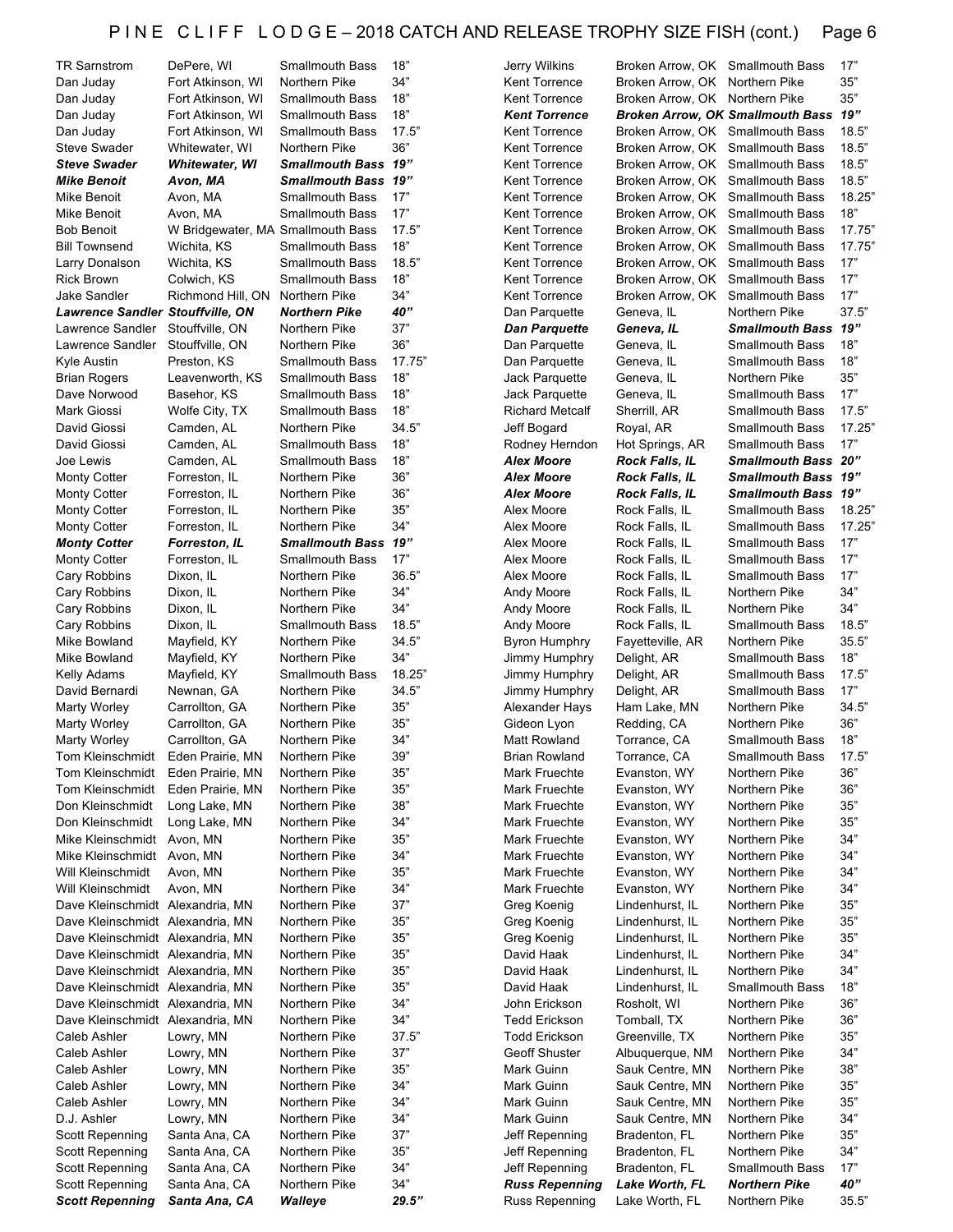| <b>Brent Repenning</b> | Olmsted Twp, OH               | Northern Pike          | 35.5"  | Russ Repenning                 | Lake Worth, FL                                 | Northern Pike          | 34"    |
|------------------------|-------------------------------|------------------------|--------|--------------------------------|------------------------------------------------|------------------------|--------|
| <b>Brent Repenning</b> | Olmsted Twp, OH               | Northern Pike          | 35"    | Cole Juen                      | Ellsworth, WI                                  | Northern Pike          | 36"    |
| <b>Brent Repenning</b> | Olmsted Twp, OH               | Northern Pike          | 34"    | Cole Juen                      | Ellsworth, WI                                  | Northern Pike          | 35"    |
| <b>Brent Repenning</b> | Olmsted Twp, OH               | Northern Pike          | 34"    | Cole Juen                      | Ellsworth, WI                                  | Northern Pike          | 34"    |
| Owen Neff              | Centerville, OH               | Northern Pike          | 34"    | Cole Juen                      | Ellsworth, WI                                  | Northern Pike          | 34"    |
| Owen Neff              | Centerville, OH               | <b>Smallmouth Bass</b> | 17"    | Mike Juen                      | Ellsworth, WI                                  | Northern Pike          | 35"    |
| Dennis Pilgard         | Decorah, IA                   | Northern Pike          | 36.5"  | Mike Juen                      | Ellsworth, WI                                  | Northern Pike          | 34.5"  |
| Dennis Pilgard         | Decorah, IA                   | Northern Pike          | 35.5"  | Mike Juen                      | Ellsworth, WI                                  | Northern Pike          | 34"    |
| Dennis Pilgard         | Decorah, IA                   | Northern Pike          | 34"    | <b>Rick Klein</b>              | Cary, IL                                       | Northern Pike          | 34.5"  |
| Dennis Pilgard         | Decorah, IA                   | Northern Pike          | 34"    | <b>Rick Klein</b>              | Cary, IL                                       | Northern Pike          | 34"    |
| <b>Brad Hall</b>       | Wayzata, MN                   | Northern Pike          | 34"    | Taylor Johnson                 | Chicago, IL                                    | Northern Pike          | 34"    |
| <b>Brad Hall</b>       | Wayzata, MN                   | Northern Pike          | 34"    | Renee Johnson                  | Weston, MO                                     | Northern Pike          | 35.5"  |
| Jim Heidt              |                               | Northern Pike          | 35"    | Renee Johnson                  |                                                | Northern Pike          | 34"    |
|                        | Beloit, WI<br>Bella Vista, AR |                        | 35"    | <b>Barb Griffis</b>            | Weston, MO<br>N. Kansas City, MO Northern Pike |                        | 34"    |
| Jay Brown              |                               | Northern Pike          | 37.5"  |                                |                                                |                        | 36"    |
| Mike Brown             | Mt. Pleasant, TX              | Northern Pike          |        | Dennis Geary                   | Elizabeth, IN                                  | Northern Pike          | 35"    |
| Mike Brown             | Mt. Pleasant, TX              | Northern Pike          | 35"    | Dennis Geary                   | Elizabeth, IN                                  | Northern Pike          |        |
| Mike Brown             | Mt. Pleasant, TX              | Northern Pike          | 35"    | Dennis Geary                   | Elizabeth, IN                                  | <b>Smallmouth Bass</b> | 17"    |
| Andy Belzeski          | Houston, TX                   | Northern Pike          | 34"    | Kyle Pyne                      | Columbus, OH                                   | Northern Pike          | 37.25" |
| Jim Morgan             | Ada, OK                       | <b>Northern Pike</b>   | 40"    | Kyle Pyne                      | Columbus, OH                                   | Northern Pike          | 35"    |
| Jim Morgan             | Ada, OK                       | Northern Pike          | 35"    | Kyle Pyne                      | Columbus, OH                                   | Northern Pike          | 34"    |
| Jim Morgan             | Ada, OK                       | Northern Pike          | 34"    | Jim Pyne                       | Columbus, OH                                   | Northern Pike          | 36"    |
| Jim Morgan             | Ada, OK                       | Northern Pike          | 34"    | Jim Pyne                       | Columbus, OH                                   | Northern Pike          | 35"    |
| Cleo Wise              | Kingman, KS                   | Northern Pike          | 36"    | Jim Pyne                       | Columbus, OH                                   | Northern Pike          | 35"    |
| Cleo Wise              | Kingman, KS                   | Northern Pike          | 36"    | <b>Skip Knutson</b>            | San Rafael, CA                                 | Northern Pike          | 36.5"  |
| Cleo Wise              | Kingman, KS                   | Northern Pike          | 34"    | Skip Knutson                   | San Rafael, CA                                 | Northern Pike          | 36"    |
| Lynn Tilley            | Byrdstown, TN                 | Northern Pike          | 35"    | <b>Skip Knutson</b>            | San Rafael, CA                                 | Northern Pike          | 34"    |
| <b>Arlene Simoens</b>  | Goreville, IL                 | <b>Northern Pike</b>   | 40"    | Skip Knutson                   | San Rafael, CA                                 | <b>Smallmouth Bass</b> | 17.5"  |
| <b>Avery Simoens</b>   | Goreville, IL                 | Northern Pike          | 36.5"  | Skip Knutson                   | San Rafael, CA                                 | <b>Smallmouth Bass</b> | 17"    |
| <b>Avery Simoens</b>   | Goreville, IL                 | Northern Pike          | 35.5"  | Hap Knutson                    | Honolulu, HI                                   | Northern Pike          | 39"    |
| <b>Rick Newton</b>     | Louisville, KY                | <b>Northern Pike</b>   | 41.5"  | Brandon Thompson Asheville, NC |                                                | Northern Pike          | 38.5"  |
| <b>Rick Newton</b>     | Louisville, KY                | Northern Pike          | 37.25" | Brandon Thompson Asheville, NC |                                                | Northern Pike          | 36.5"  |
|                        | Louisville, KY                | Northern Pike          | 36.5"  | Brandon Thompson Asheville, NC |                                                | Northern Pike          | 36"    |
| <b>Rick Newton</b>     |                               |                        | 35.5"  |                                |                                                |                        | 35.5"  |
| <b>Rick Newton</b>     | Louisville, KY                | Northern Pike          |        | Brandon Thompson Asheville, NC |                                                | Northern Pike          |        |
| <b>Rick Newton</b>     | Louisville, KY                | Northern Pike          | 35.25" | Brandon Thompson Asheville, NC |                                                | Northern Pike          | 35.5"  |
| <b>Rick Newton</b>     | Louisville, KY                | Northern Pike          | 35.25" | Brandon Thompson Asheville, NC |                                                | Northern Pike          | 35.25  |
| <b>Rick Newton</b>     | Louisville, KY                | Northern Pike          | 34.75" | Brandon Thompson Asheville, NC |                                                | Northern Pike          | 34.5"  |
| <b>Rick Newton</b>     | Louisville, KY                | Northern Pike          | 34.5"  | Mark Fruechte                  | Evanston, WY                                   | Northern Pike          | 38"    |
| <b>Rick Newton</b>     | Louisville, KY                | Northern Pike          | 34.25" | Mark Fruechte                  | Evanston, WY                                   | Northern Pike          | 38"    |
| <b>Bob Savko</b>       | Fisherville, KY               | Northern Pike          | 39.75" | Mark Fruechte                  | Evanston, WY                                   | Northern Pike          | 37"    |
| <b>Bob Savko</b>       | Fisherville, KY               | Northern Pike          | 37.5"  | Mark Fruechte                  | Evanston, WY                                   | Northern Pike          | 35"    |
| <b>Bob Savko</b>       | Fisherville, KY               | Northern Pike          | 36.25" | Mark Fruechte                  | Evanston, WY                                   | Northern Pike          | 35"    |
| <b>Bob Savko</b>       | Fisherville, KY               | Northern Pike          | 36"    | Mark Fruechte                  | Evanston, WY                                   | Northern Pike          | 34"    |
| Bob Savko              | Fisherville, KY               | Northern Pike          | 35.25  | Mark Fruechte                  | Evanston, WY                                   | Northern Pike          | 34"    |
| <b>Bob Savko</b>       | Fisherville, KY               | Northern Pike          | 34.5"  | Mark Fruechte                  | Evanston, WY                                   | Northern Pike          | 34"    |
| Bob Savko              | Fisherville, KY               | Northern Pike          | 34.5"  | Mark Fruechte                  | Evanston, WY                                   | Northern Pike          | 34"    |
| Bob Savko              | Fisherville, KY               | Northern Pike          | 34"    | Mark Fruechte                  | Evanston, WY                                   | Northern Pike          | 34"    |
| <b>Brad Hall</b>       | Wayzata, MN                   | Northern Pike          | 39"    | Dennis Hall                    | Wausau, WI                                     | Northern Pike          | 38.25" |
| <b>Brad Hall</b>       | Wayzata, MN                   | Northern Pike          | 37"    | Dennis Hall                    | Wausau, WI                                     | Northern Pike          | 35"    |
| <b>Brad Hall</b>       | Wayzata, MN                   | Northern Pike          | 37"    | Dennis Hall                    | Wausau, WI                                     | Northern Pike          | 35"    |
| <b>Brad Hall</b>       | Wayzata, MN                   | Northern Pike          | 37"    | Dennis Hall                    | Wausau, WI                                     | Northern Pike          | 35"    |
| <b>Brad Hall</b>       | Wayzata, MN                   | Northern Pike          | 36"    | Dennis Hall                    | Wausau, WI                                     | Northern Pike          | 34"    |
| <b>Brad Hall</b>       | Wayzata, MN                   | Northern Pike          | 36"    | Dennis Hall                    | Wausau, WI                                     | Northern Pike          | 34"    |
|                        |                               | Northern Pike          |        |                                | Wausau, WI                                     |                        | 34"    |
| <b>Brad Hall</b>       | Wayzata, MN                   |                        | 36"    | Dennis Hall                    |                                                | Northern Pike          |        |
| <b>Brad Hall</b>       | Wayzata, MN                   | Northern Pike          | 35"    | Kirk Vadnais                   | Shoreview, MN                                  | Northern Pike          | 38"    |
| <b>Brad Hall</b>       | Wayzata, MN                   | Northern Pike          | 35"    | Kirk Vadnais                   | Shoreview, MN                                  | Northern Pike          | 35"    |
| <b>Brad Hall</b>       | Wayzata, MN                   | Northern Pike          | 35"    | Kirk Vadnais                   | Shoreview, MN                                  | Northern Pike          | 34"    |
| <b>Brad Hall</b>       | Wayzata, MN                   | Northern Pike          | 34"    | Kirk Vadnais                   | Shoreview, MN                                  | Northern Pike          | 34"    |
| <b>Brad Hall</b>       | Wayzata, MN                   | Northern Pike          | 34"    | Gary Vadnais                   | Ramsey, MN                                     | Northern Pike          | 37"    |
| <b>Brad Hall</b>       | Wayzata, MN                   | Northern Pike          | 34"    | Gary Vadnais                   | Ramsey, MN                                     | Northern Pike          | 36"    |
| <b>Brad Hall</b>       | Wayzata, MN                   | Northern Pike          | 34"    | Gary Vadnais                   | Ramsey, MN                                     | Northern Pike          | 36"    |
| <b>Brad Hall</b>       | Wayzata, MN                   | Northern Pike          | 34"    | Gary Vadnais                   | Ramsey, MN                                     | Northern Pike          | 34"    |
| Gregg Gregory          | Republic, MO                  | Northern Pike          | 36"    | Gary Vadnais                   | Ramsey, MN                                     | Northern Pike          | 34"    |
| Gregg Gregory          | Republic, MO                  | Northern Pike          | 35.75" | Mark Faltesek                  | St. Paul, MN                                   | Northern Pike          | 38"    |
| Ron Cunningham         | Rogersville, MO               | Northern Pike          | 34"    | Mark Faltesek                  | St. Paul, MN                                   | Northern Pike          | 35"    |
| Ron Cunningham         | Rogersville, MO               | Northern Pike          | 34"    | Mark Faltesek                  | St. Paul, MN                                   | Northern Pike          | 34"    |
| Eddie Dodson           | Rogersville, MO               | Northern Pike          | 39"    | Wayne Ebersole                 | Highlandville, MO                              | Northern Pike          | 37"    |
|                        |                               |                        |        |                                |                                                |                        |        |

### (SUMMARY ON REVERSE SIDE)